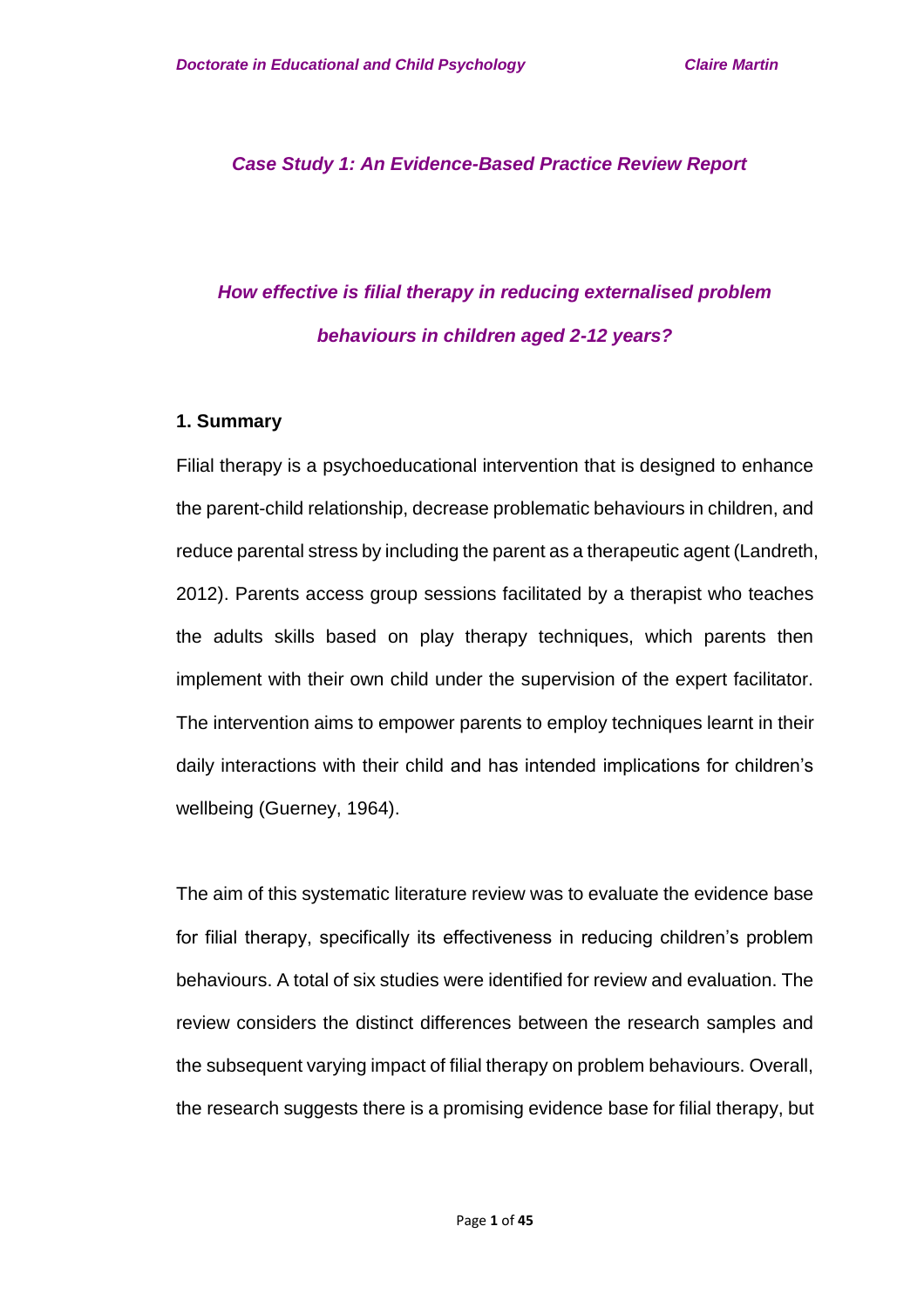the review highlights the need to consider results with caution. Recommendations are made in relation to future research.

#### **2. Introduction**

A supportive, stable family with clear, consistent parenting is a protective factor for children and young people's (CYP) mental health and supports their ability to build resilience (Public Health England, 2016). Moreover, positive parentchild relationships are associated with increased child wellbeing and improved mental health (Department for Education, 2018). Where problematic behaviours exist early intervention is essential in preventing an escalation of difficulties, which can result in families requiring more intensive support (McNeil, Capage, Bahl & Blanc, 1999). However, currently in the UK there is a shortfall in effective early intervention services for children and families (Ofsted, 2015), as well as an ever-increasing demand on the Child and Adolescent Mental Health Service (CAMHS) to provide the correct support (Association of Child Psychotherapists, 2018). With this in mind, there is a definite need for interventions that are cost-effective and successful in supporting children and their families in a way that yields long-term positive effects.

#### *2.1 Psychological basis for filial therapy*

Filial therapy is an integrative psychoeducational intervention developed by Guerney (1964) whereby parents are trained in play therapy techniques, which are then implemented during allocated play sessions with their child (Landreth, 2012). Increased parental involvement can support the strengthening of the parent-child relationship, in turn addressing issues, such as challenging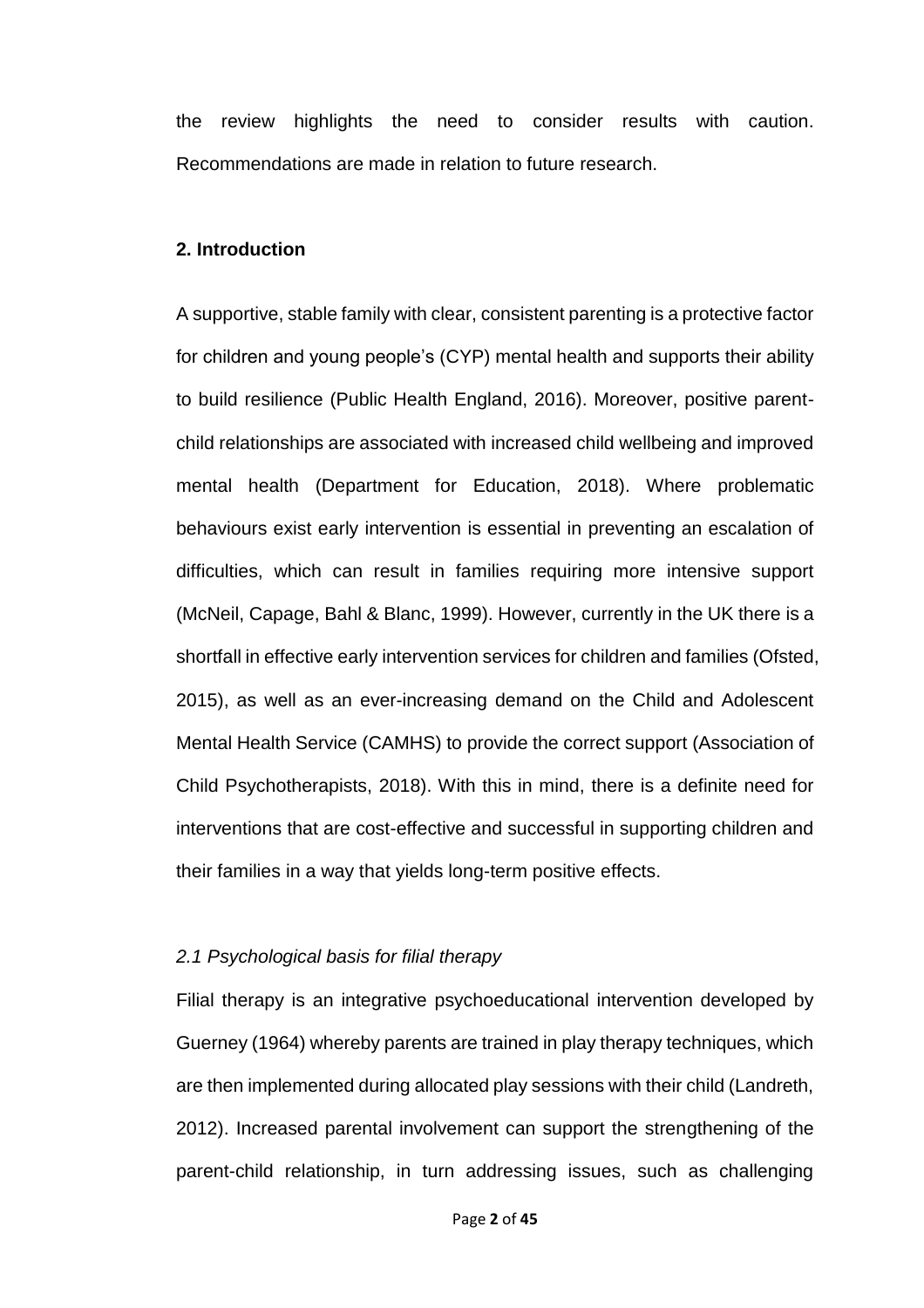behaviours, and promoting sustainable changes (VanFleet, 2011a). Change though filial therapy ultimately occurs through establishing empathy between the parent and the child by drawing on social learning theory and family systems theory (VanFleet, 2011b; Ginsberg, 2003). As VanFleet, Sywulak and Sniscak (2010) explain, the parent acts as the psychotherapeutic mediator to their child whilst under the supervision of an experienced therapist. Parents learn skills that can be implemented throughout the intervention process and are subsequently generalised to everyday situations. Guerney (1964) proposed that the child-led techniques adopted within this approach could potentially improve mental health in adulthood by addressing children's emotional problems at an early stage. The phases of filial therapy are summarised as: "assessment, training, supervised play sessions, home play sessions, and generalisation" (Topham & VanFleet, 2011, p. 152).

The original filial therapy model has been adapted by different researchers, one of which is Landreth's (1991) widely used 10-week intervention. Landreth suggests that the parent group, made up of 6-8 participants, should meet weekly for 2 hours with groups being facilitated by a therapist. Sessions consist of the parents learning child-led, non-directive play therapy techniques, which parents then implement weekly during 30-minute 'special playtimes' with their child. Playtimes are video recorded and discussed during the following group sessions. Therapists act as facilitators by offering supervision and guidance, in turn helping parents to develop insight into their child's behavioural responses as well as their own. It is the therapists' role to support the adult in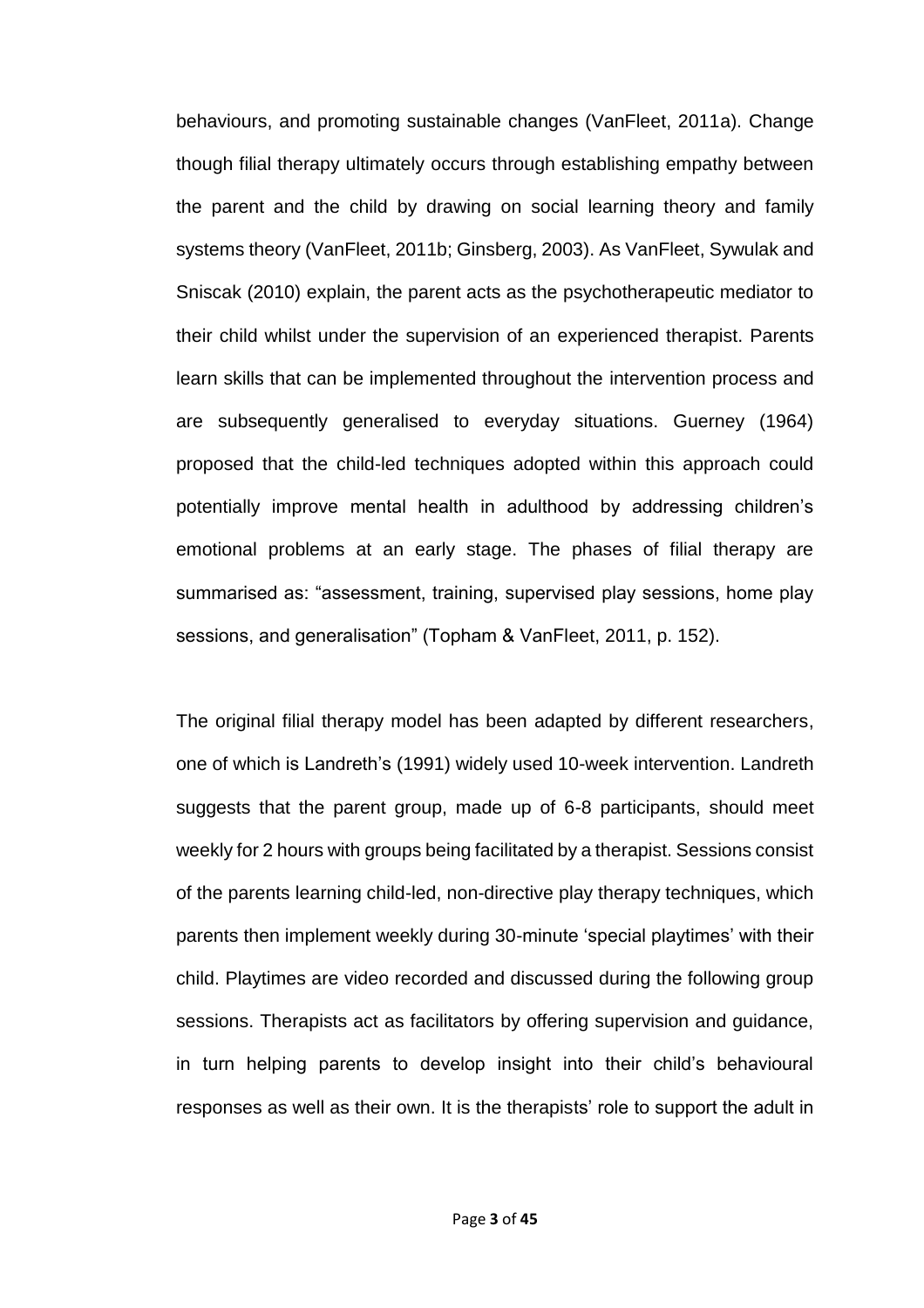adapting their parenting behaviour and to incorporate the skills learnt into daily life (VanFleet, 2011a).

Whilst filial therapy aims to address both emotional and externalised behavioural problems, such as aggression, lying and violence towards others, it also serves to positively impact on parental stress and parental acceptance of the child (Smith & Landreth, 2003). However, it is not an approach solely applicable to children displaying challenging behaviour (Landreth, 1991), rather it is a universal intervention that is relevant to a wide age range of children, namely ages 2 to 12 years (Topham & VanFleet, 2011).

One of the key components of filial therapy is the support group format; it is more practical for parents to receive training as a group, which allows for a greater number of parents and children to be targeted at any one time and is therefore cost-effective (Landreth, 1991). Arguably more importantly, it is believed that the encouragement and support experienced within a group is a valuable aspect of the training process (Landreth & Lobaugh, 1998). As noted by VanFleet et al. (2010), parents learning within a group setting benefit through observing the successes and failures of others, and by being in a position to support others in a similar situation. In turn, this leads participants to develop an enhanced belief in their skills, which Reissman termed the 'helper therapy principle' (1965).

#### *2.2 Rationale*

As discussed, it is recognised that early intervention is key for children and their families experiencing a range of presenting problems, including children's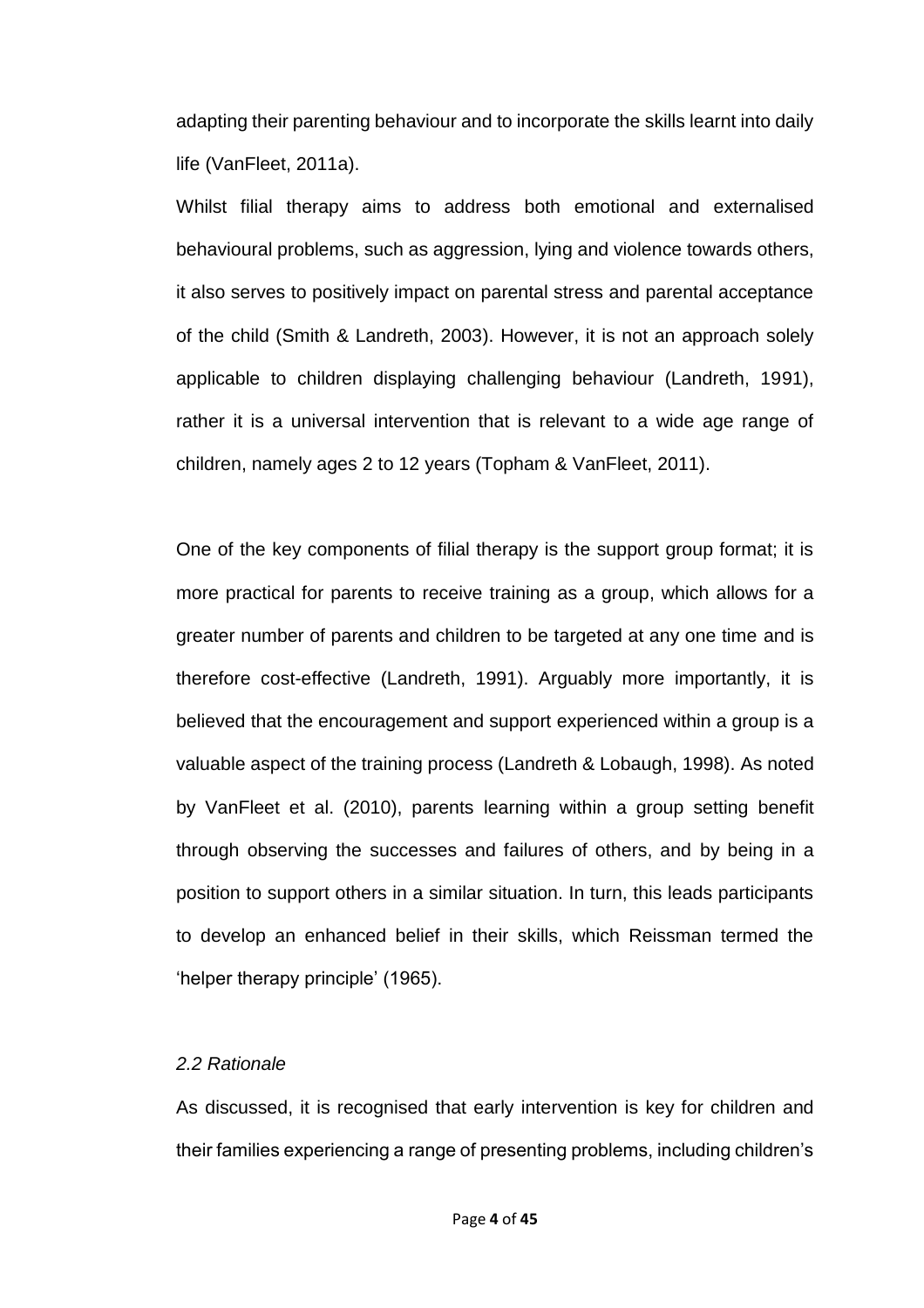externalised problem behaviours (McNeil et al., 1999). Whilst the demands on educational psychology services are increasingly high (DfE, 2014), interventions such as filial therapy may provide a cost-effective approach to supporting more children and families at an earlier stage, as well as those CYP who are experiencing problematic behaviours that are more entrenched. In turn, this has the potential to prevent the escalation of existing problems by teaching parents effective, child-centred techniques that are underpinned by psychological theory. Although delivering filial therapy would require educational psychologists (EPs) to complete additional training, using the intervention can effect change for 6-8 families within a 10-week period, consequently increasing EP capacity and supporting more CYP at one time.

To the author's knowledge, filial therapy is utilised and researched less so in the UK in comparison to the USA, where much of the existing evidence originates from; there is just one filial therapy course in the UK that is clinically accredited (DfE, 2016). It would be beneficial to review the current evidence base and ascertain the robustness of the results. In doing so it can then be considered whether results are generalisable to the UK population and if further research is required. Filial therapy was specifically selected for the current review following a meta-analysis of the effectiveness of play therapies, which concluded that interventions involving parents generated the largest effects (Bratton, Ray, Rhine & Jones, 2005).

#### *2.3 Review question*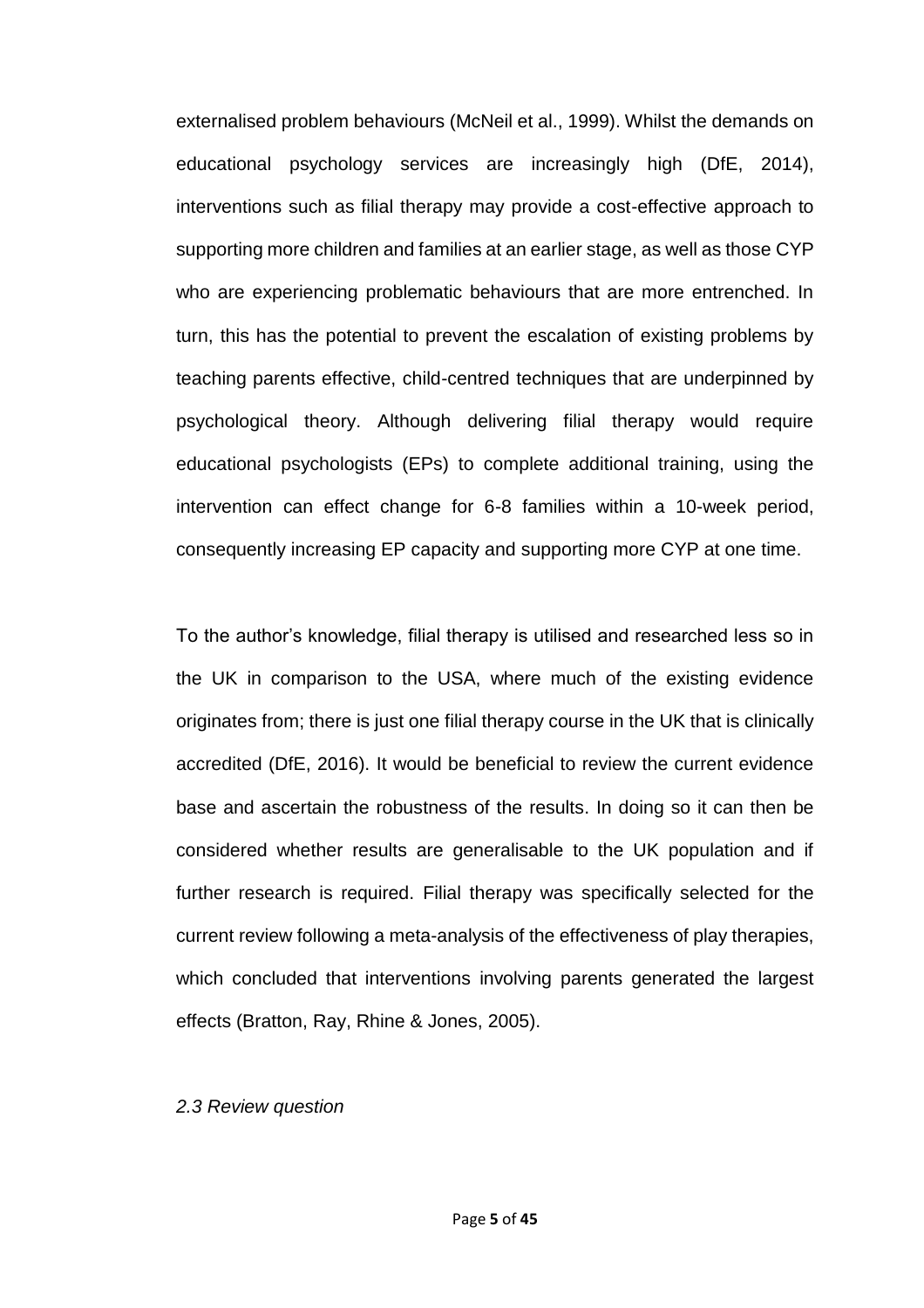How effective is filial therapy in reducing externalised problem behaviours in children aged 2-12 years?

# **3. Critical Review of the Evidence**

## *3.1 Literature search*

A literature search was conducted using three databases: ERIC, PsycInfo and Scopus. The searches were completed between 17<sup>th</sup> and 20<sup>th</sup> December 2018. Details of the search terms are found in Table 1. Only one term was used under the participant category so as not to exclude relevant studies; filial therapy targets any child aged 2-12 years (Topham & VanFleet, 2011).

## Table 1 *Search Terms Entered into Databases*

| Intervention                        |            | Participant |            | Outcome<br>focus                                                      |            | Caregiver                                        |
|-------------------------------------|------------|-------------|------------|-----------------------------------------------------------------------|------------|--------------------------------------------------|
| filial<br>therapy OR<br>filial play | <b>AND</b> | $child*1$   | <b>AND</b> | behav*<br>problems OR<br>behav*<br>issues OR<br>challenging<br>behav* | <b>AND</b> | parent*<br>OR<br>mother*<br><b>OR</b><br>father* |

*Note.* <sup>1</sup>An asterix (\*) denotes that variable suffixes can be used. For example, 'child\*' would include results of child, child's, children.

The original search identified a total of 141 studies. 102 of these were removed due to not being published in a peer-reviewed journal, and a further 15 studies were removed due to being duplicates, which resulted in 24 studies remaining. These records were then screened by title and abstract using the inclusion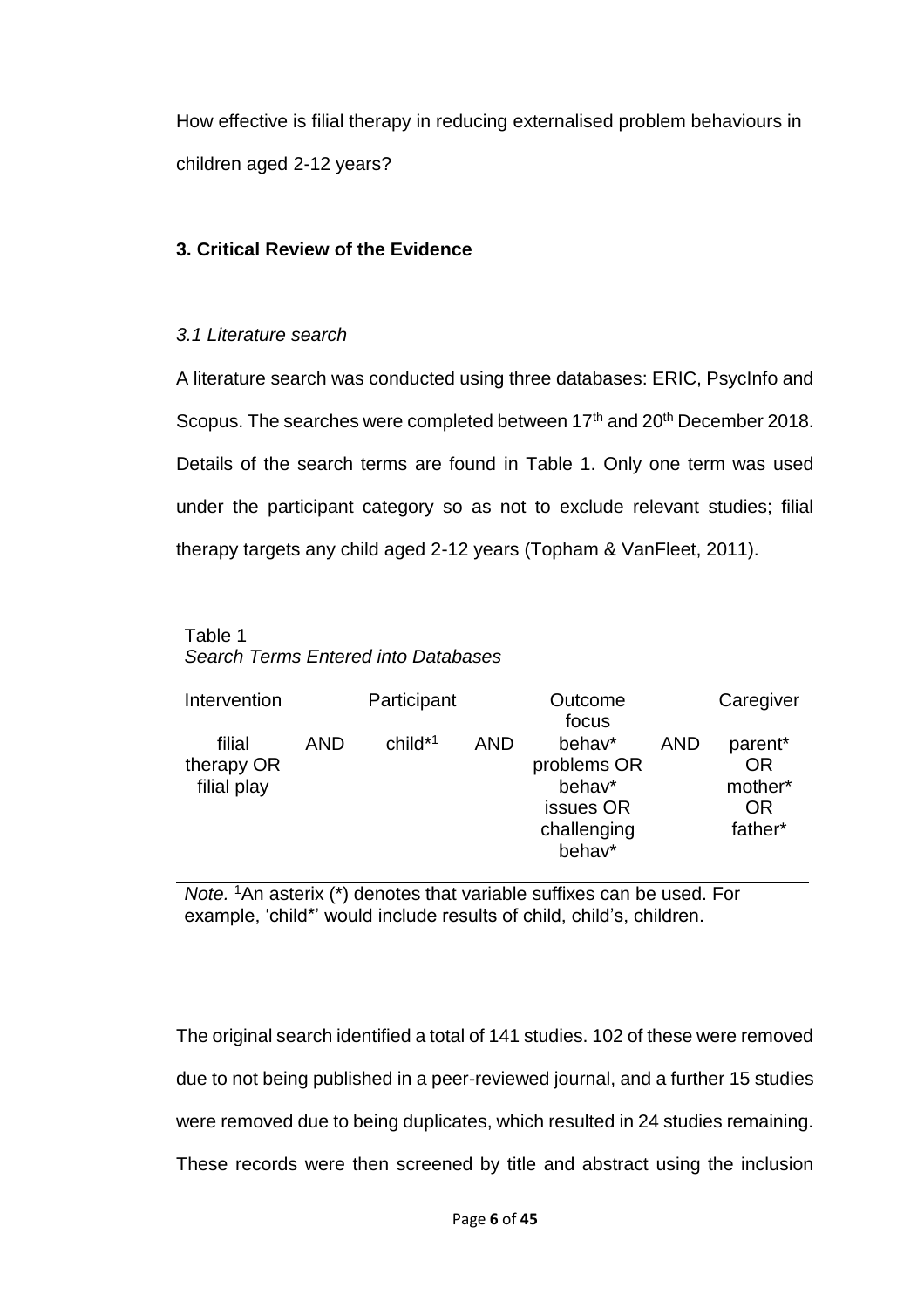criteria (Table 2); 13 further studies were excluded for not meeting the specified criteria. As such, 11 studies were screened by full text using the same inclusion criteria. Following the final screening, 6 studies were identified for review (Table 3). Figure 1 summarises the search process, while Appendix A provides references for all studies excluded at title and full text screening.

# Table 2 *Inclusion and Exclusion Criteria*

| Label | Criteria                     | Inclusion<br>criteria                                                                                                                              | Exclusion<br>criteria                                                                                                  | Rationale                                                                                                                                                                                                  |
|-------|------------------------------|----------------------------------------------------------------------------------------------------------------------------------------------------|------------------------------------------------------------------------------------------------------------------------|------------------------------------------------------------------------------------------------------------------------------------------------------------------------------------------------------------|
| A     | Type of<br>publication       | Study is<br>published<br>in an<br>internation<br>al journal<br>that is<br>peer-<br>reviewed<br>and<br>published<br>in an<br><b>OECD</b><br>country | Study is not<br>published in an<br>international<br>peer-reviewed<br>journal<br>published in an<br><b>OECD country</b> | International peer-<br>reviewed journals that<br>are published in OECD<br>countries will promote<br>credibility in the selected<br>studies and increase<br>generalisability to the<br>UK education system. |
| B     | Participants                 | Children<br>aged 2-12<br>years                                                                                                                     | Children aged<br>below 2 years<br>or above 12<br>years                                                                 | The target intervention<br>is aimed at children<br>aged 2-12 years.                                                                                                                                        |
| C     | Intervention<br>facilitators | Primary<br>caregivers<br>of a child<br>aged 2-12<br>years                                                                                          | Adults who are<br>not the primary<br>care giver of a<br>child aged 2-<br>12 years                                      | The target intervention<br>relies on implementation<br>and facilitation by any<br>adult who is a primary<br>caregiver.                                                                                     |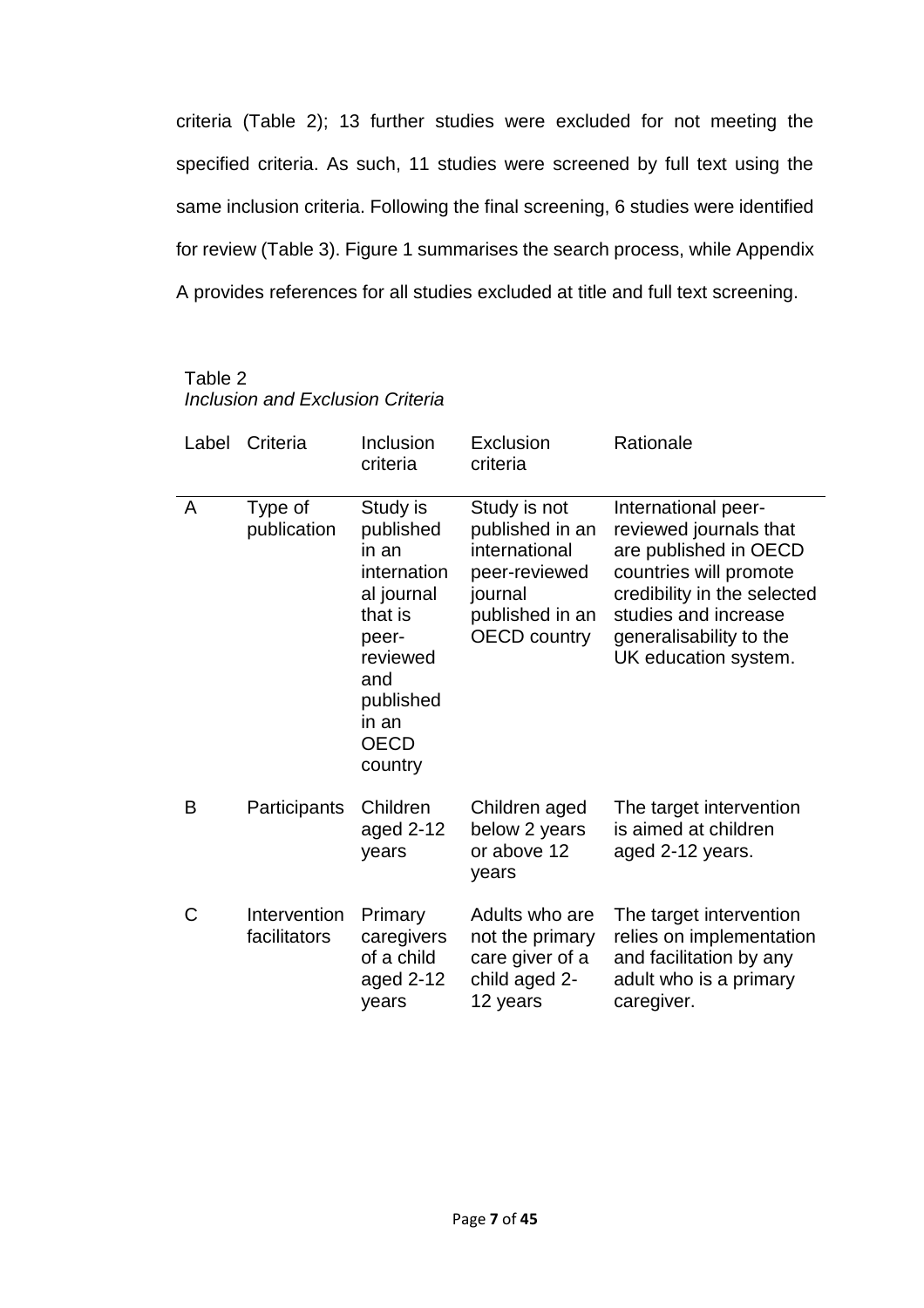| Label | Criteria        | Inclusion                                                                                           | Exclusion                                                                                                                         | Rationale                                                                                                                                                                                                                                                                   |
|-------|-----------------|-----------------------------------------------------------------------------------------------------|-----------------------------------------------------------------------------------------------------------------------------------|-----------------------------------------------------------------------------------------------------------------------------------------------------------------------------------------------------------------------------------------------------------------------------|
|       |                 | criteria                                                                                            | criteria                                                                                                                          |                                                                                                                                                                                                                                                                             |
| D     | Intervention    | Filial<br>therapy                                                                                   | Not filial<br>therapy, i.e.<br>any other play-<br>based<br>therapies                                                              | Filial therapy is a<br>specific type of<br>intervention based on<br>play therapy principles.<br>Confining the search<br>ensures that all results<br>are strictly filial therapy<br>based as opposed to<br>another similar<br>intervention.                                  |
| E     | Outcome         | Problem<br>behaviours<br>of children<br>that are<br>externalise<br>d and<br>therefore<br>observable | Internalised<br>behaviours, for<br>example<br>feelings of<br>anxiety,<br>or outcomes of<br>individuals<br>other than the<br>child | The primary function of<br>filial therapy is to<br>address externalised<br>behaviours of the child.<br>Though there are<br>generally positive<br>outcomes for the<br>parents involved (e.g.<br>parental stress), the<br>focus of this review is on<br>child outcomes alone. |
| F     | Study<br>design | Group<br>experiment<br>al design                                                                    | Non-<br>experimental<br>design or non-<br>group<br>experimental<br>design                                                         | Effectiveness of the<br>intervention is<br>determined through<br>group comparisons.                                                                                                                                                                                         |
| G     | Language        | English                                                                                             | Non-English                                                                                                                       | To enable the reviewer<br>to access the content of<br>the article.                                                                                                                                                                                                          |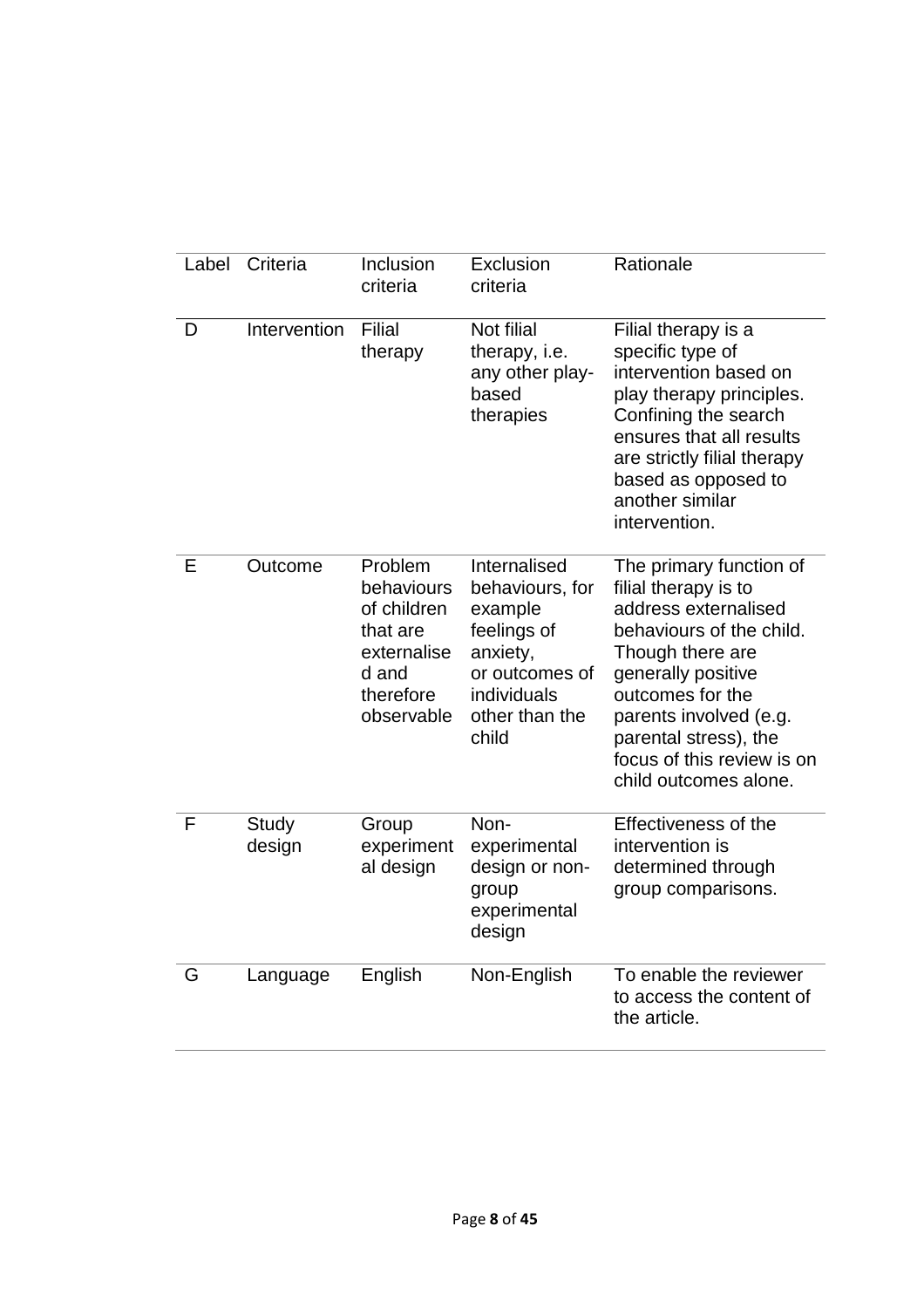Table 3 *Final Studies Included in the Review*

Draper, K., Siegel, C., White, J., Solis, C. M., & Mishna, F. (2009). Preschoolers, Parents, and Teachers (PPT): A Preventive Intervention with an At Risk Population. *International Journal of Group Psychotherapy*, 59(2), 221–242.

- Kale, A., & Landreth, G. L. (1999). Filial Therapy With Parents of Children Experiencing Learning Difficulties. *International Journal of Play Therapy,* (8)2, 35-56.
- Landreth, G. L., & Lobaugh, A. F. (1998). Filial Therapy with Incarcerated Fathers: Effects on Parental Acceptance of Child, Parental Stress, and Child Adjustment. *Journal of Counseling and Development*, 76(2), 157–165.
- Smith, N., & Landreth, G. (2003). Intensive Filial Therapy with Child Witnesses of Domestic Violence: A Comparison with Individual and Sibling Group Play Therapy. *International Journal of Play Therapy,* 12(1), 67-88.
- Tew, K., Landreth, G. L., Joiner, K. D., & Solt, M. D. (2002). Filial Therapy with Parents of Chronically Ill Children. *International Journal of Play Therapy*, 11(1), 79-100.
- Yuen, T., Landreth, G., & Baggerly, J. (2002). Filial Therapy with Immigrant Chinese Families. *International Journal of Play Therapy*, *11*(2), 63–90.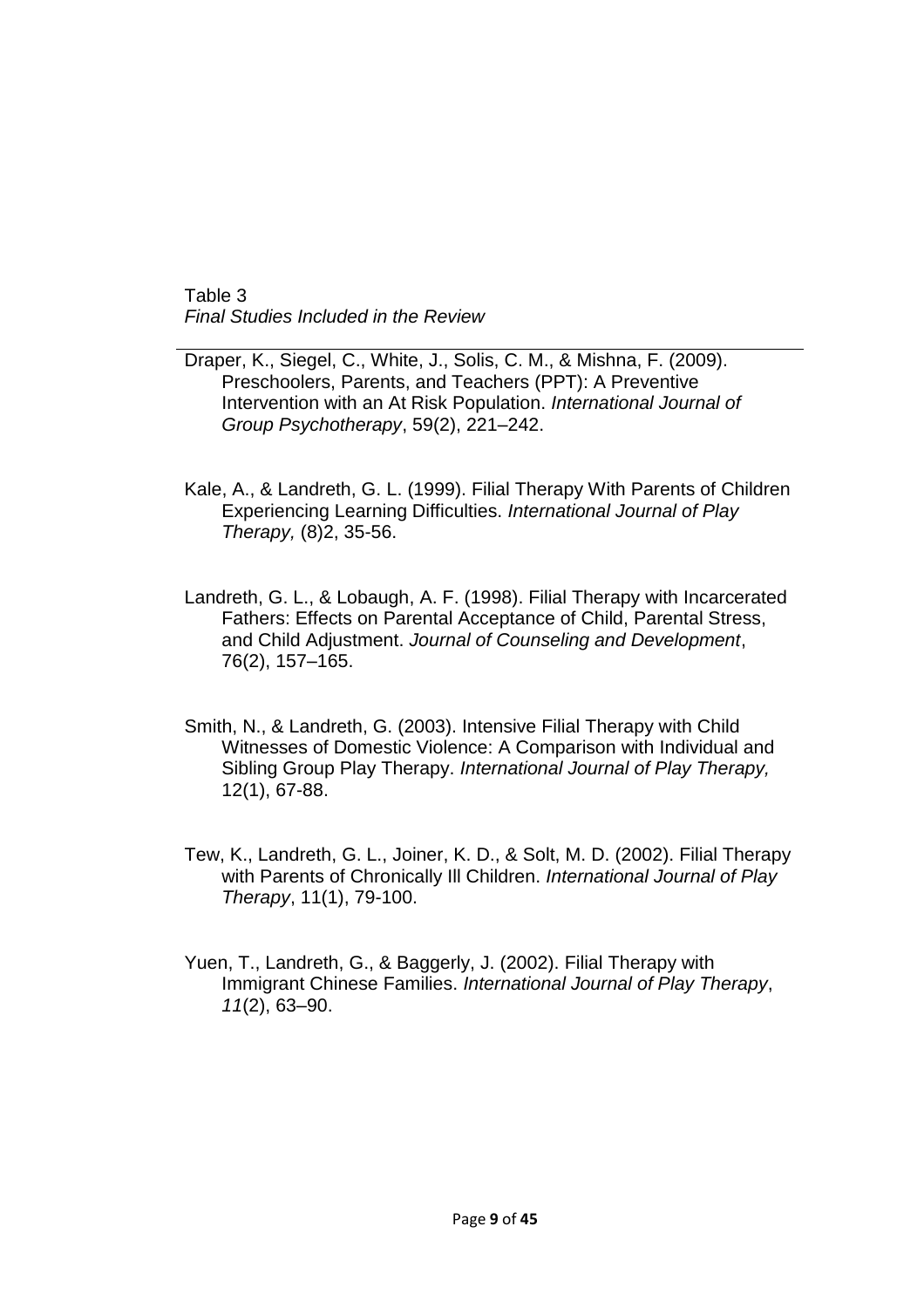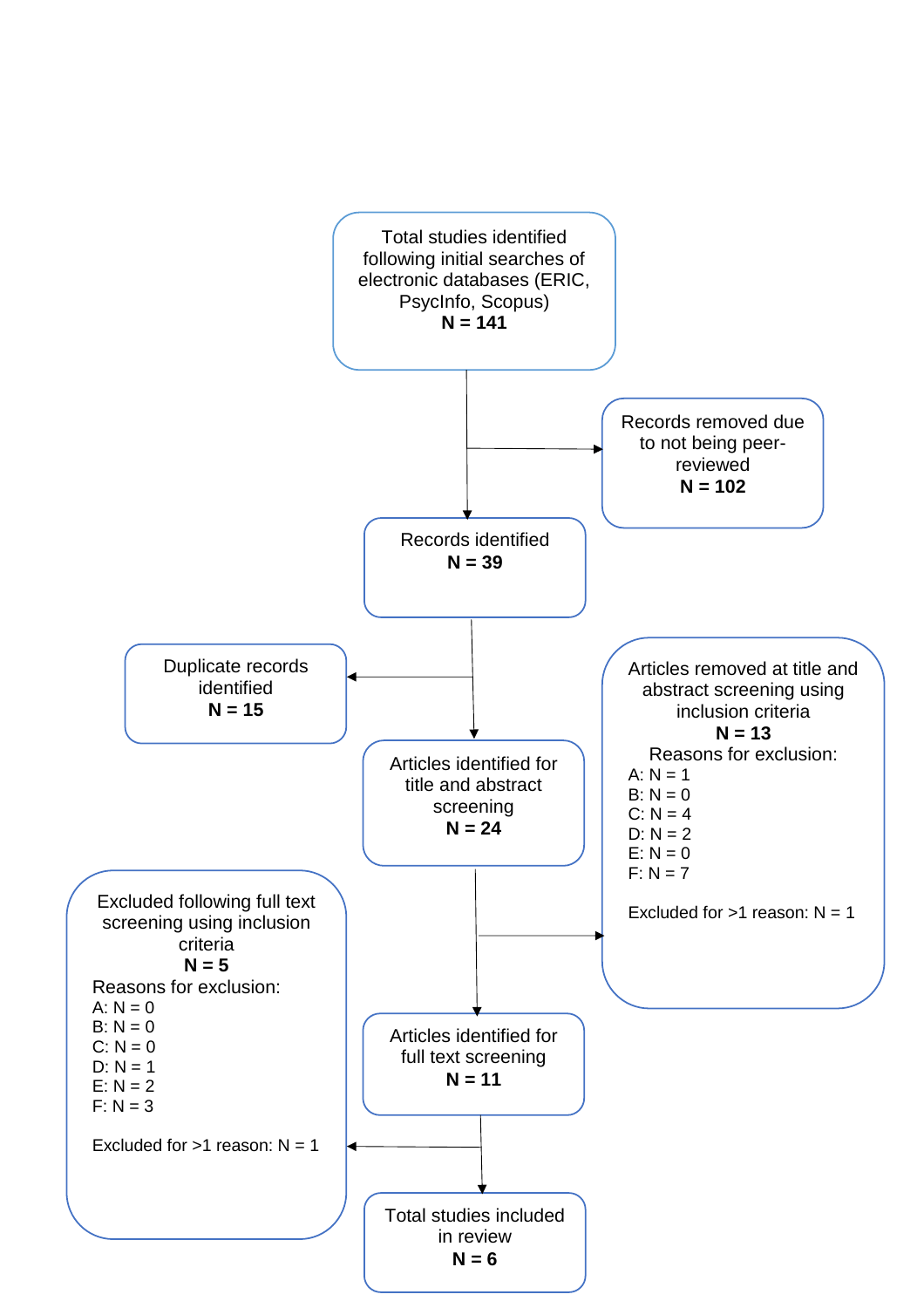*3.2 Mapping the field Figure 1.* Flow Diagram of the Search Process

A summary of each study, including participant characteristics, measures and outcomes can be found in Appendix B.

#### *3.3 Weight of evidence*

Kratochwill's (2003) protocol was used to code each study for its methodological quality, which is termed Weight of Evidence A (WoE A). This involves screening each record and assigning scores based on the robustness of the methodology. A summary of how the WoE A ratings were allocated can be found in Appendix D. Appropriate adaptions were made to the coding protocol to ensure applicability to the current review (Appendix C). An example of a completed protocol can be found in Appendix E.

Studies were then evaluated in relation to the current review for their methodological relevance (WoE B) and topic relevance (WoE C). Further details of the WoE B and C criteria used can be found in Appendices F and G. Overall weighting (WoE D) was calculated using the average rating for WoE A, B and C for each study, and determines the quality and relevance of each study in relation to the current review focus (Table 4). Studies were allocated a rating in accordance with the following scale:  $0 - 0.99 =$  zero;  $1.0 - 1.4 =$  low; 1.41 -  $2.4$  = medium;  $2.41 - 3.0$  = high.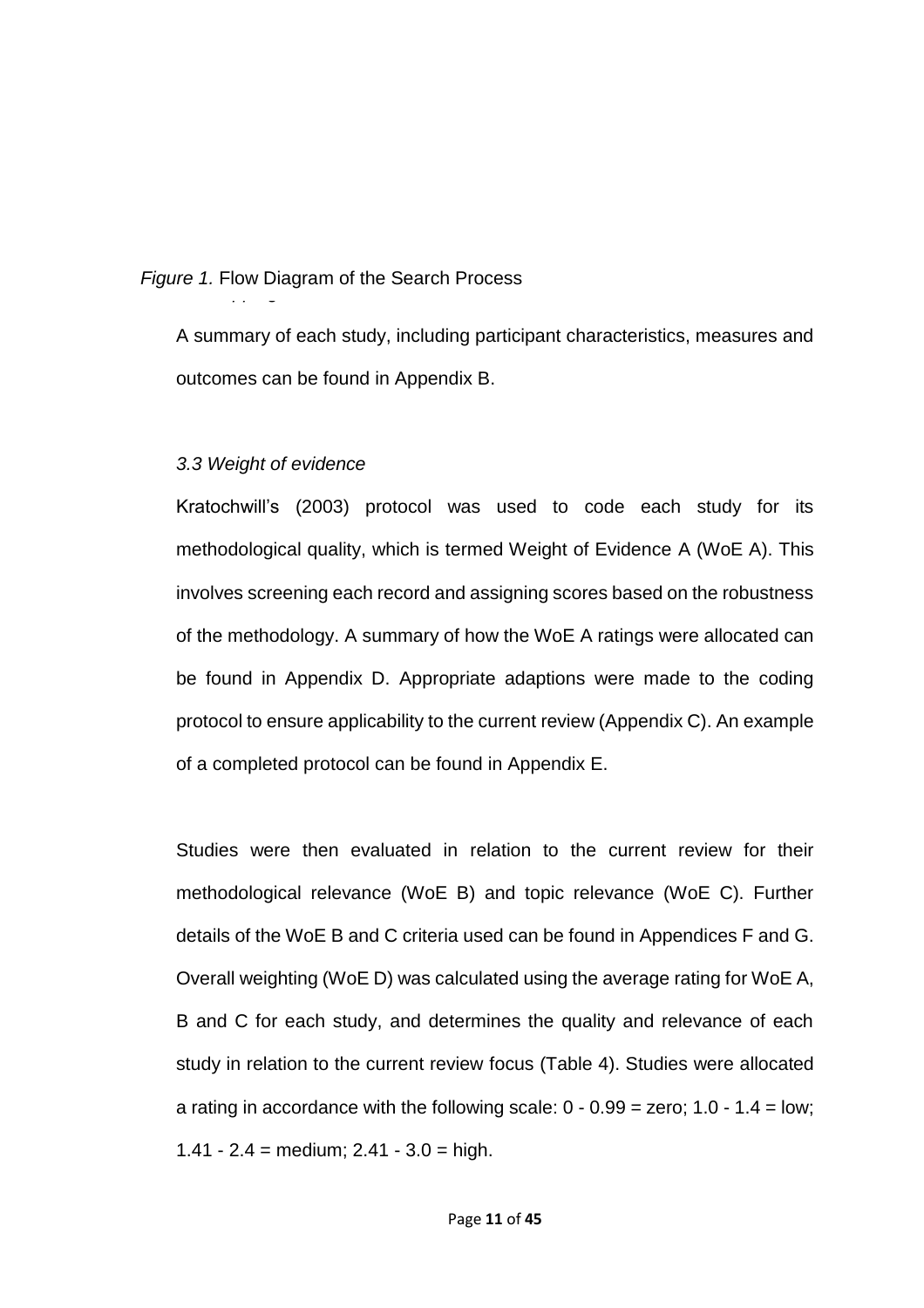#### Table 4 *Weight of Evidence D: Overall Quality and Relevance*

| Study                             | WoE A<br>Methodological<br>quality | WoE B<br>Methodological<br>relevance | WoE C<br><b>Topic</b><br>relevance | WoE D<br>Overall<br>quality<br>and<br>relevance |
|-----------------------------------|------------------------------------|--------------------------------------|------------------------------------|-------------------------------------------------|
| Draper et<br>al., 2009            | 1.00 (Low)                         | $1$ (Low)                            | $1$ (Low)                          | 1.00<br>(Low)                                   |
| Kale &<br>Landreth,<br>1999       | 1.33 (Low)                         | 2 (Medium)                           | $\overline{2}$<br>(Medium)         | 1.78<br>(Medium)                                |
| Landreth<br>&<br>Lobaugh,<br>1998 | 1.67 (Medium)                      | $1$ (Low)                            | 2<br>(Medium)                      | 1.56<br>(Medium)                                |
| Smith &<br>Landreth,<br>2003      | 1.67 (Medium)                      | $1$ (Low)                            | $1$ (Low)                          | 1.22<br>(Low)                                   |
| Tew et<br>al., 2002               | 1.67 (Medium)                      | $1$ (Low)                            | $3$ (High)                         | 1.89<br>(Medium)                                |
| Yuen et<br>al., 2002              | 1.67 (Medium)                      | 2 (Medium)                           | $3$ (High)                         | 2.22<br>(Medium)                                |

# *3.4 Participants*

The total number of participants in the current review is 174, ranging from ages 3-10 years. Whilst filial therapy is appropriate for children aged 2-12 years (Topham & VanFleet, 2011), the Draper et al. (2009) study was the only one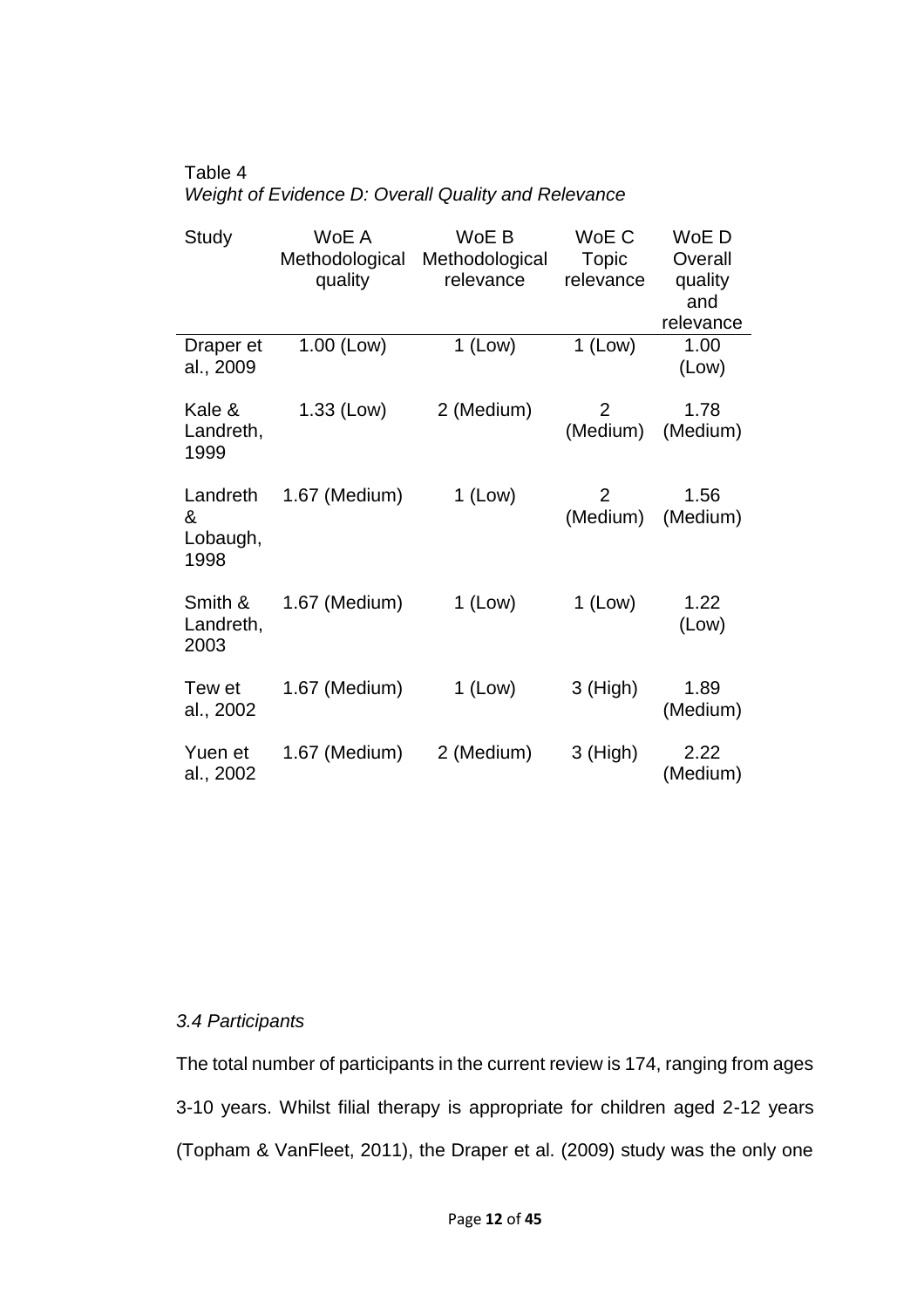to focus on a specific age range of 4-5 years and the only study whereby problem behaviours actually increased for both the experimental and control groups. Further research into the effectiveness of filial therapy could explore comparisons between different age groups. It may be such that the efficacy of filial therapy for younger children is much lower. Moreover, all studies were completed in the USA or Canada; results should therefore be explored with caution when considering generalisability to the UK.

Disregarding studies where the primary focus of the parent sample was either mothers or fathers, and where the relevant data were reported, there were always more mothers than fathers taking part in the study (Draper et al., 2009; Kale & Landreth, 1999; Tew et al., 2002). Where mothers were the focus of the facilitator role (Smith & Landreth, 2003) a large effect size was found, whereas no effect size was found when fathers were the facilitators (Landreth & Lobaugh, 1998). Whilst on the surface it may be anticipated that these results imply mothers are better able to implement play-based strategies than fathers, thus reducing their child's problematic behaviours, consideration should be given to the disparities in the WoE D ratings of these studies. Smith and Landreth (2003) were allocated a low rating, whilst Landreth and Lobaugh (1998) received a medium rating, meaning that although the former study produced a greater effect size, this should be accepted tentatively due to the lower quality and relevance of the research.

Filial therapy is a universal programme designed to increase the quality of the parent-child relationship and reduce problem behaviours. Only one study out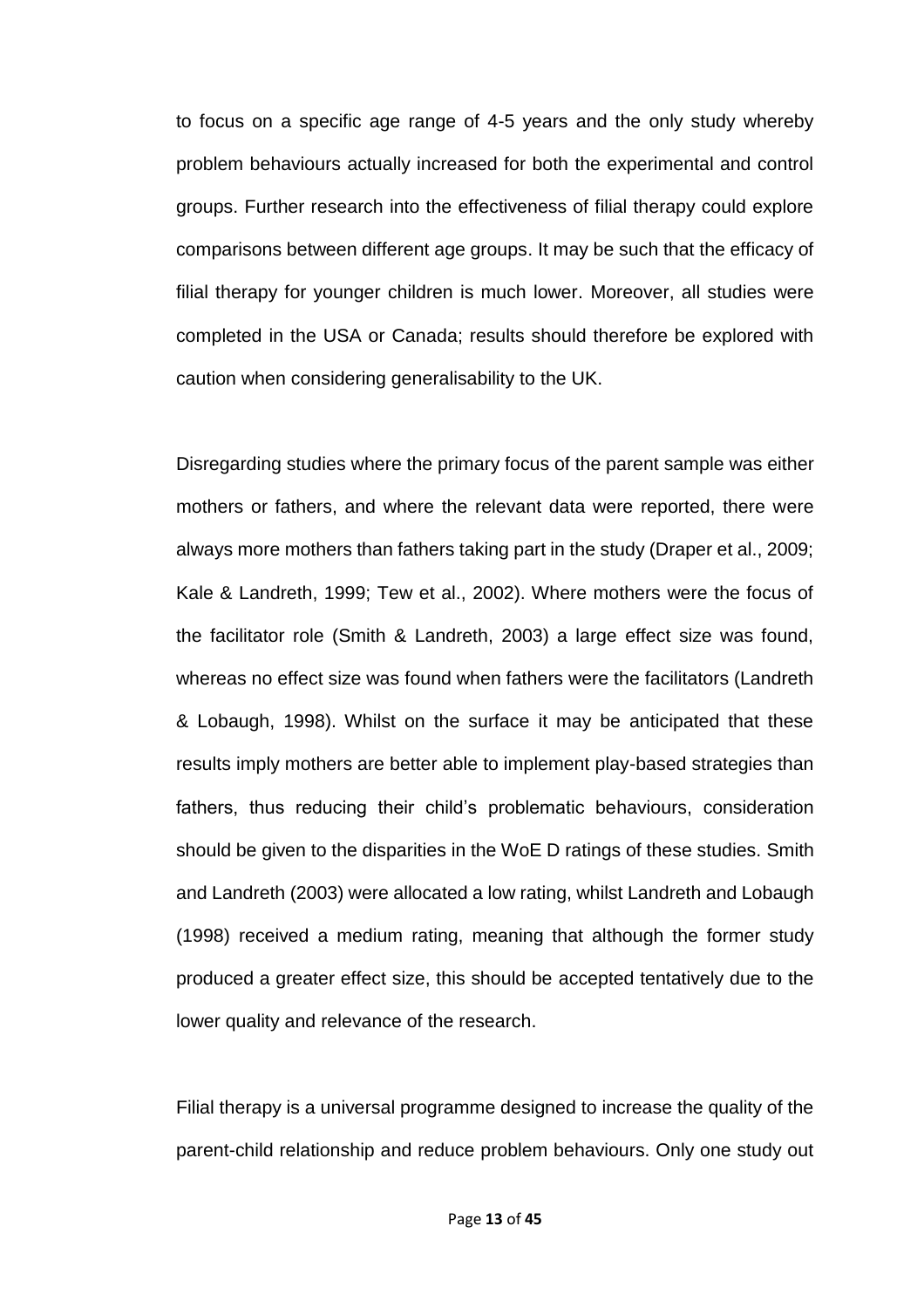of the six reviewed, Draper et al. (2009), explicitly sampled children that were already deemed to be at risk of developing problem behaviours. However, the participants in Kale and Landreth's (1999) research were children with learning difficulties who are predisposed to experiencing problem behaviours, which parents can find difficult to manage (Zuckerman & Zuckerman, 1982). Interestingly, these were the two studies out of the six that were reviewed whereby filial therapy did not yield a significant effect on problem behaviours. It could be inferred that whilst filial therapy is an effective intervention for children displaying typical behaviours, families with more complex needs or children already at risk of developing problem behaviours, may require more intensive support, such as a longer intervention period.

#### *3.5 Intervention*

All studies used either the Landreth (1991) or Landreth (2002) 10-week adapted filial therapy model, and most studies focused solely on the implementation of filial therapy with parents, though two studies included additional components. Draper et al. (2009) trained teachers in filial therapy as well as parents, and Smith and Landreth (2003) included support group sessions for the children. As a result, both studies received a low WoE C rating, as it could not be concluded that any effects were a consequence of filial therapy. However, it should be noted that the sessions accessed by the children in Smith and Landreth's (2003) research were offered to children in both the experimental and control groups. Such support is likely to be highly valuable to these children who had witnessed domestic violence, though this study did not report data on the efficacy of child-focused support groups.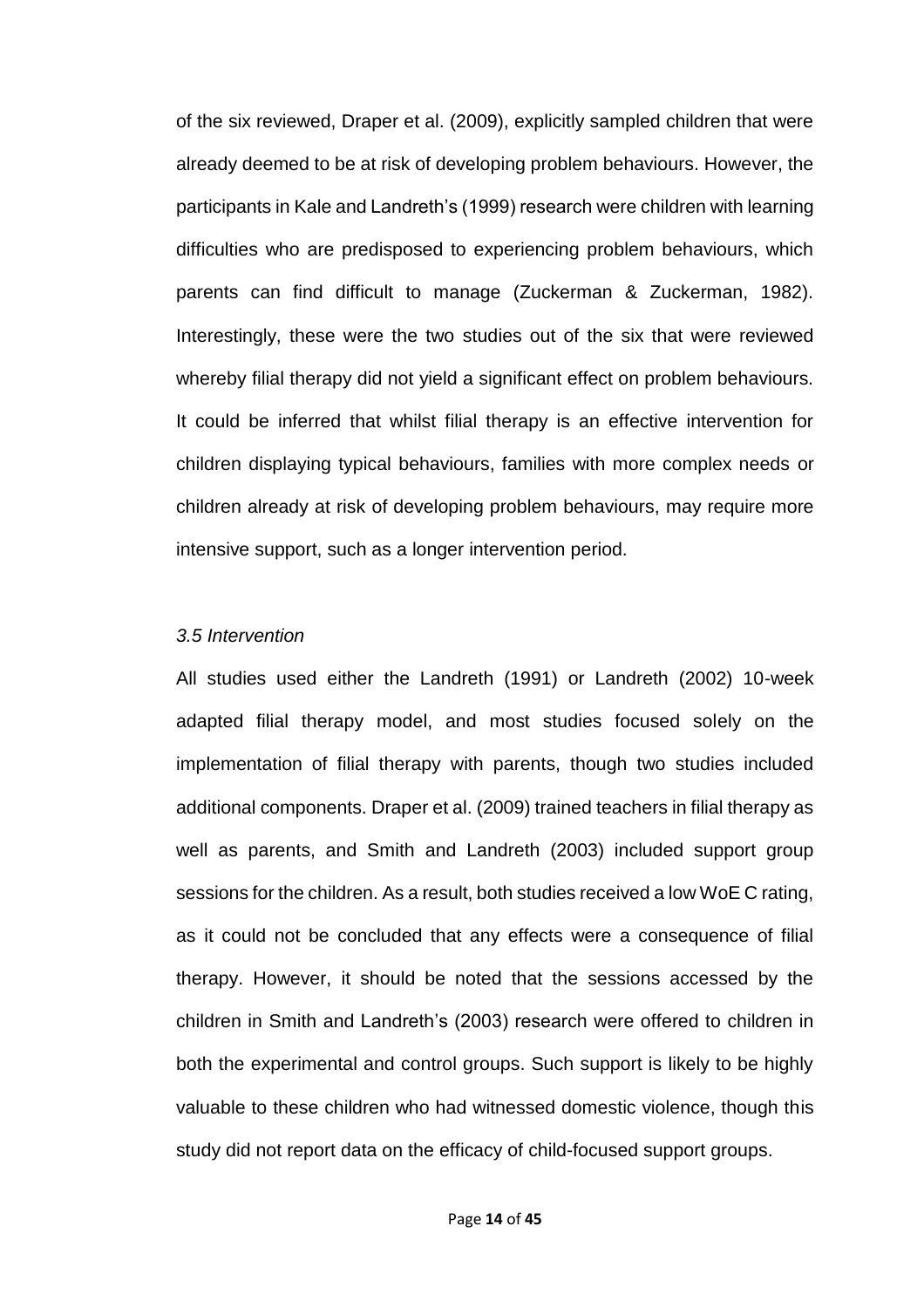An essential and unique component of filial therapy is the role of the therapist in facilitating parent training sessions and teaching parents the necessary skills to implement with their child (VanFleet, 2011a). Kale and Landreth (1999) were the only researchers not to utilise the expertise of a therapist who had undergone specific training in filial therapy, hence why criterion 3 of WoE C was not satisfied. Since this was also a study that did not produce a significant effect on problem behaviours, it should be considered whether the absence of an expert facilitator weakened the overall effectiveness of the intervention.

#### *3.6 Designs*

It should be noted that the methodological quality of each study, excluding Yuen et al. (2002), is weakened due to the use of nonrandomised designs. Whilst randomised designs are preferable (Barker, Pistrang & Elliott, 2016), authors reported that this was not always possible due to the practical implications of conducting research within naturalistic settings and the additional commitment required from participants to attend training sessions. For example, Kale and Landreth (1999) reported that parents were allocated to experimental groups based on their availability to attend the required training components of the intervention.

#### *3.7 Measures*

All measures used in the six studies were outwardly appropriate measures of problematic behaviours: Child Behaviour Checklist (CBCL) (Achenbach, 1991), Filial Problem Checklist (FPC) (Horner, 1974), Behaviour Assessment System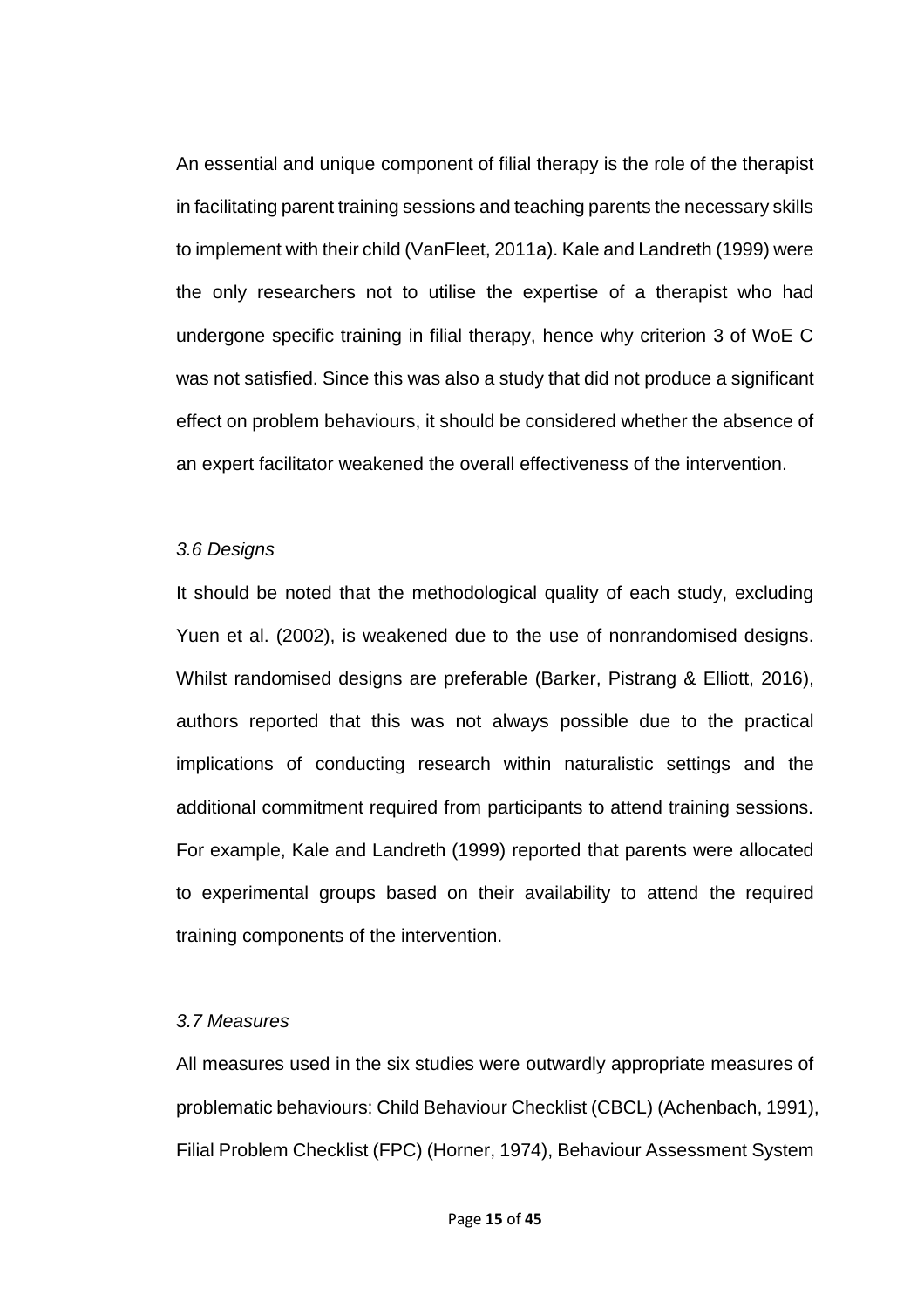for Children (BASC) (Reynolds & Kamphaus, 1992). However, it is questionable whether some of these measures were suitable for the relevant studies. Three studies used the CBCL (Kale & Landreth, 1999; Smith & Landreth, 2003; Tew et al., 2002), but as Kale and Landreth (1999) comment, this tool is intended to measure behaviour changes over a 6-month period. Seeing as the intervention lasted a maximum of 10-weeks in each study, the CBCL may not have provided reliable results.

Whilst widely utilised, studies that used the FPC stated that no reliability or validity data were available for the measure, and as such were not reported (Landreth & Lobaugh, 1998; Yuen et al., 2002). Both of these studies therefore received a rating of 0 for the 'measurement' criterion within their WoE A coding. It should also be noted that the FPC items specifically ask parents about problematic situations related to parenting, whereas the CBCL and BASC do not. This may have affected the results in that parents completing the CBCL and BASC are likely to have considered their child's behaviour more generally rather than focusing on behaviour as a response to parenting.

All but one study (Kale & Landreth, 1999) used only one measure and one source of data collection, hence the predominantly low WoE B ratings. It would have been advantageous for studies to make use of more than one measure and source of information in order to promote congruence and solidify data collection. Whilst parental views are no doubt vital, parents are also key participants in the intervention and have experienced the learning process themselves, which could impact on their perceptions of their child. In turn, it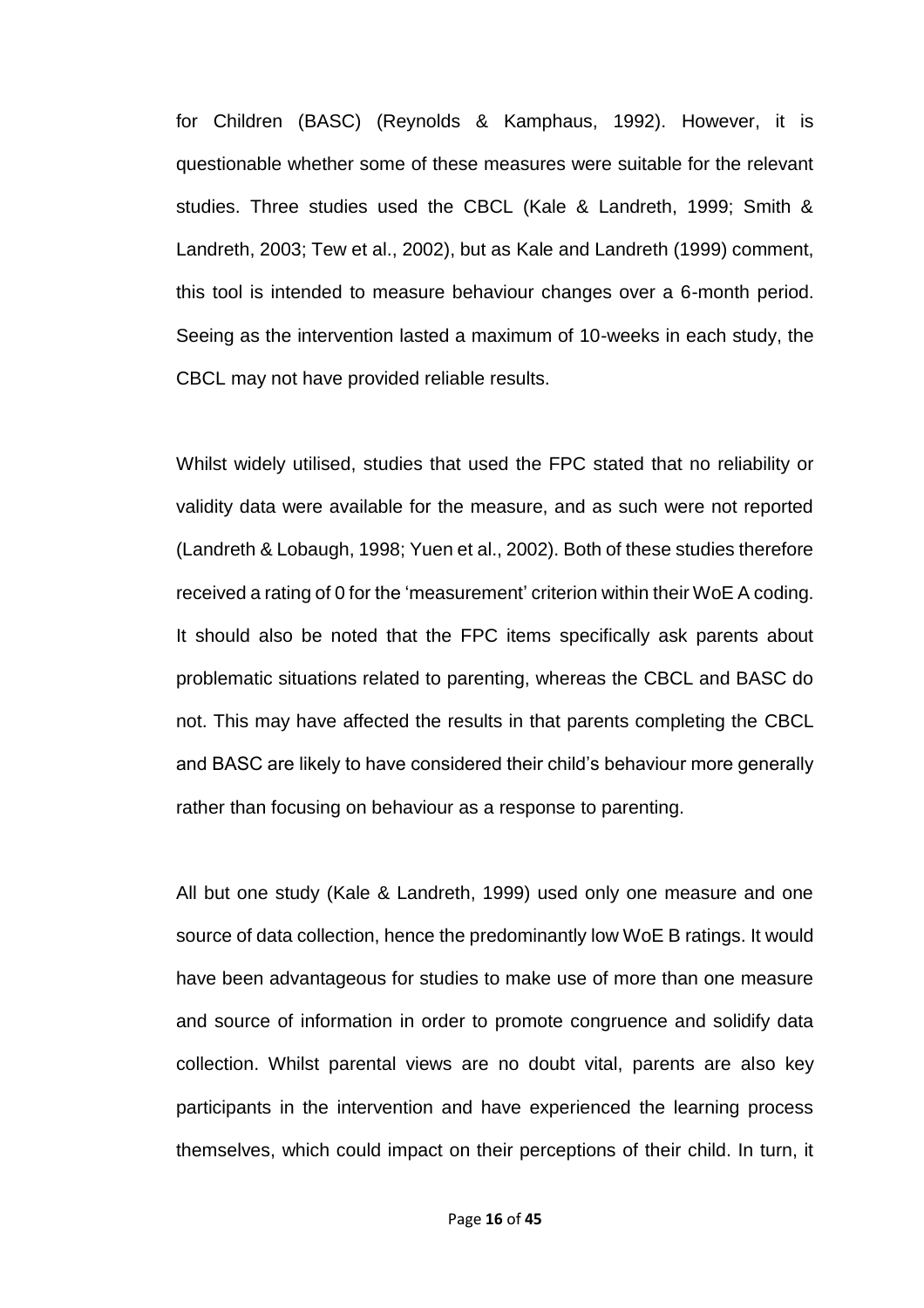can be difficult to differentiate between actual and perceived changes in behaviour.

## *3.8 Outcomes and effect sizes*

All studies reported a significant effect of filial therapy on problem behaviours, with the exception of two (Draper et al., 2009; Kale & Landreth, 1999). None of the six studies reported effect sizes. These were calculated by the current author using Pearson's r, and interpreted with Cohen's (1992) suggested boundaries. A summary of effect sizes is presented in Table 5.

Power calculations were not reported by any of the reviewed studies, nor were they calculated for the purpose of the review as significant results indicate sufficient power within the analysis, whereas non-significant results suggest insufficient power (Field, 2016). It is therefore assumed that all studies, excluding Draper et al. (2009) and Kale and Landreth (1999), had enough power, which is reflected in the coding protocols and WoE A ratings (Appendix D).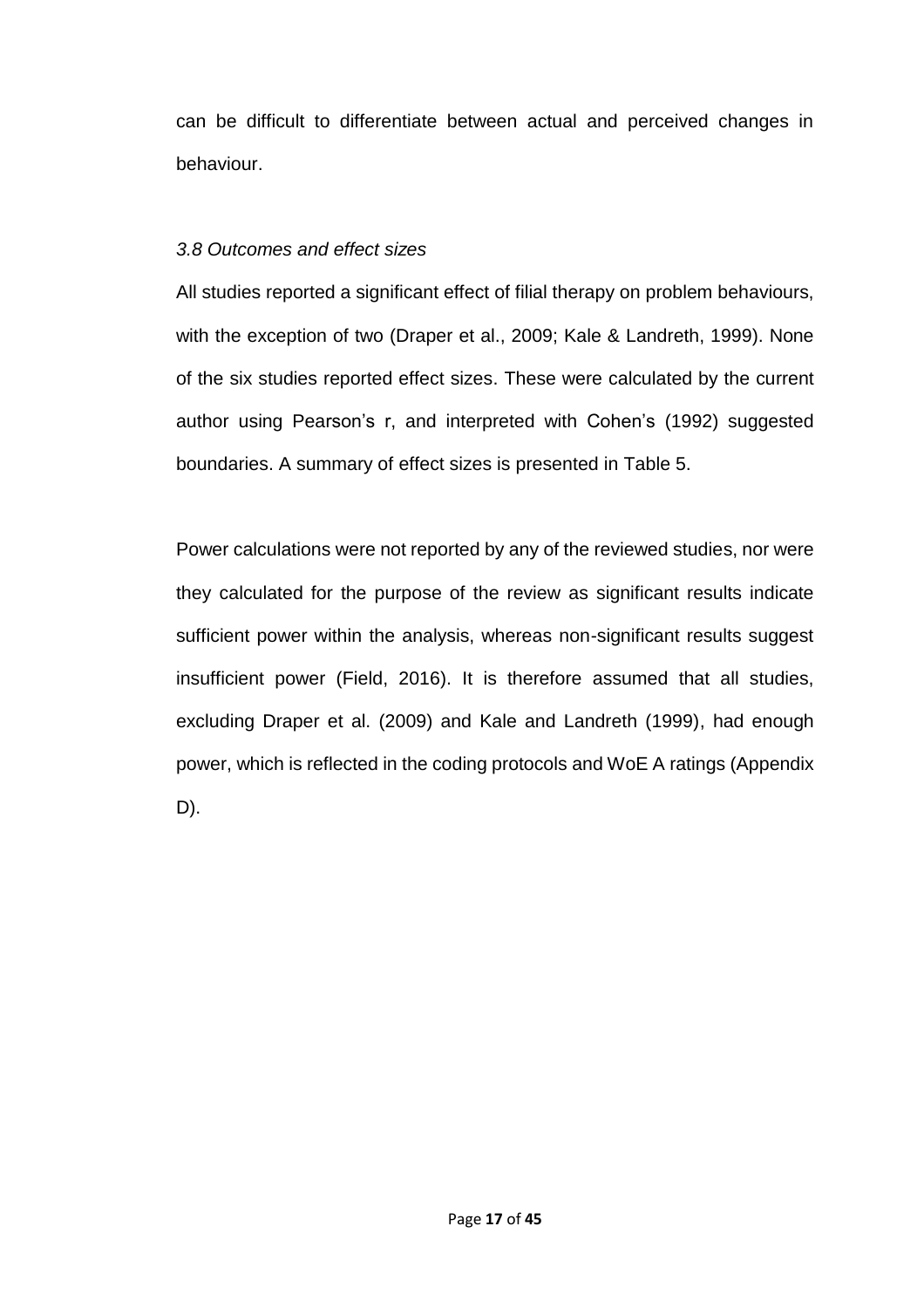| Table 5<br><b>Effect Sizes</b> |                |                    |                               |                  |
|--------------------------------|----------------|--------------------|-------------------------------|------------------|
| Study                          | Sample<br>size | Effect<br>size (r) | Effect size<br>interpretation | WoE D            |
| Draper et al.,<br>20091        | 40             | --                 | --                            | 1.00<br>(Low)    |
| Kale &<br>Landreth,<br>19991   | 22             |                    | --                            | 1.78<br>(Medium) |
| Landreth &<br>Lobaugh,<br>1998 | 32             | 0.035              | No effect                     | 1.56 (Medium)    |
| Smith &<br>Landreth,<br>2003   | 22             | $-0.622$           | Large effect                  | 1.22<br>(Low)    |
| Tew et al.,<br>2002            | 23             | $-0.474$           | Medium effect                 | 1.89 (Medium)    |
| Yuen et al.,<br>2002           | 35             | $-0.315$           | Medium effect                 | 2.22 (Medium)    |

*Note.* <sup>1</sup>Effect size could not be calculated due to insufficient data reported in the study and non-significant results

Smith and Landreth (2003) reported the only large effect size of the six studies; their sample was children who had witnessed domestic violence and their mothers, who were living in women's shelters at the time of the study. Despite a large effect size, the WoE D for this study was low, perhaps due to adaptions made to the intervention that were ultimately necessary for the programme to run. As an example, criterion 1 within WoE C could not be awarded a rating for this study as mothers only accessed 18 hours of facilitated sessions, and the intervention was condensed into an intensive 3-weeks as opposed to the recommended 10-weeks. This was to support the emotional needs of the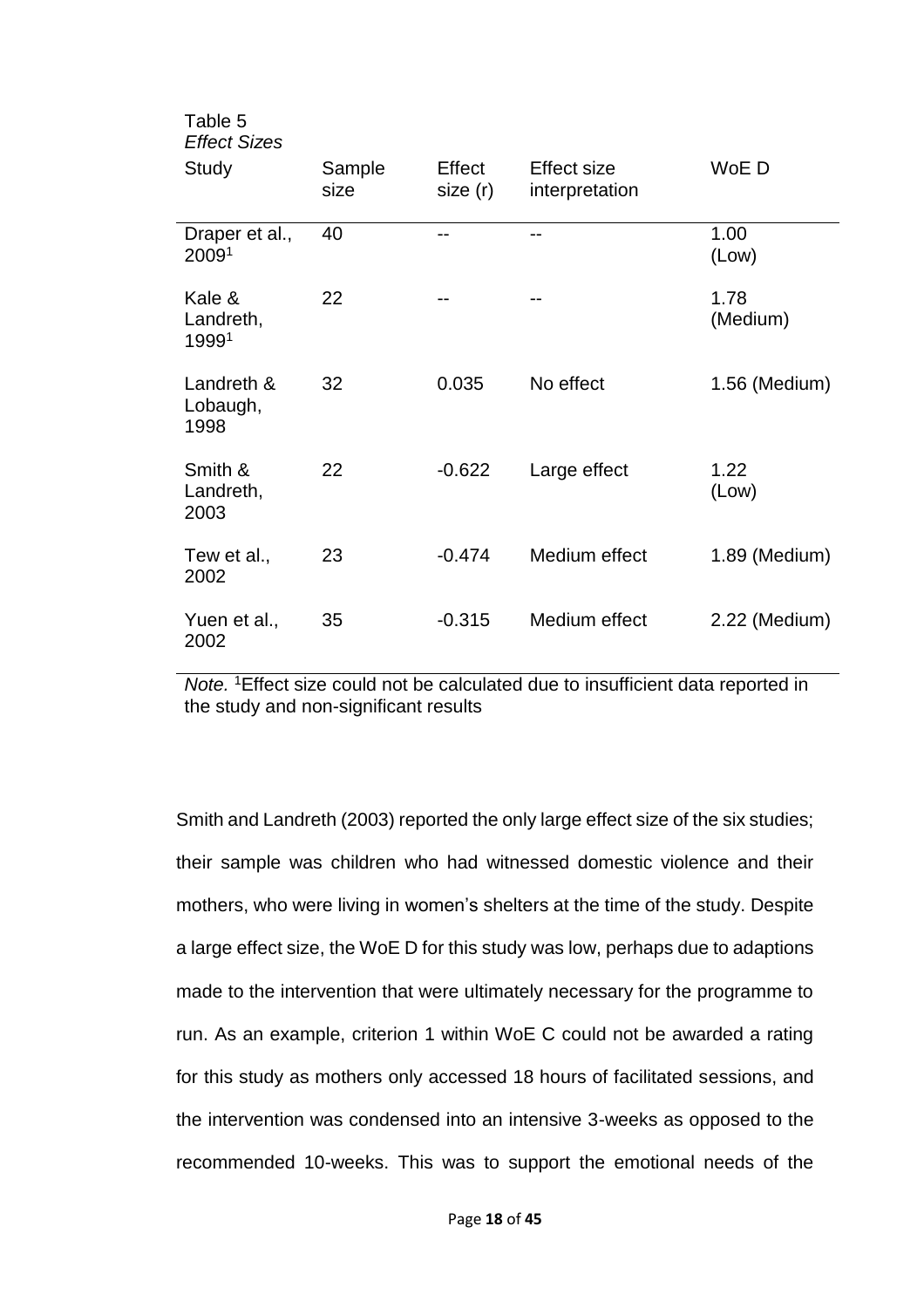mothers; a required adaption to make the intervention sustainable. Nonetheless the effect size was large, which is perhaps attributable to the complex needs of both the mothers and their children, and may be a reflection of how valuable the programme was despite adaptions.

Medium effects were found in two studies (Tew et al., 2002; Yuen et al., 2002), whilst one found no effect (Landreth & Lobaugh, 1998). The latter was a particularly distinctive study in comparison to the others within this review as the parents were incarcerated fathers. This meant that the filial therapy programme needed to be adapted more so in order to accommodate the organisation of the prison, for example the intervention was shortened to 15 hours and play sessions could not be video recorded due to prison rules, thus the feedback received from the facilitator and parent group during training sessions may have been less accurate. Whilst fathers were able to reflect on their behaviours and their child's responses within the group sessions, they were not able to view their interactions, which arguably allows for greater insight. The study therefore did not satisfy the first WoE C criterion. However, though the study was not qualitative, anecdotal reports within the research describe fathers as feeling more competent in their parenting and recognising the value of the intervention, as described as part of the WoE A coding.

Although Smith and Landreth (2003) reported a large effect size, the study holds less weight as the WoE D rating was low, whereas both Tew et al. (2002) and Yuen et al. (2002) reported medium effects and were allocated medium WoE D ratings. Both of these studies also scored highly for their WoE C,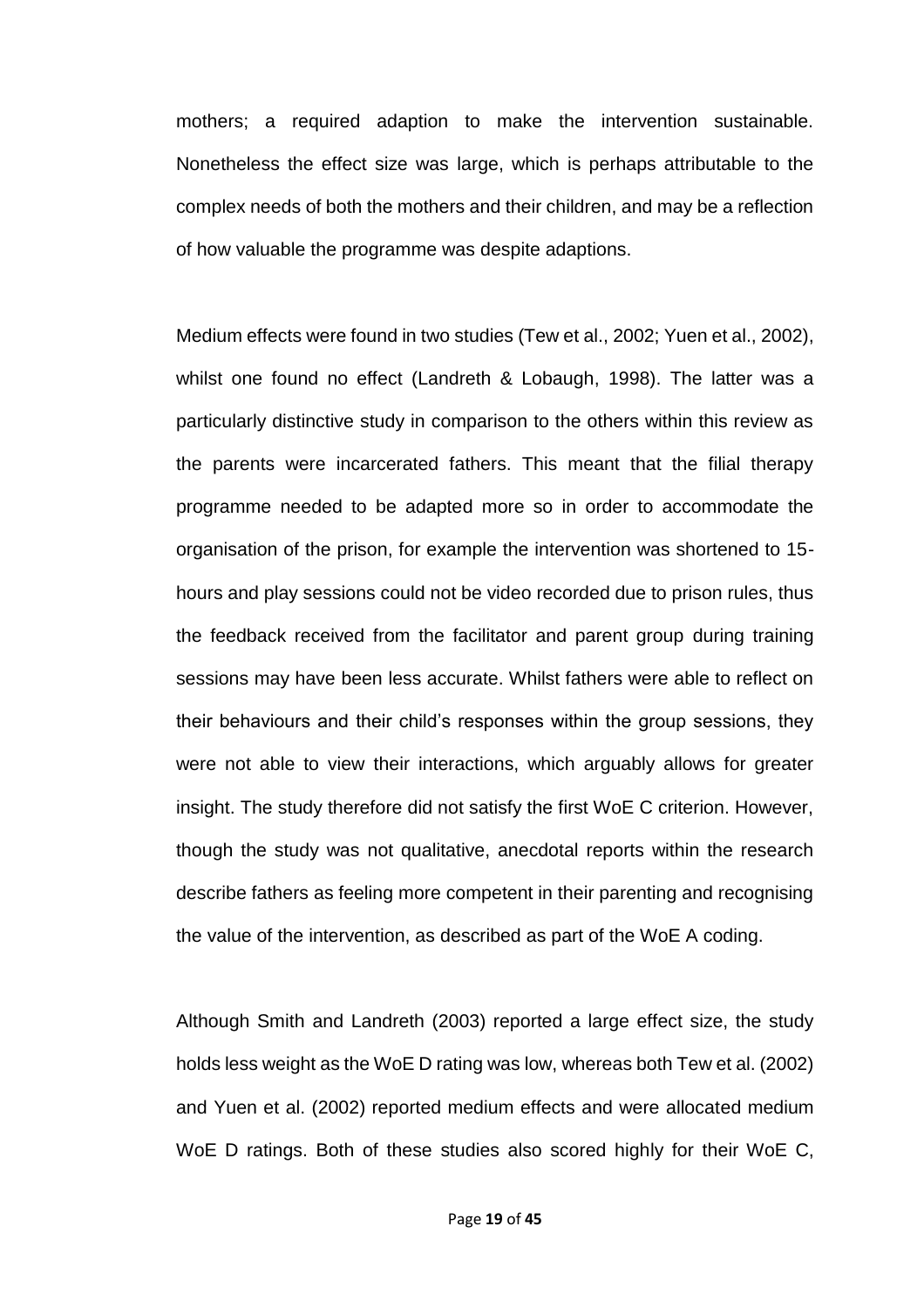meaning they were highly relevant to the current review. Yuen et al. (2002) is particularly credible due to the use of a randomised design, which is reflected in the associated WoE B rating.

#### **4. Conclusions and Recommendations**

The filial therapy evidence base evaluated in this review is somewhat promising, with three out of the six identified studies producing a medium or large effect in the reduction of externalised problem behaviours (Smith & Landreth, 2003; Tew et al., 2002; Yuen et al., 2002). However, the evidence suggests that effectiveness of this intervention is somewhat dependent on the population characteristics. Whilst similar in their implementation of filial therapy, the studies included in the current review are largely different in terms of their sample and caregiver focus, which goes some way in explaining the discrepancies between the findings. CYP with more complex needs or existing behavioural difficulties may benefit from further adapted filial therapy programmes, for example longer intervention cycles, in order to fully address their needs. Future research could examine whether this strategy produces positive effects, as studies that focused on this population within the current review found that filial therapy was not effective whilst using a 10-week model (Draper et al., 2009; Kale & Landreth, 1999). The long-term effects of filial therapy are also unclear as one major limitation of all studies is the lack of follow up assessments. Without this, it cannot be concluded that filial therapy holds the universally lasting benefits that it aims to (Guerney, 1964).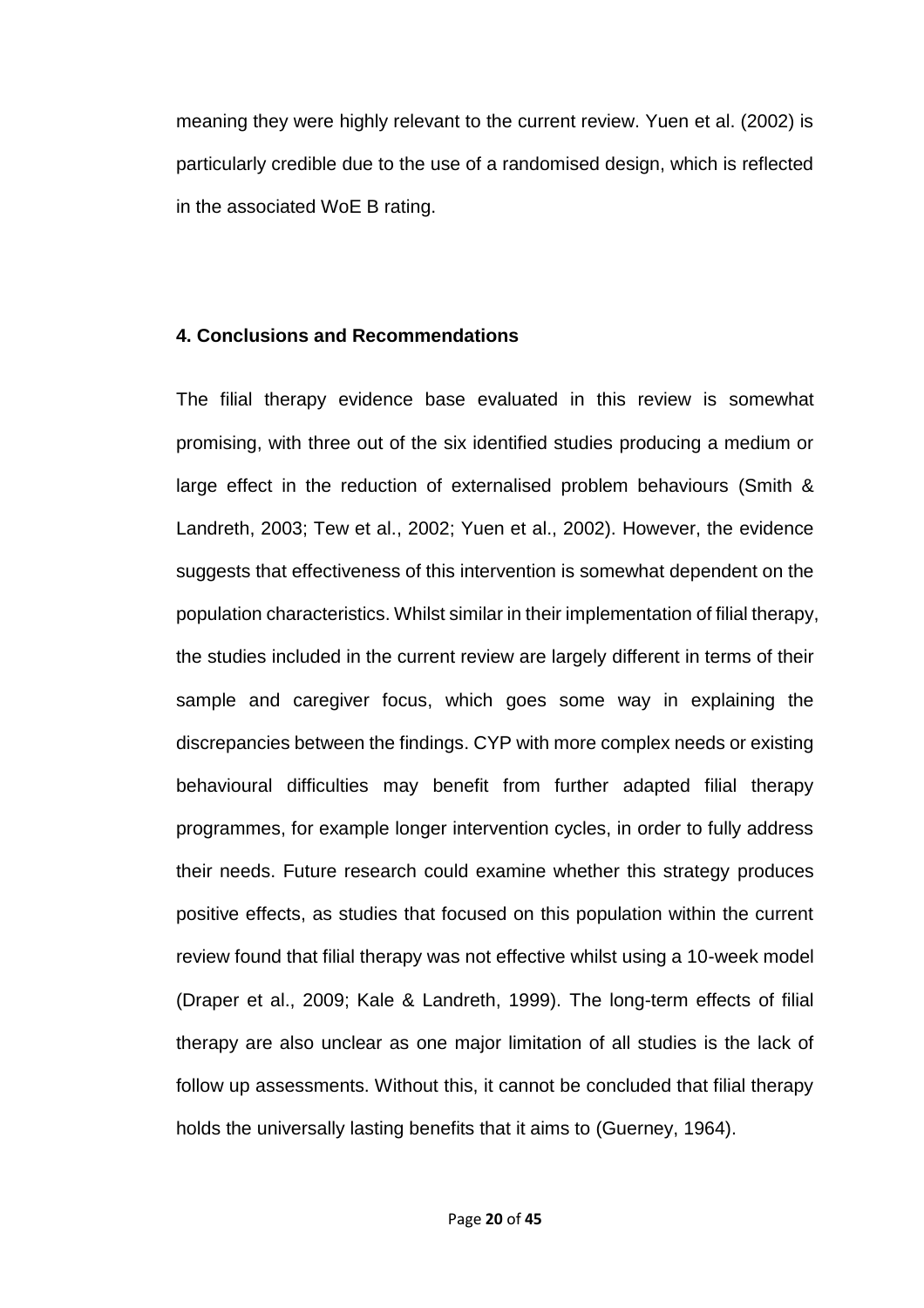As discussed throughout the critical review, adaptions were made by several researchers in order to best accommodate the needs of the participants and the relevant settings (e.g. Landreth & Lobaugh, 1998; Smith & Landreth, 2003). Whilst this may have altered the results of the research, it is important to note that the models used in all studies (Landreth, 1991; Landreth, 2002) are adaptions in themselves of the original filial therapy model (Guerney, 1964), and were simply the programmes chosen by the researchers. Adaptions are often necessary in order to complete work with participants from lesserresearched backgrounds in alternative contexts. It should also be mentioned that Landreth (1991) developed the widely used 10-week model and is an author on all but one of the six studies (Draper et al., 2009). This incites potential bias in the selected studies. Further research should consider the implementation of differing models to ascertain their effectiveness in comparison to the Landreth programme (1991).

Issues raised regarding methodological quality, such as the use of nonrandomised designs and the use of only one measure of problem behaviours mean that results should be accepted tentatively. Moreover, despite their behaviour being one of the primary outcomes for each study, and the focus of this review, none of the studies collected data on the children's perspectives. It could be argued that externalising behaviours are best identified by the adults observing them, and that having an insight into their own behaviours requires a self-awareness that many children do not possess. On the other hand, obtaining the child's perception, alongside their parents' and teachers', could prove to be valuable data that allows for an enhanced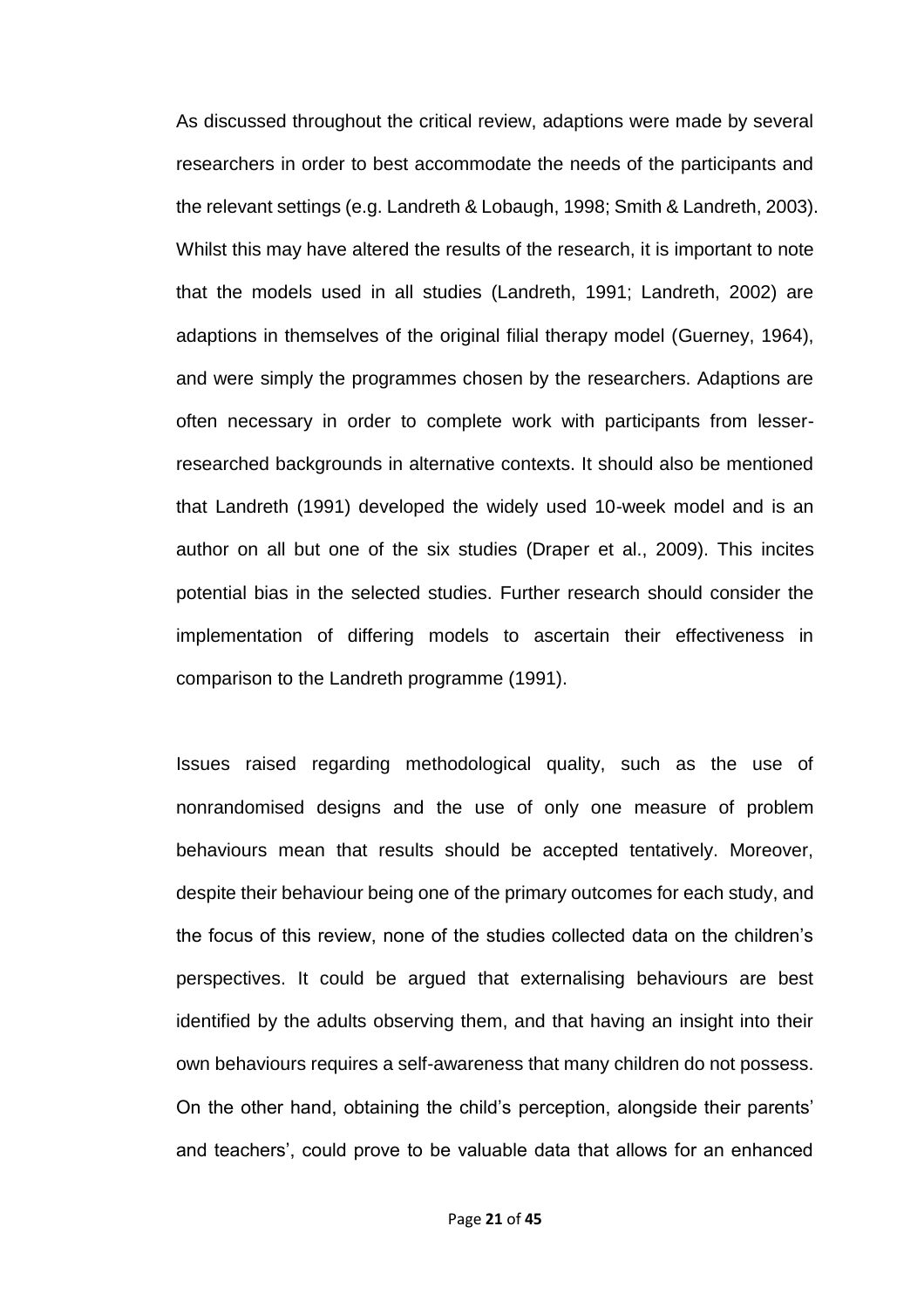understanding of the individuals that filial therapy is ultimately designed to support.

Each study was conducted in the USA, meaning generalisability to the UK population is increased due to similarities in education systems. Nonetheless it would be beneficial to complete further research on filial therapy within the UK before encouraging wider use. Despite the concerns raised relating to methodology and the long-term impact, filial therapy has a promising evidence base and the potential to reduce externalised problem behaviours in several children during one cycle of the intervention. There is a potential role for EPs to facilitate programmes and empower parents to utilise psychologically-based strategies as a method in supporting their child's behaviour and wellbeing.

#### **References and Appendices**

#### **References**

Achenbach, T. (1991). *Child Behavior Checklist Computer Scored Profile, Parent and Teacher Forms.* University of Vermont: Burlington.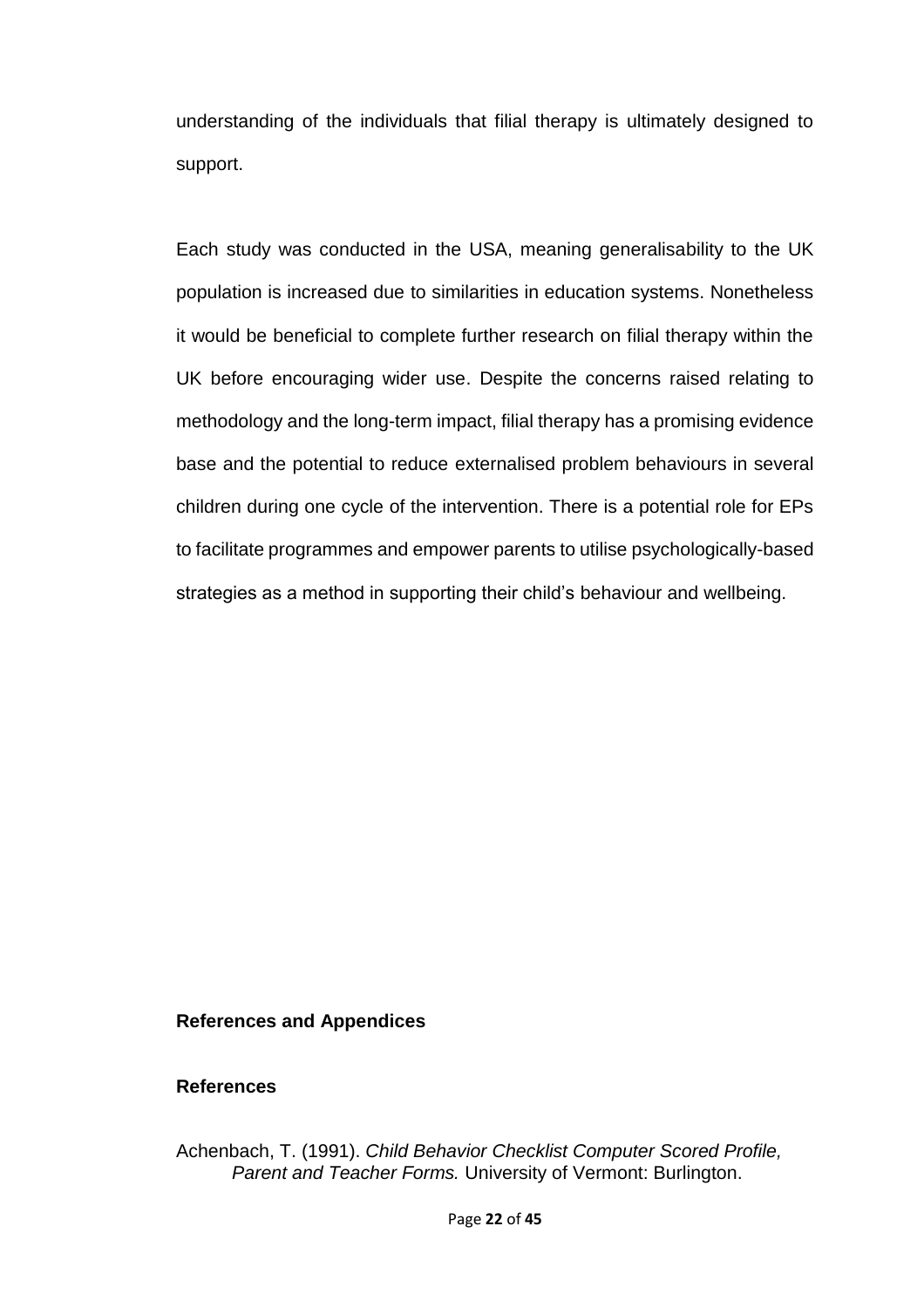- Association of Child Psychotherapists. (2018, June). Silent Catastrophe: responding to the danger signs of children and young people's mental health services in trouble. Retrieved from https://childpsychotherapy.org.uk/sites/default/files/documents/ACP% 20SILENT%20CATASTROPHE%20REPORT.pdf, accessed on 10th February 2019.
- Barker, C., Pistrang, N., & Elliott, R. (2016). *Research Methods in Clinical Psychology: An Introduction for Students and Practitioners.* 3 rd ed. Chichester: Wiley.
- Bratton, S., Ray, D., Rhine, T., Jones, L. (2005). The efficacy of play therapy with children: a meta-analytic review of treatment outcomes. *Professional Psychology Research and Practice, 36*(4), 376-390.
- Cohen, J. (1992). A power primer. *Psychological Bulletin, 112*(1), 155-159.
- Department for Education. (2014, April). Educational Psychology Workforce Survey: research report. Retrieved from https://assets.publishing.service.gov.uk/government/uploads/system/u ploads/attachment\_data/file/300074/RR338\_- \_Educational\_Psychology\_Workforce\_Survey\_April\_2013.pdf, accessed on 10<sup>th</sup> February 2019.
- Department for Education. (2016, June). Independent evidence review of post-adoption support interventions: research report. Retrieved from https://assets.publishing.service.gov.uk/government/uploads/system/u ploads/attachment\_data/file/534787/20160701Evidence\_base\_resear chreport.pdf, accessed on 10<sup>th</sup> February 2019.
- Department for Education. (2018, November). Mental health and behaviour in schools. Retrieved from https://assets.publishing.service.gov.uk/government/uploads/system/u ploads/attachment\_data/file/755135/Mental\_health\_and\_behaviour\_in \_schools\_\_.pdf, accessed on 2<sup>nd</sup> February 2019.
- Draper, K., Siegel, C., White, J., Solis, C. M., & Mishna, F. (2009). Preschoolers, Parents, and Teachers (PPT): A preventive intervention with an at risk population. *International Journal of Group Psychotherapy, 59*(2), 221–242.

Field, A. (2016). *Discovering Statistics Using IBM SPSS Statistics.* 4<sup>th</sup> ed. London: Sage.

Ginsberg, G. G. (2003). An integrated holistic model of child-centred family therapy. In R. VanFleet & L. Guerney (Eds.), *Casebook of Filial Therapy* (pp. 21-48). Boiling Springs PA: Play Therapy Press.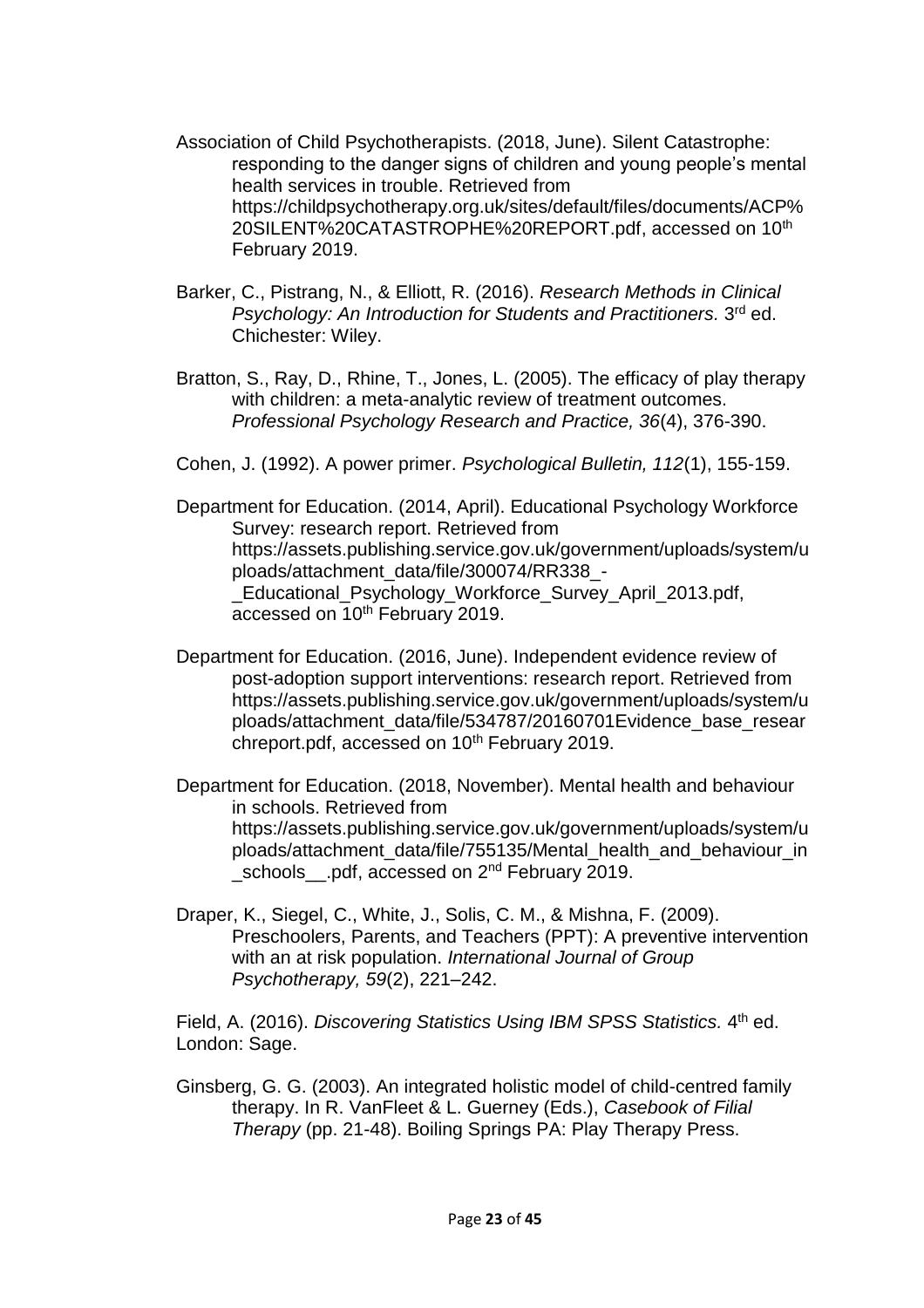- Guerney, B. G. (1964). Filial Therapy: description and rationale. *Journal of Consulting Psychology, 28*(4), 303-310.
- Horner, P. (1974). Dimensions of child behaviour as described by parents: a monotonicity analysis. Unpublished doctoral dissertation, The Pennsylvania State University, Pennsylvania.
- Kale, A., & Landreth, G. L. (1999). Filial Therapy with Parents of Children Experiencing Learning Difficulties. *International Journal of Play Therapy, (8)*2, 35-56.
- Kratochwill, T. R. (2003, June). Task Force on Evidence-Based Interventions in School Psychology: Procedural and Coding Manual. Retrieved from http://www.indiana.edu/~ebi/documents/\_workingfiles/EBImanual1.pdf, accessed on 4<sup>th</sup> January 2019.
- Landreth, G. L. (1991). *Play Therapy: The Art of the Relationship.* Bristol: Accelerated Development.
- Landreth, G. L. (2002). Play Therapy: The Art of the Relationship. 2<sup>nd</sup> ed. New York: Brunner-Routledge.
- Landreth, G. L. (2012). *Play Therapy: The Art of the Relationship.* 3rd ed. Hoboken: Taylor and Francis.
- Landreth, G. L., & Lobaugh, A. F. (1998). Filial Therapy with Incarcerated Fathers: effects on parental acceptance of child, parental stress, and child adjustment. *Journal of Counseling and Development, 76*(2), 157–165.
- McNeil, C. B., Capage, L., Bahl, A., & Blanc, H. (1999). Importance of Early Intervention for Disruptive Behavior Problems: Comparison of Treatment and Waitlist-Control Groups. *Early Education & Development 10*(4), 445-54.
- Office for Standards in Education. (2015, March). Early help: whose responsibility? Retrieved from https://assets.publishing.service.gov.uk/government/uploads/system/u ploads/attachment\_data/file/410378/Early\_help\_whose\_responsibility. pdf, accessed 19<sup>th</sup> January 2019.
- Public Health England. (2016, December). The mental health of children and young people in England. Retrieved from https://assets.publishing.service.gov.uk/government/uploads/system/u ploads/attachment\_data/file/575632/Mental\_health\_of\_children\_in\_En gland.pdf, accessed 20<sup>th</sup> January 2019.
- Reissman, F. (1965). The "helper" therapy principle. Social Work, 10(2), 27- 32.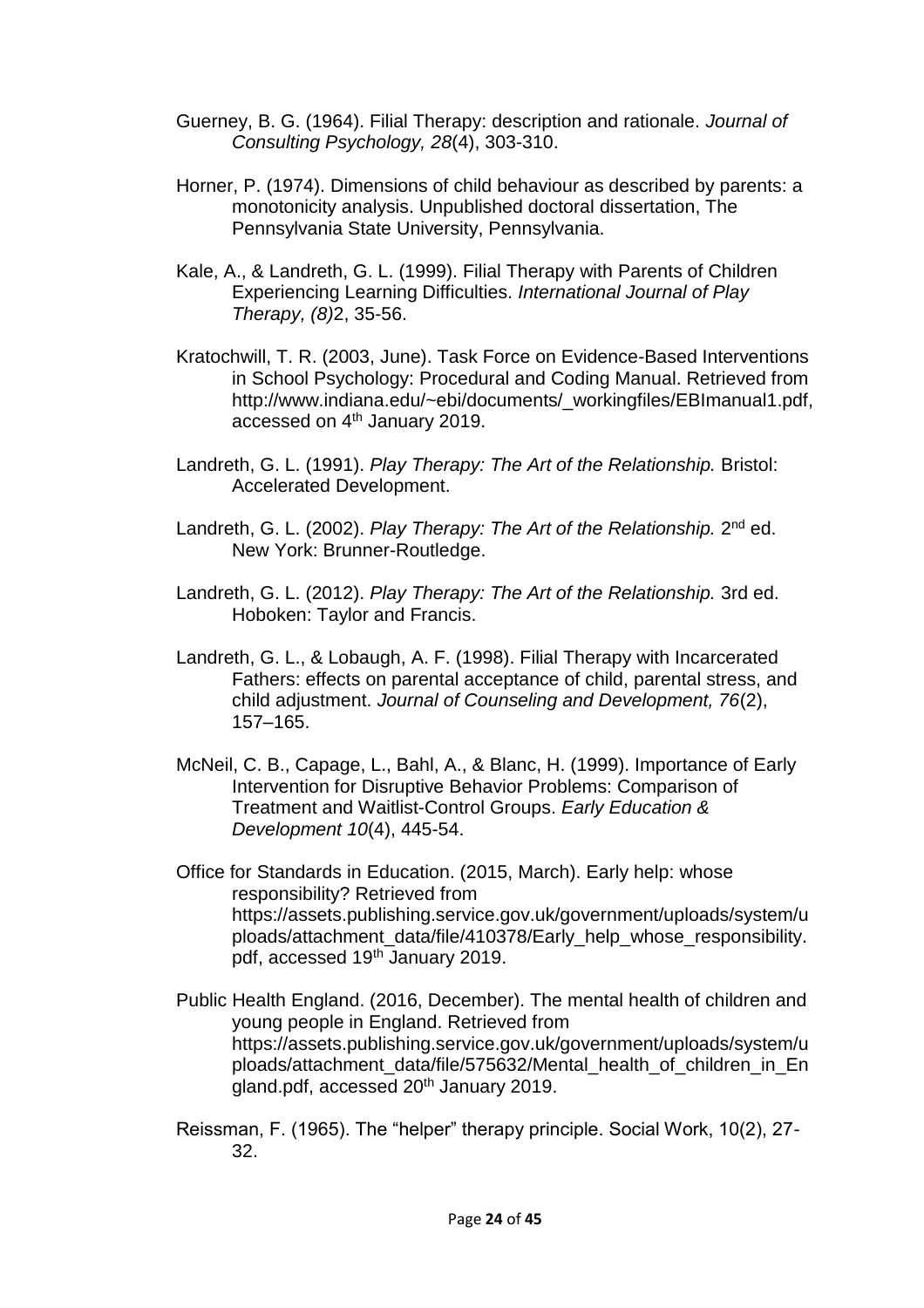- Reynolds, C. R., & Kamphaus, R. W. (1992). *BASC – Behavioral Assessment System for Children Manual.* Circle Pines: American Guidance Service.
- Smith, N., & Landreth, G. (2003). Intensive Filial Therapy with Child Witnesses of Domestic Violence: A Comparison with Individual and Sibling Group Play Therapy. *International Journal of Play Therapy, 12*(1), 67-88.
- Tew, K., Landreth, G. L., Joiner, K. D., & Solt, M. D. (2002). Filial Therapy with Parents of Chronically Ill Children. *International Journal of Play Therapy, 11*(1), 79-100.
- Topham, G. L., & VanFleet, R. (2011). Filial Therapy: a structured and straightforward approach to including young children in family therapy. *The Austrailian and New Zealand Journal of Family Therapy, 32*(2), 144-158.
- VanFleet, R., Sywulak, A. E., & Sniscak, C. C. (2010). *Child-Centred Play Therapy.* Guilford Press: London.
- VanFleet, R. (2011a). Filial therapy: strengthening family relationships with the power of play. In C. E. Schaefer, C.E. (Ed.), *Foundations of play*  therapy. 2<sup>nd</sup> ed. (pp. 153-169). New Jersey: Wiley.
- VanFleet, R. (2011b). Filial Therapy: what every play therapist should know: part two of a series. Retrieved from http://www.playtherapy.com/images\_prof/FT.BAPT.article.pt2.pdf, accessed 19th January 2019.
- Yuen, T., Landreth, G., & Baggerly, J. (2002). Filial Therapy with Immigrant Chinese Families. *International Journal of Play Therapy, 11*(2), 63–90.
- Zuckerman, L., & Zuckerman, V. (1982). Parenting exceptional children. *Individual Psychology, 38*, 398-403.

#### **Appendix A: Studies Excluded at Title and Full Text Screening**

| Study | Reason for |
|-------|------------|
|       | exclusion  |
|       |            |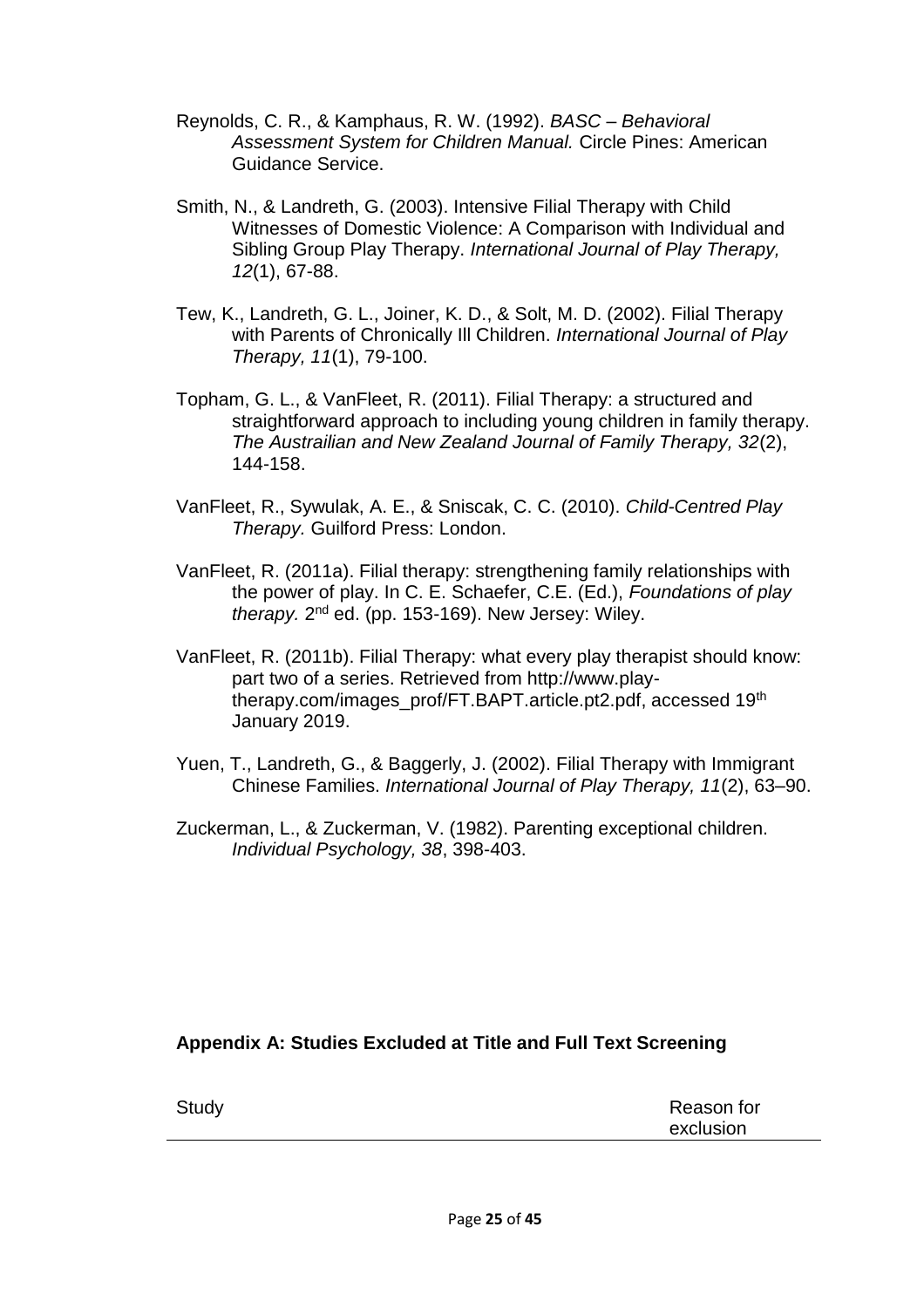| Athanasiou, M., & Gunning, M. (1999). Filial Therapy:<br>Effects on Two Children's Behavior and Mothers'<br>Stress. Psychological Reports, 84(2), 587-590.                                                                             | F                       |
|----------------------------------------------------------------------------------------------------------------------------------------------------------------------------------------------------------------------------------------|-------------------------|
| Bennett, M. O., & Bratton S.C. (2011). The effects of child<br>teacher relationship training on the children of focus: A<br>pilot study. International Journal of Play Therapy, 20(4),<br>193-207.                                     | C                       |
| Bornsheuer-Boswell, J., Garza, Y., & Watts, R. (2013).<br>Conservative Christian parents' perceptions of child-<br>parent relationship therapy. International Journal of Play<br>Therapy, 22. 143.                                     | D                       |
| Edwards, N., Sullivan, J., Meany-Walen, K., Kantor, K., &<br>Leblanc, M. (2010). Child Parent Relationship Training:<br>Parents' Perceptions of Process and<br>Outcome. International Journal of Play Therapy, 19(3),<br>159-173.      | D, F                    |
| Capps, J. E. (2012). Strengthening Foster Parent-<br>Adolescent Relationships through Filial Therapy. Family<br>Journal: Counseling and Therapy for Couples and<br>Families, 20(4), 427-432.                                           | F                       |
| Cornett, Nick. (2012). A Filial Therapy Model through a<br>Family Therapy Lens: See the Possibilities. Family<br>Journal: Counseling and Therapy for Couples and<br>Families, 20(3), 274-282.                                          | Е                       |
| Goetze, H., & Grskovic, J. A. (2009). The effects of peer-<br>facilitated filial therapy: A play tutor approach. Person-<br>Centered and Experiential Psychotherapies, 8(4), 282-<br>298.                                              | С                       |
| Guo, Y. (2005). Filial Therapy for Children's Behavioral<br>and Emotional Problems in Mainland China. Journal of<br>Child and Adolescent Psychiatric Nursing, 18(4), 171-<br>180.                                                      | F                       |
| Johnson, L. (1995). Filial Therapy. Journal of Family<br>Psychotherapy, 6(3), 55-70.                                                                                                                                                   | F                       |
| Study                                                                                                                                                                                                                                  | Reason for<br>exclusion |
| Johnson, L., Bruhn, R., Winek, J., Krepps, J., & Wiley, K.<br>(1999). The use of child-centered play therapy and filial<br>therapy with head start families: a brief report. Journal of<br>Marital and Family Therapy, 25(2), 169-176. | F                       |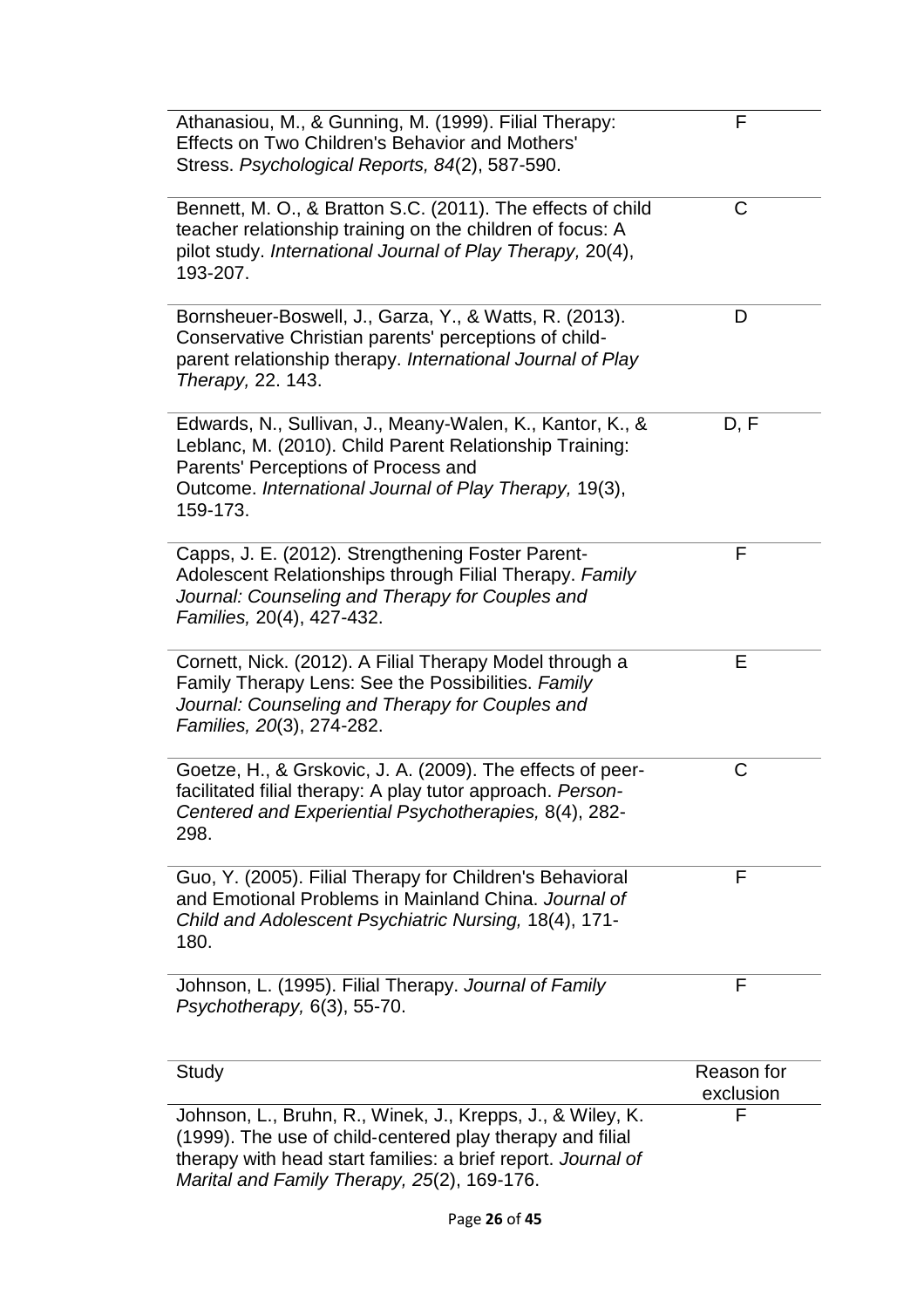| Jones, L., Rhine, T., Bratton, S., & Glazer, H. R. (2002).<br>High school students as therapeutic agents with young<br>children experiencing school adjustment difficulties: the<br>effectiveness of a filial therapy training<br>model. International Journal of Play Therapy, 11(2), 43-<br>62. | С    |
|---------------------------------------------------------------------------------------------------------------------------------------------------------------------------------------------------------------------------------------------------------------------------------------------------|------|
| Kinsworthy, S., & Garza, Y. (2010). Filial Therapy with<br>Victims of Family Violence: A Phenomenological<br>Study. Journal of Family Violence, 25(4), 423-429.                                                                                                                                   | D, E |
| Lee, Y., & Kim, M. (2015). The Effect of Filial Therapy on<br>Physically Disabled Mothers' Empathy Ability and their<br>Non-Diasabled Children's Behavior Problems. Indian<br>Journal of Science and Technology, 8(25).                                                                           | A    |
| Leung, C. H. (2015). Enhancing Social Competence and<br>the Child-Teacher Relationship using a Child-Centred<br>Play Training Model in Hong Kong<br>Preschools. International Journal of Early<br>Childhood, 47(1), 135-152.                                                                      | С    |
| Rennie, R. L. (2003). Filial Therapy: Firming the<br>Foundation of the Parent-Child Relationship. Marriage &<br>Family: A Christian Journal, 6(2), 195-212                                                                                                                                        | F    |
| Ryan, V. (2007). Filial Therapy: Helping Children and<br>New Carers to Form Secure Attachment<br>Relationships. British Journal of Social Work, 37(4), 643-<br>657.                                                                                                                               | F    |
| , Wampler, K. S., Titus, G., & Rolling, E<br>Topham, G. L<br>(2011). Predicting Parent and Child Outcomes of a Filial<br>Therapy Program. International Journal of Play Therapy,<br>20(2), 79-93. https://doi.org/10.1037/a0023261                                                                | F    |
| Winek, J., Lambert-Shute, J., Johnson, L., Shaw, L.,<br>Krepps, J., Wiley, K., & Ray, D. C. (2003). Discovering<br>the moments of movement in filial therapy: a single case<br>qualitative study. International Journal of Play<br>Therapy, 12(1), 89-104.                                        | F    |
|                                                                                                                                                                                                                                                                                                   |      |

Key to exclusion criteria:

- A: Type of publication
- B: Participants
- C: Intervention facilitators
- D: Intervention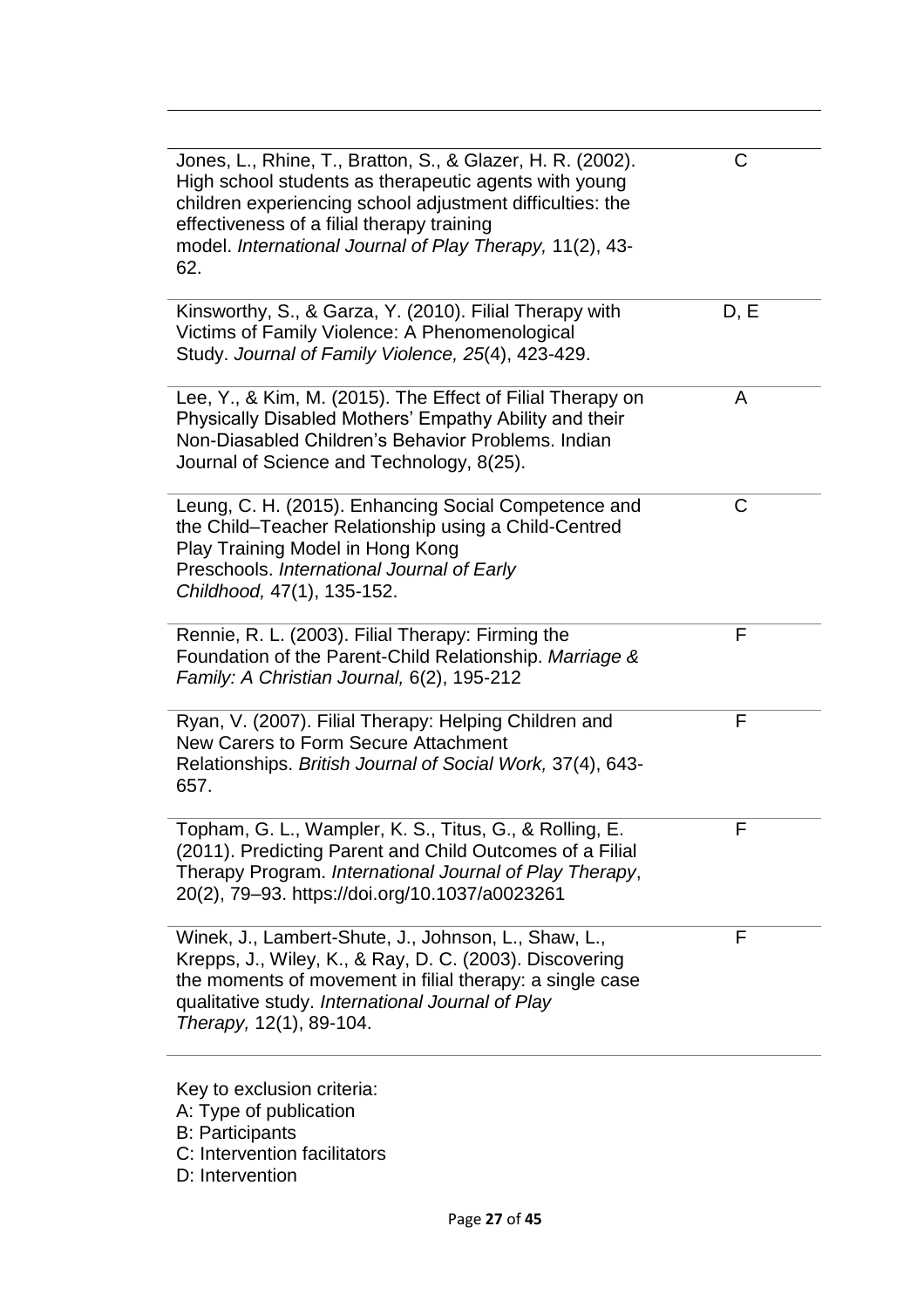E: Outcome F: Study design G: Language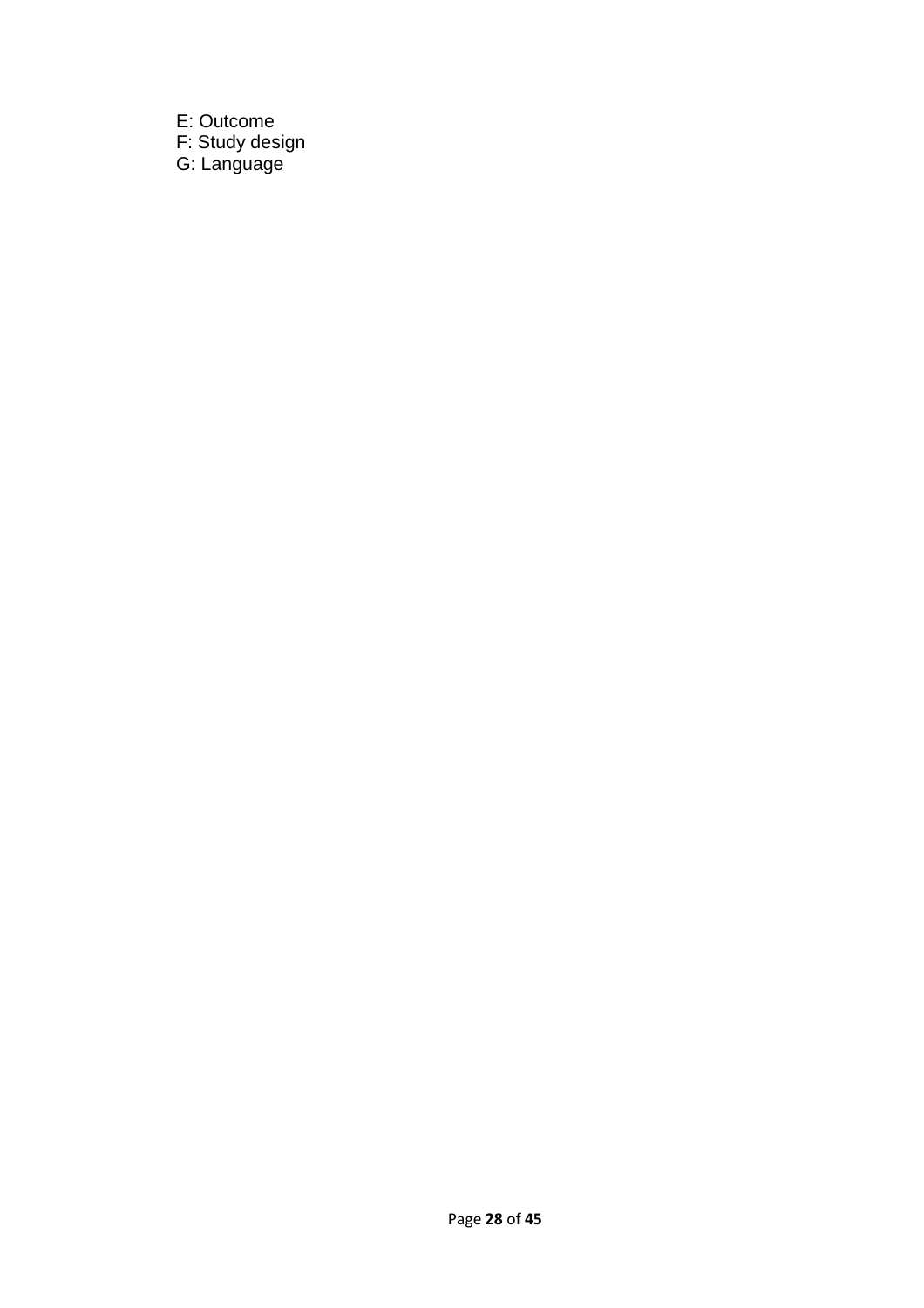# **Appendix B: Table to Map the Field**

| Study                  | Sample size                                             | Study design                       | Country    | Sample<br>characteristics                                       | Caregiver<br>characteristics                                 | Intervention<br>method                                                                                                                      | Outcome<br>measure of<br>problem<br>behaviours                                            | Primary<br>findings                                               |
|------------------------|---------------------------------------------------------|------------------------------------|------------|-----------------------------------------------------------------|--------------------------------------------------------------|---------------------------------------------------------------------------------------------------------------------------------------------|-------------------------------------------------------------------------------------------|-------------------------------------------------------------------|
| Draper et al.,<br>2009 | $Treatment =$<br>22<br>Control = $18$<br>Total $N = 40$ | Nonrando-<br>mised group<br>design | <b>USA</b> | 4-5 years<br>Equal N of<br>boys and girls                       | Mothers $= 51$ ,<br>fathers $= 5$ ,<br>grandmothers<br>$= 4$ | $8 \times 2$ -hour<br>parent<br>groups<br>30-minute                                                                                         | <b>Behaviour</b><br>Symptoms<br>Index within<br>the<br><b>Behaviour</b>                   | Behaviour of<br>both the<br>treatment<br>and the<br>control group |
|                        |                                                         |                                    |            | <b>Black African</b><br>American<br>(except 1 not<br>specified) | Median age<br>range= $25$ to<br>29 years                     | play<br>sessions<br>1 x training<br>day for<br>teachers<br>plus in-class<br>support to<br>teach skills<br>to be used in<br>the<br>classroom | Assessme-nt<br>System for<br>Children $-$<br>Teacher<br><b>Rating Scale</b><br>(BASC-TRS) | deteriorated                                                      |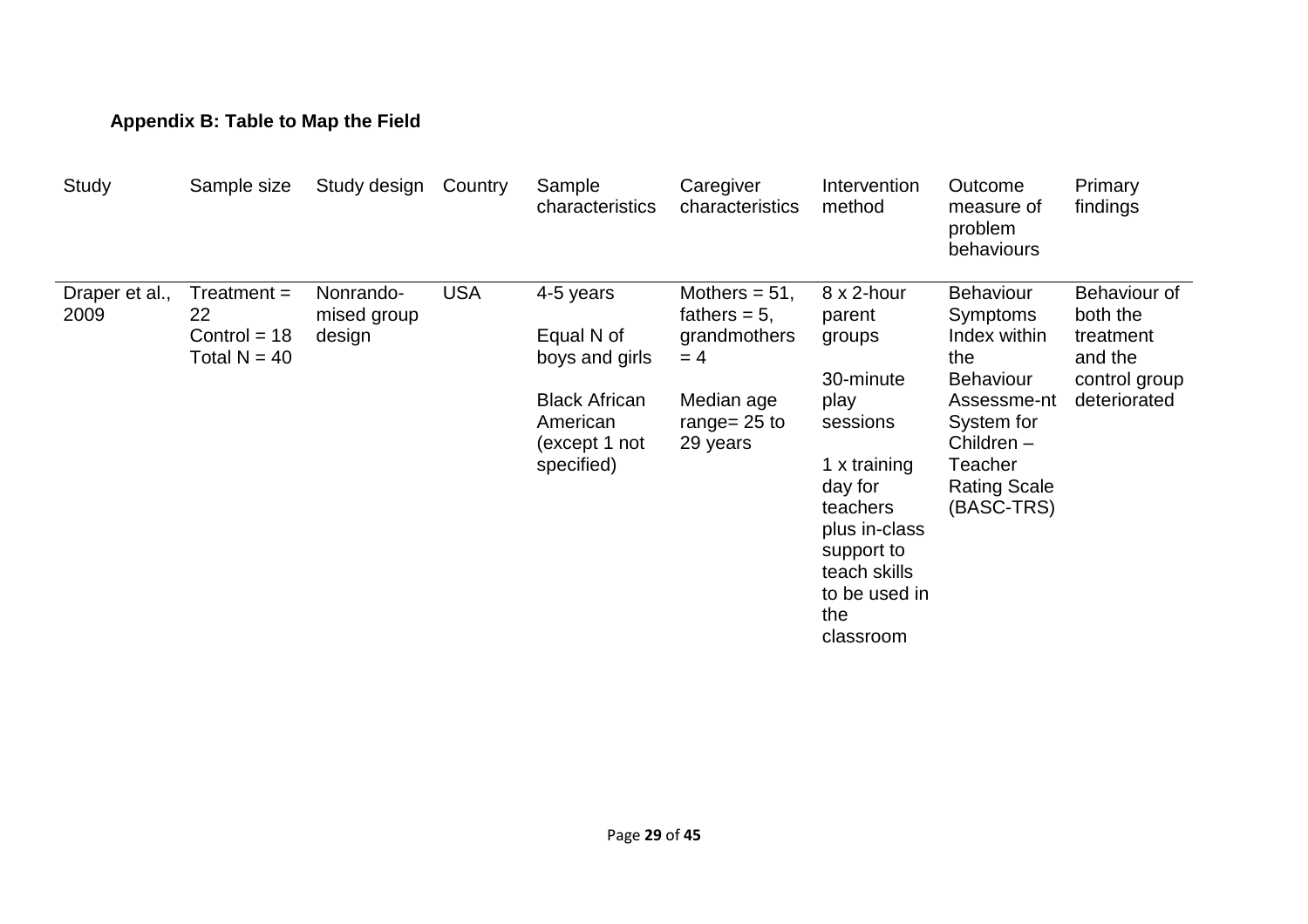| Study               | Sample size                      | Study design             | Country    | Sample<br>characteristics                           | Facilitator<br>characteristics      | <b>Therapeutic</b><br>method  | Outcome<br>measure of<br>problem<br>behaviours | Primary<br>findings   |
|---------------------|----------------------------------|--------------------------|------------|-----------------------------------------------------|-------------------------------------|-------------------------------|------------------------------------------------|-----------------------|
| Kale &<br>Landreth, | $Treatment =$<br>11              | Nonrando-<br>mised group | <b>USA</b> | 3-10 years                                          | Mothers $= 17$ ,<br>fathers $= 3$ , | $10 \times 2$ -hour<br>parent | Child<br><b>Behaviour</b>                      | No<br>significant     |
| 1999                | Control $= 11$<br>Total $N = 22$ | design                   |            | <b>Native</b><br>American                           | grandmothers<br>$= 2$               | groups                        | Checklist -<br>Parent                          | difference<br>between |
|                     |                                  |                          |            |                                                     |                                     | 30-minute                     | <b>Report Form</b>                             | post test             |
|                     |                                  |                          |            |                                                     |                                     | Caucasian,<br>Mixed Race      | Mean ages $=$<br>experimental<br>43 years,     | play<br>sessions      |
|                     |                                  |                          |            | Identified as<br>having<br>learning<br>difficulties | control 37<br>years                 |                               | Report                                         | groups                |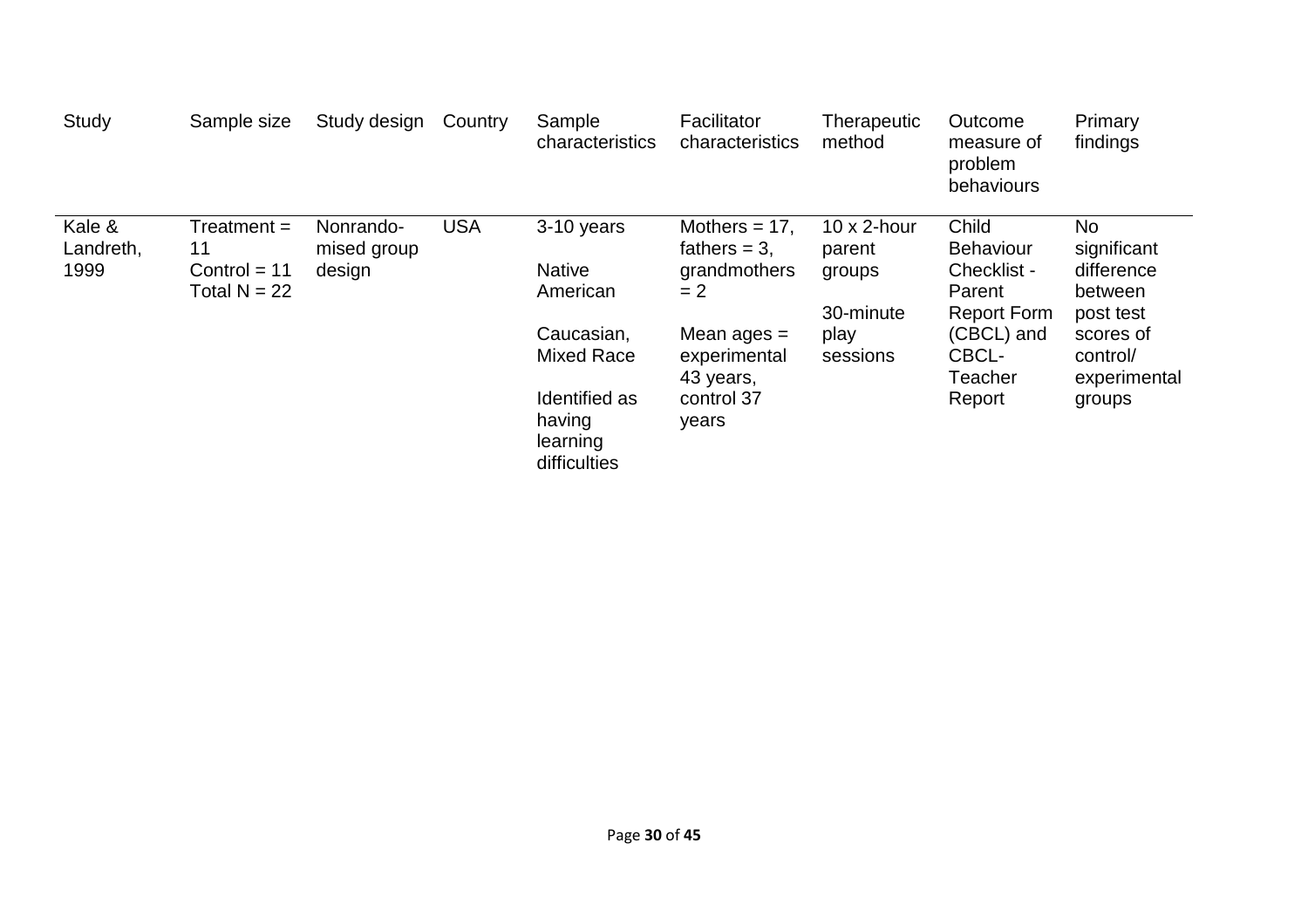| Study                          | Sample size                                             | Study design                       | Country    | Sample<br>characteristics                                                                  | Facilitator<br>characteristics                        | Therapeutic<br>method                                    | Outcome<br>measure of<br>problem<br>behaviours | Primary<br>findings                                                          |
|--------------------------------|---------------------------------------------------------|------------------------------------|------------|--------------------------------------------------------------------------------------------|-------------------------------------------------------|----------------------------------------------------------|------------------------------------------------|------------------------------------------------------------------------------|
| Landreth &<br>Lobaugh,<br>1998 | $Treatment =$<br>16<br>Control = $16$<br>Total $N = 32$ | Nonrando-<br>mised group<br>design | <b>USA</b> | 4-9 years<br>19 girls, 13<br>boys                                                          | Incarcerated<br>fathers (mean<br>$age = 30$<br>years) | $10 \times 1.5$ -<br>hour parent<br>training<br>sessions | Filial<br>Problem<br><b>Checklist</b><br>(FPC) | Significantly<br>lower scores<br>on problem<br>behaviours<br>in              |
|                                |                                                         |                                    |            | Caucasian,<br>Hispanic,<br>African<br>American<br>Children with<br>incarcerated<br>fathers |                                                       | 30-minute<br>play<br>sessions                            |                                                | experimental<br>group<br>(pre/post)<br>test)<br>compared to<br>control group |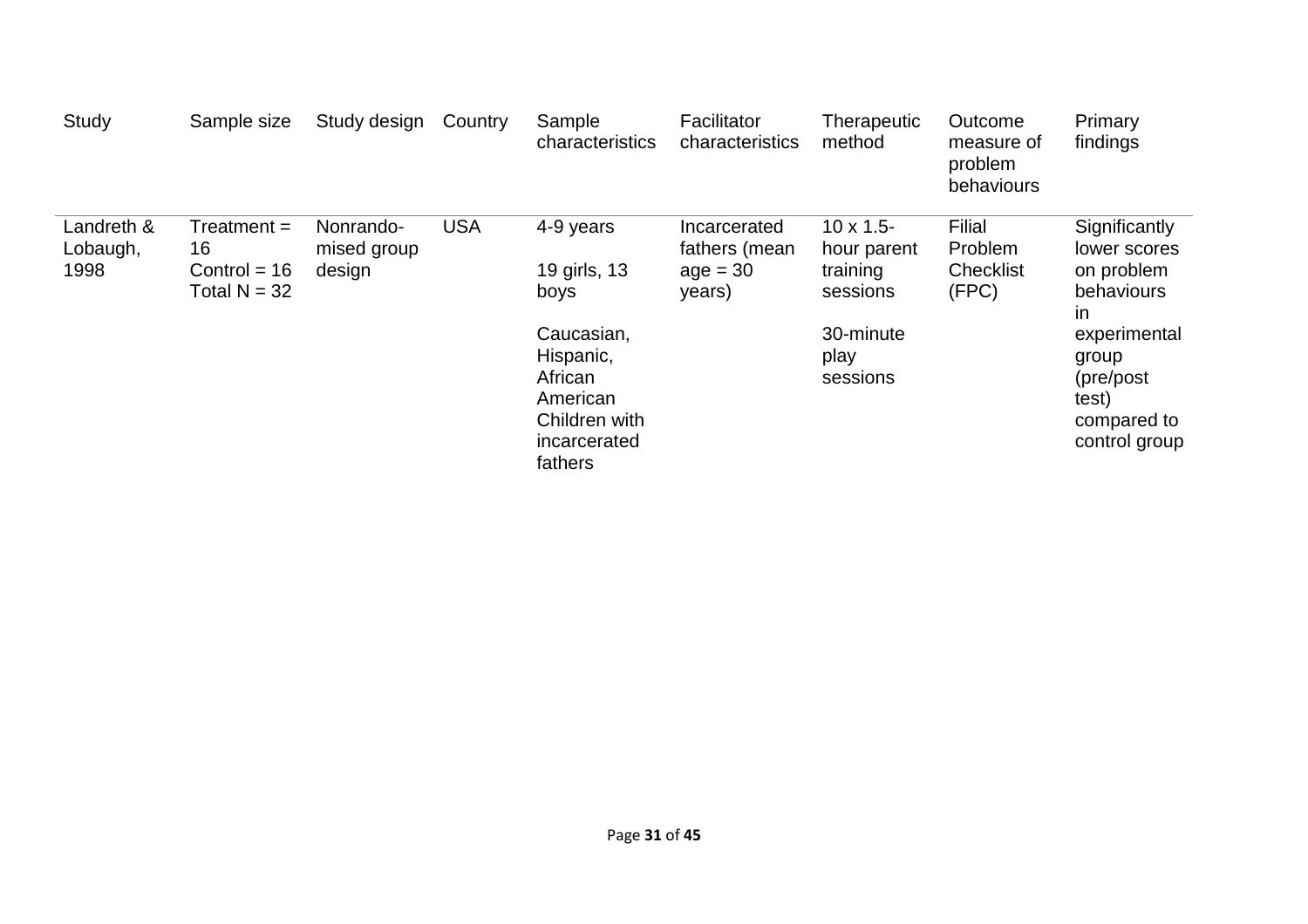| Study                        | Sample size                                           | Study design                       | Country    | Sample<br>characteristics                                                                                                                                            | Facilitator<br>characteristics                                                                                 | Therapeutic<br>method                                                                                                                             | Outcome<br>measure of<br>problem<br>behaviours                           | Primary<br>findings                                                                                                 |
|------------------------------|-------------------------------------------------------|------------------------------------|------------|----------------------------------------------------------------------------------------------------------------------------------------------------------------------|----------------------------------------------------------------------------------------------------------------|---------------------------------------------------------------------------------------------------------------------------------------------------|--------------------------------------------------------------------------|---------------------------------------------------------------------------------------------------------------------|
| Smith &<br>Landreth,<br>2003 | Treatment =<br>11<br>Control $= 11$<br>Total $N = 22$ | Nonrando-<br>mised group<br>design | <b>USA</b> | 4-10 years<br>Equal N of<br>boys and girls<br>Caucasian,<br>Arabic,<br>Hispanic,<br>African<br>American<br>Children who<br>have<br>witnessed<br>domestic<br>violence | Mothers who<br>had been<br>victims of<br>domestic<br>violence and<br>are living in a<br>DV/homeless<br>shelter | $12 \times 1.5$ -<br>hour parent<br>training<br>group<br>sessions<br>over 2-3<br>weeks<br>(20-45 mins<br>training, 30-<br>40mins play<br>session) | Child<br><b>Behaviour</b><br>Checklist -<br>Parent<br><b>Report Form</b> | Experimental<br>group<br>significantly<br>decreased<br>behaviour<br>problems<br>compared to<br>the control<br>group |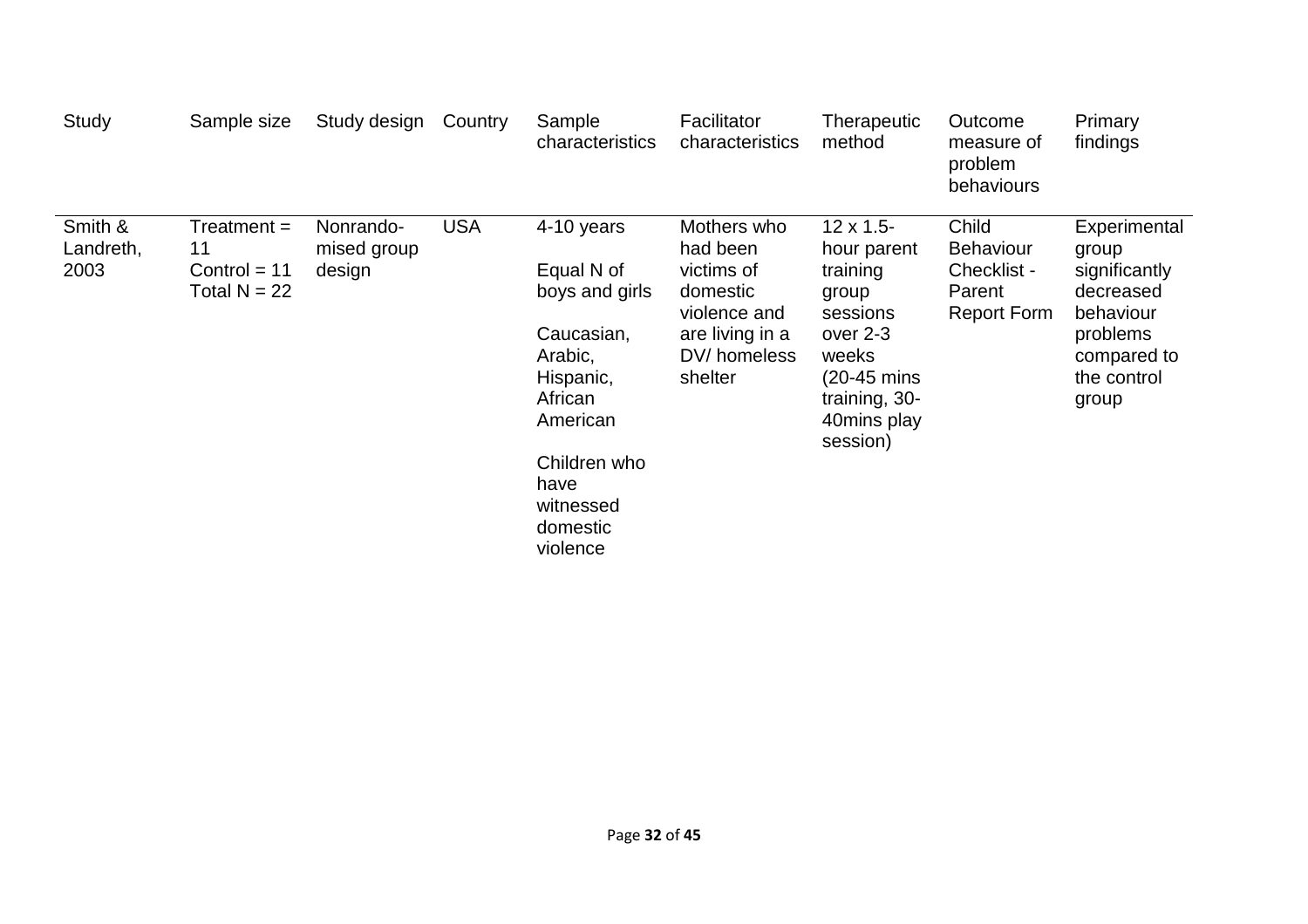| Study                | Sample size                                             | Study design                       | Country    | Sample<br>characteristics                                           | Facilitator<br>characteristics                                                  | Therapeutic<br>method                                                                                                                                                | Outcome<br>measure of<br>problem<br>behaviours                          | Primary<br>findings                                                                                                       |
|----------------------|---------------------------------------------------------|------------------------------------|------------|---------------------------------------------------------------------|---------------------------------------------------------------------------------|----------------------------------------------------------------------------------------------------------------------------------------------------------------------|-------------------------------------------------------------------------|---------------------------------------------------------------------------------------------------------------------------|
| Tew et al.,<br>2002  | $Treatment =$<br>12<br>Control = $11$<br>Total $N = 23$ | Nonrando-<br>mised group<br>design | <b>USA</b> | 3-10 years<br>Caucasian,<br>Hispanic<br>Chronically ill<br>children | Parents of<br>chronically ill<br>children<br>(mothers $=$ 18,<br>fathers = $5)$ | $10 \times 2$ -hour<br>parent<br>training<br>sessions<br>30-minute<br>play<br>sessions                                                                               | Child<br><b>Behaviour</b><br>Checklist-<br>Parent<br><b>Report Form</b> | Problem<br>behaviours<br>in the<br>experimental<br>group<br>significantly<br>decreased                                    |
| Yuen et al.,<br>2002 | $Treatment =$<br>18<br>Control = $17$<br>Total $N = 35$ | <b>RCT</b>                         | Canada     | 3-10 years<br>Equal N of<br>boys and girls<br>Chinese<br>immigrants | Chinese<br>immigrant<br>parents (mean<br>$age = 40$                             | $10 \times 2$ -hour<br>weekly<br>parent<br>training<br>group<br>sessions<br><b>Materials</b><br>translated<br>into Chinese,<br>sessions<br>conducted in<br>Cantonese | Filial<br>Problem<br>Checklist                                          | Significantly<br>lower<br>perceived<br>number of<br>problem<br>behaviours<br>in.<br>experimental<br>group than<br>control |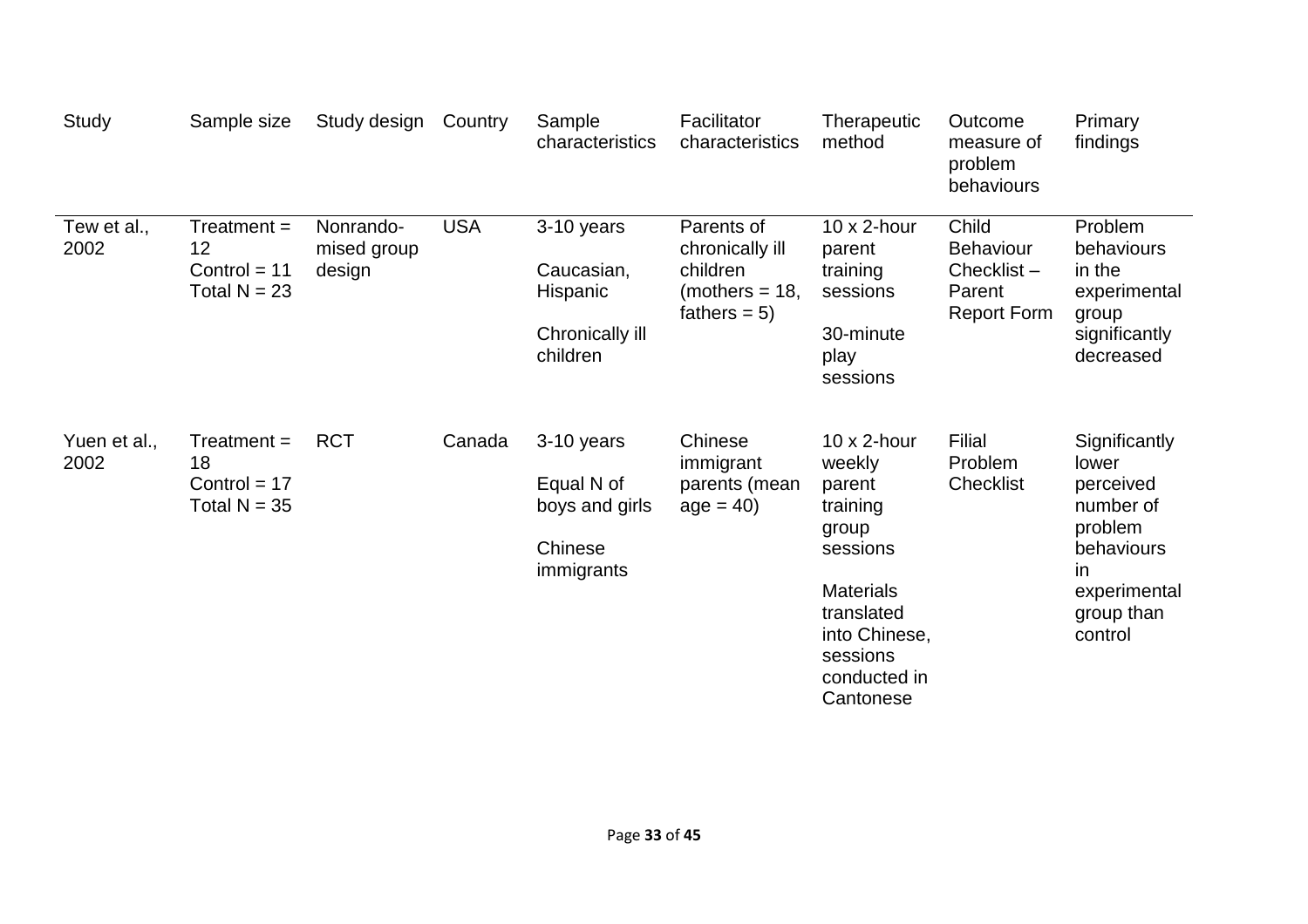# **Appendix C: Adapted Coding Protocol**

Kratochwill's (2003) coding protocol was adapted accordingly to remain relevant to the current review.

| Section excluded                                                                                                                                                                                                                                                                                      | Rationale for exclusion                                                                                                                                                                                  |
|-------------------------------------------------------------------------------------------------------------------------------------------------------------------------------------------------------------------------------------------------------------------------------------------------------|----------------------------------------------------------------------------------------------------------------------------------------------------------------------------------------------------------|
| I. B7. Coding; B8. Interactive process                                                                                                                                                                                                                                                                | Not relevant as the current review<br>does not consider qualitative<br>methodologies                                                                                                                     |
| II. C2. Percentage of primary<br>outcomes that are statistically<br>significant<br>C3. Evidence of appropriate<br>statistical analysis for secondary<br>outcomes<br>C4. Percentage of secondary<br>outcomes that are statistically<br>significant<br>C5. Overall summary of questions<br>investigated | The current review is focused on<br>one primary outcome. Effect sizes<br>are examined elsewhere in the<br>review.                                                                                        |
| II. D. Educational/ clinical significance                                                                                                                                                                                                                                                             | Participants were not selected from<br>a clinical sample and not all<br>interventions were carried out in<br>educational settings. Educational<br>significance is considered<br>elsewhere in the review. |
| II. E. Identifiable components                                                                                                                                                                                                                                                                        | The focus of the intervention<br>examined in the current review is<br>comprised of one component.                                                                                                        |
| II. F. Implementation fidelity                                                                                                                                                                                                                                                                        | The intervention considered in the<br>current review is an established<br>programme, and all studies followed<br>the same intervention model.                                                            |
| II. G. Replication                                                                                                                                                                                                                                                                                    | Not relevant to the current review.                                                                                                                                                                      |
| II. H. Site of implementation                                                                                                                                                                                                                                                                         | Not relevant to the current review.                                                                                                                                                                      |
| II. I. Follow Up Assessment                                                                                                                                                                                                                                                                           | None of the studies within this<br>review completed follow up<br>assessments. This is explored<br>within the discussion of the review.                                                                   |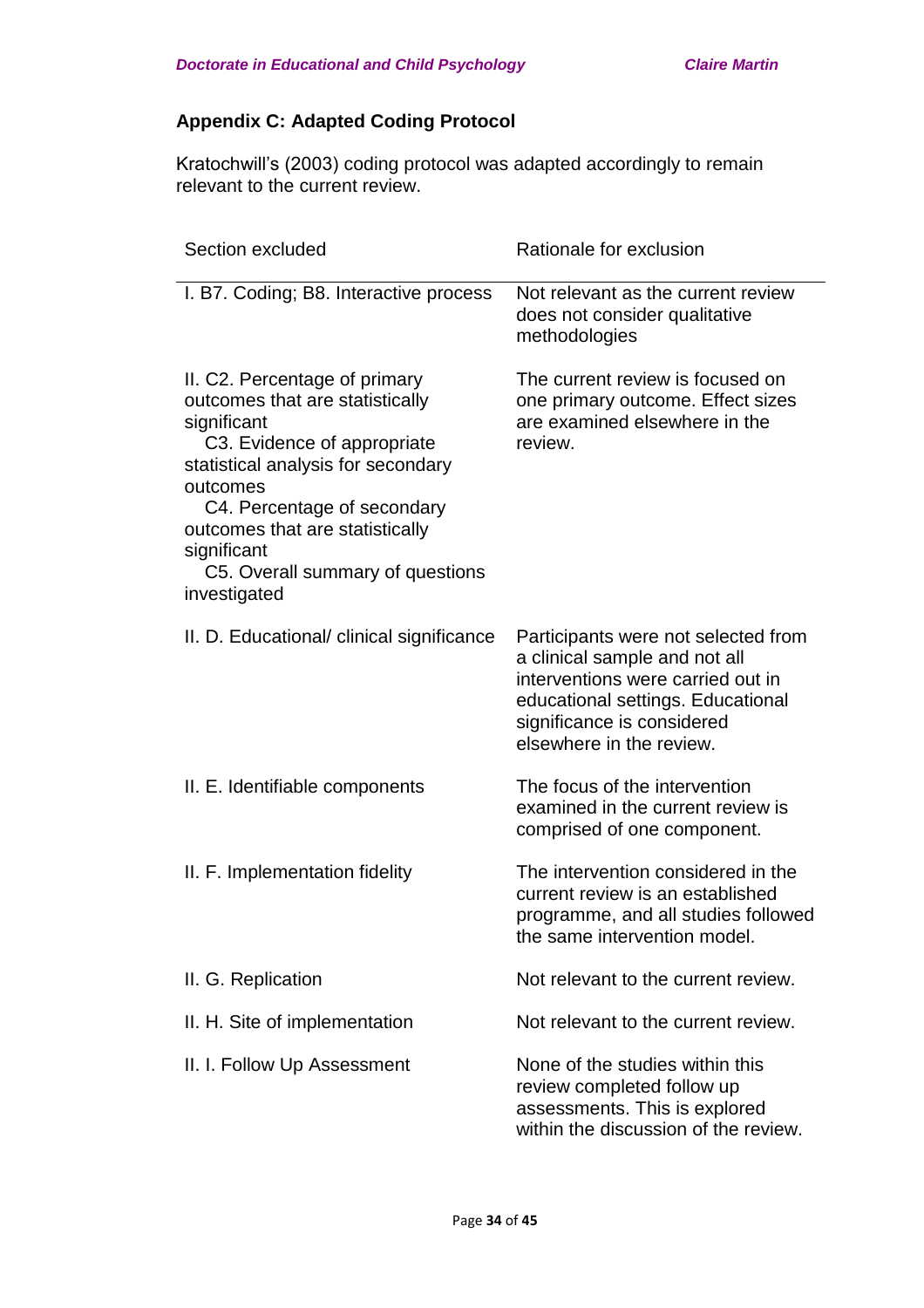| Section excluded                                                                                                                                    | Rationale for exclusion                                                                                                                                                             |
|-----------------------------------------------------------------------------------------------------------------------------------------------------|-------------------------------------------------------------------------------------------------------------------------------------------------------------------------------------|
| III. A1. Participant selection<br>(sampling)                                                                                                        | The intervention programme is<br>universal and so does not exclude<br>based on specific criteria unless it is<br>appropriate (i.e. focus of the study is<br>on a particular group). |
| III. A2. Participant characteristics<br>specified for treatment and control<br>group<br>A3. Details are provided regarding<br>demographic variables | Listed elsewhere in the review<br>(Appendix B).                                                                                                                                     |
| III. A5. Generalisation of effects                                                                                                                  | Explored throughout the review.                                                                                                                                                     |
| III. B. Length of intervention                                                                                                                      | Explored elsewhere in the review<br>(Appendix G).                                                                                                                                   |
| III. D. Dosage/response                                                                                                                             | Not relevant to the current review.                                                                                                                                                 |
| III. E. Programme implementer                                                                                                                       | Explored elsewhere in the review<br>(Appendix G).                                                                                                                                   |
| III. F. Characteristics of the intervener                                                                                                           | Necessary information not provided<br>in the studies.                                                                                                                               |
| III. G. Intervention style or orientation                                                                                                           | Not relevant to the current review.                                                                                                                                                 |
| III. H. Cost analysis data                                                                                                                          | Not relevant to the current review.                                                                                                                                                 |
| III. I. Training and support resources                                                                                                              | Not relevant to the current review.                                                                                                                                                 |
| III. J. Feasibility                                                                                                                                 | Not relevant to the current review.                                                                                                                                                 |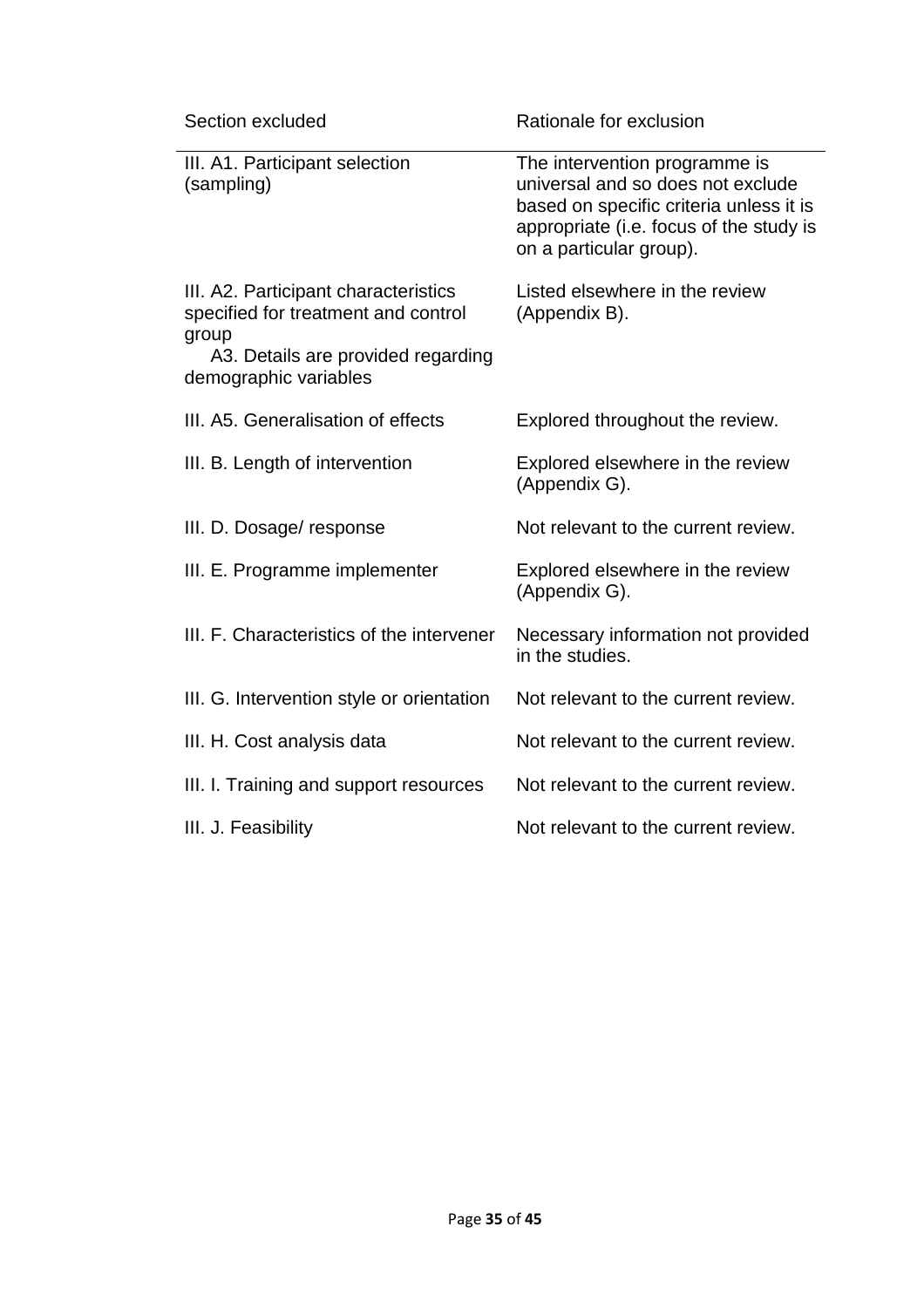# **Appendix D: Weight of Evidence A: Methodological Quality (WoE A)**

This section considers the quality of methodological factors within each study in relation to the current review. Kratochwill's (2003) coding protocol was completed for each study under review, with the final WoE A rating being determined by the average rating of the three key features provided: measurement, comparison group and appropriate statistical analysis. Table 8 reports the WoE A scores.

## Table 8

|  |  | Weight of Evidence A: Methodological Quality |  |  |  |  |
|--|--|----------------------------------------------|--|--|--|--|
|--|--|----------------------------------------------|--|--|--|--|

| Study                             | Measurement        | Comparison<br>group           | Appropriate<br>statistical<br>analysis | WoE A<br>rating  |
|-----------------------------------|--------------------|-------------------------------|----------------------------------------|------------------|
| Draper et<br>al., 2009            | 1 (Weak)           | 1 (Weak)                      | 1 (Weak)                               | 1.00<br>(Low)    |
| Kale &<br>Landreth,<br>1999       | 2 (Promising)      | 1 (Weak)                      | 1 (Weak)                               | 1.33<br>(Low)    |
| Landreth<br>&<br>Lobaugh,<br>1998 | 0(No)<br>Evidence) | 2<br>(Promising)              | 3 (Strong)                             | 1.67<br>(Medium) |
| Smith &<br>Landreth,<br>2003      | 0(No)<br>Evidence) | 2<br>(Promising)              | 3 (Strong)                             | 1.67<br>(Medium) |
| Tew et<br>al., 2002               | 1 (Weak)           | 1 (Weak)                      | 3 (Strong)                             | 1.67<br>(Medium) |
| Yuen et<br>al., 2002              | 0(No)<br>Evidence) | $\overline{2}$<br>(Promising) | 3 (Strong)                             | 1.67<br>(Medium) |

0 - 0.99 = no evidence (equating to zero rating) 1.0 - 1.4 = weak evidence (equating to a low rating) 1.41 - 2.4 = promising evidence (equating to a medium rating) 2.41 - 3.0 = strong evidence (equating to a high rating)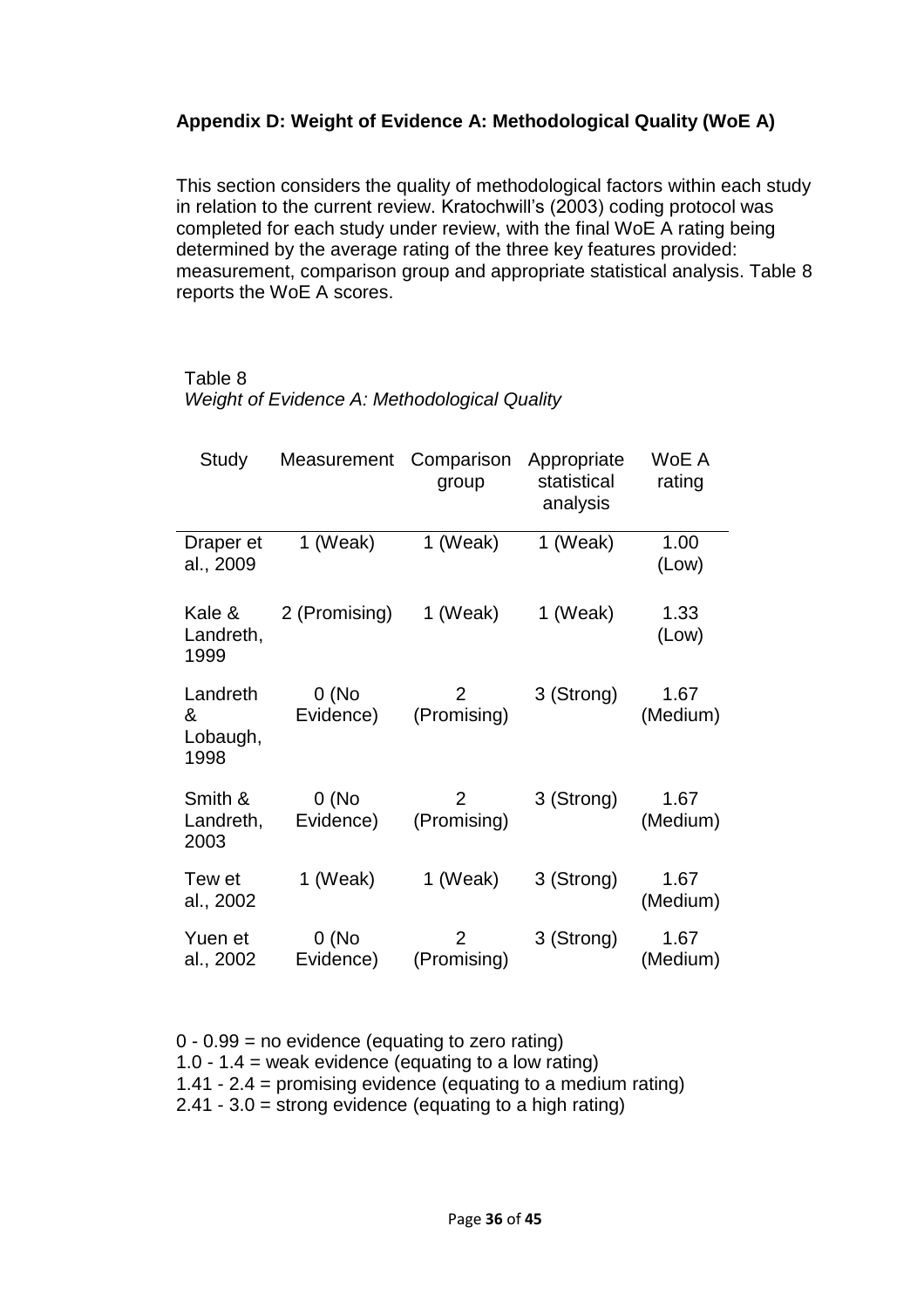# **Appendix E: Completed Coding Protocols**

# **Coding Protocol for Group Designs**

[Adapted from 'Task Force on Evidence-Based Interventions in School Psychology, American Psychology Association', Kratochwill, T.R. (2003)]

## **Full Study Reference in proper format:**

Draper, K., Siegel, C., White, J., Solis, C. M., & Mishna, F. (2009). Preschoolers, Parents, and Teachers (PPT): A preventive intervention with an at risk population. *International Journal of Group Psychotherapy, 59*(2), 221–242.

#### **Intervention name and description:** Filial therapy

# **Type of Publication:**

- ☐ Book/Monograph
- ☒ Journal Article
- ☐ Book Chapter
- $\Box$  Other (specify):

# **i. General Characteristics**

# **A. General Design Characteristics**

A1. Random assignment designs (if random design, select one of the following)

- $\Box$  Completely randomised design
- ☐ Randomised block design (between-subject variation)
- $\Box$  Randomised block design (within-subject variation)
- $\Box$  Randomised hierarchical design

A2. Nonrandomised designs (if nonrandom design, select one of the following)

- ☐ Nonrandomised design
- ☒ Nonrandomised block design (between-subject variation)
- $\Box$  Nonrandomised block design (within-subject variation)
- ☐ Nonrandomised hierarchical design
- $\Box$  Optional coding of Quasi-experimental designs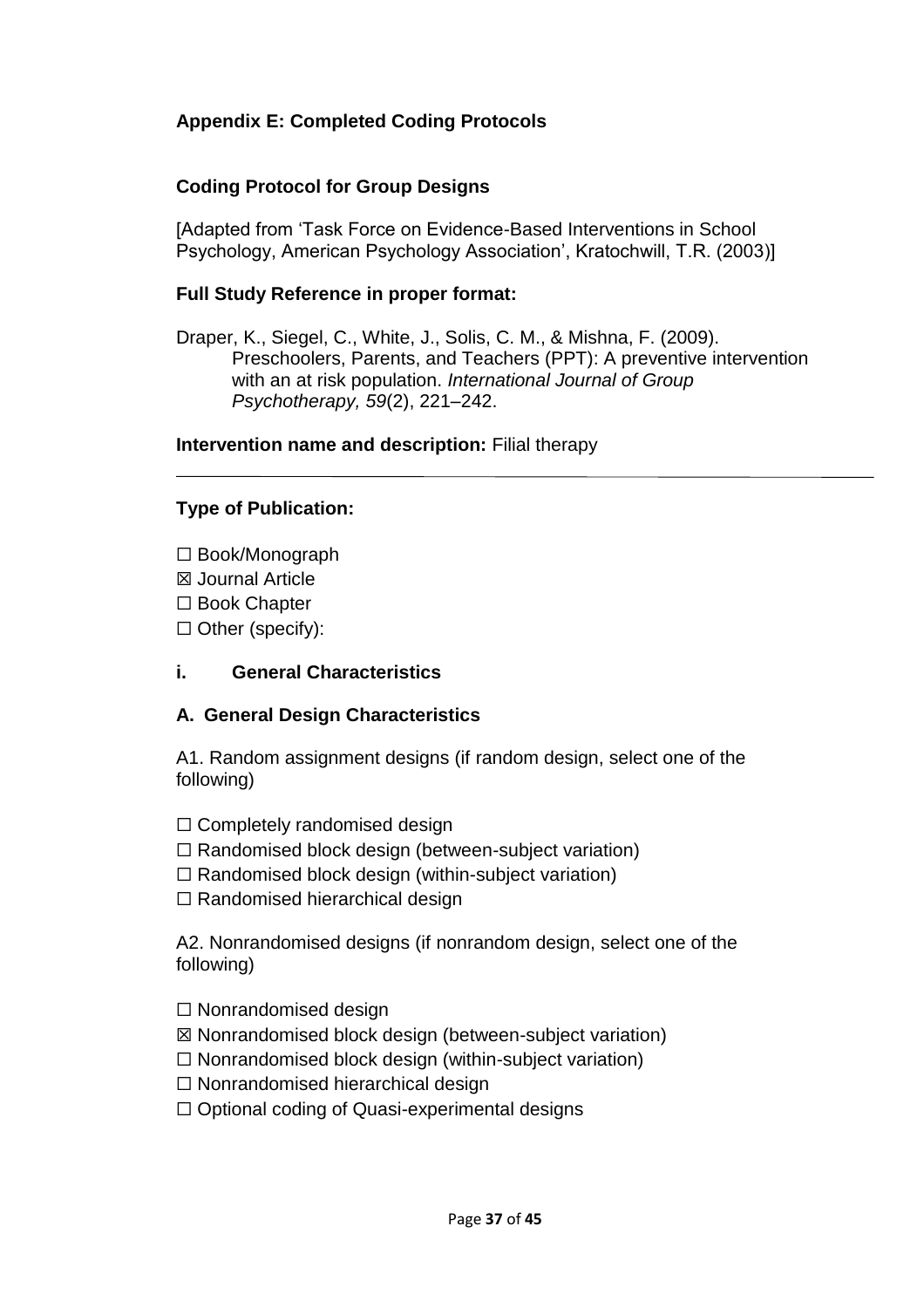A3. Overall confidence of judgements on how participants were assigned (select one of the following)

- $\Box$  Very low (little bias)
- $\Box$  Low (guess)
- ☐ Moderate (weak inference)
- $\Box$  High (strong inference)
- $\boxtimes$  Very high (explicitly stated)

 $\Box$  N/A

☐ Unknown/unable to code

# **B. Participants**

- B1. Total sample size (start of the study): 60
- B2. Intervention group sample size: 22
- B3. Control group sample size: 18

# **C. Type of Programme**

- ☒ Universal prevention programme
- $\Box$  Selective prevention programme
- $\Box$  Targeted prevention programme
- ☐ Intervention/treatment
- ☐ Unknown

# **D. Stage of Programme**

- ☐ Model/demonstration programme
- $\Box$  Early stage programme
- ☒ Established/institutionalised programmes
- ☐ Unknown

# **E. Concurrent of Historical Intervention Exposure**

- ☐ Current exposure
- □ Prior exposure
- ☒ Unknown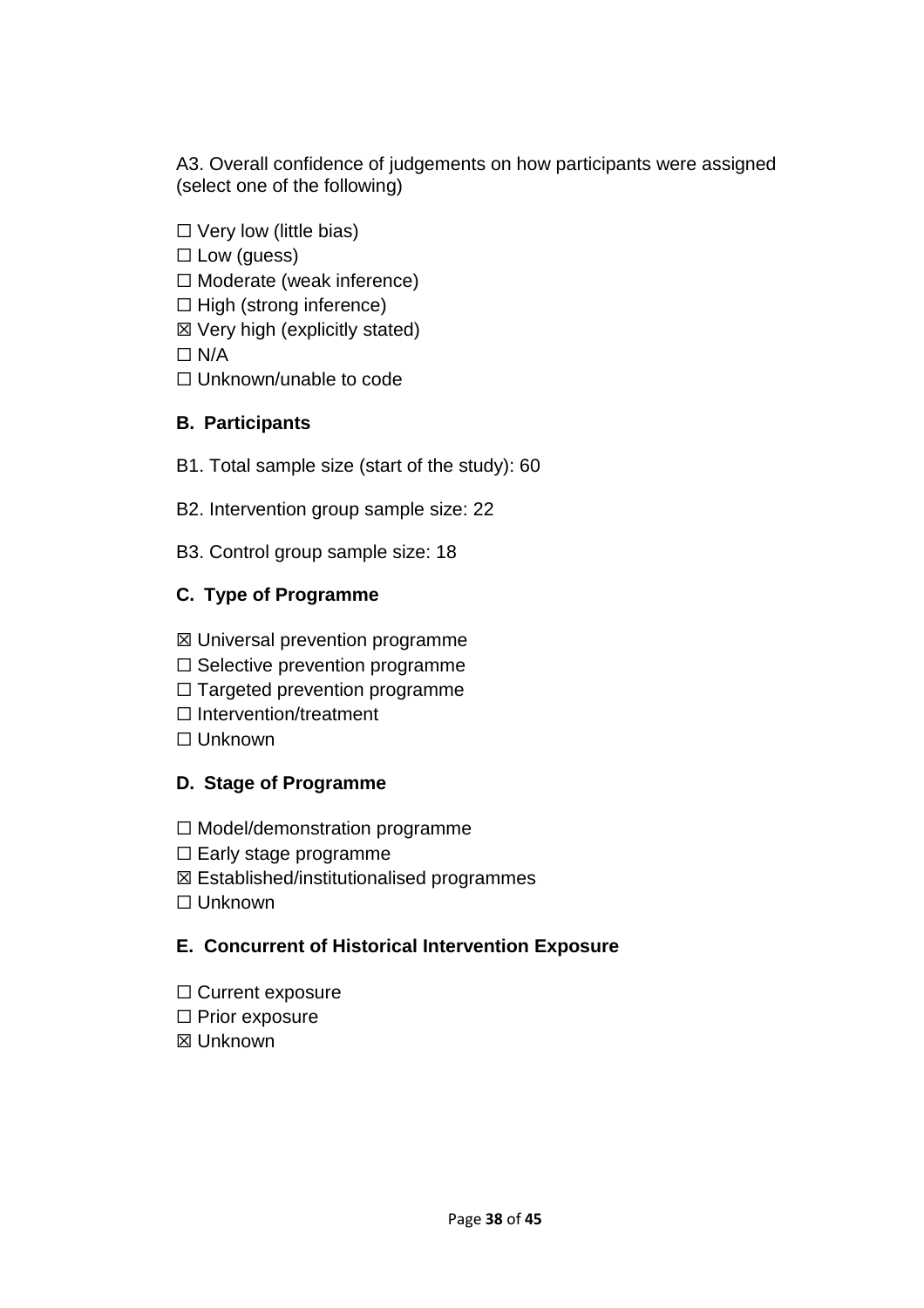# **ii. Key Features for Coding Studies and Rating Level of Evidence/Support**

**(3 = strong evidence 2 = promising evidence 1 = weak evidence 0 = no evidence)**

### **A. Measurement**

A1. The study uses outcome measures that produce reliable scores for the majority of the primary outcomes

☒ Yes

☐ No

☐ Unknown/unable to code

A2. The study uses multi-method of data collection (at least two assessment methods)

☐ Yes

☒ No

 $\Box$  N/A

☐ Unknown/unable to code

A3. The study uses multiple sources of data collection (at least two sources)

- ☐ Yes
- ☒ No
- $\Box$  N/A

☐ Unknown/unable to code

A4. The measures used are valid (well-known, standardised or normreferenced)

 $\boxtimes$  Yes validated with the specific target group

 $\Box$  In part, validated for the general population

☐ No

□ Unknown/unable to code

# **Rating for Measurement:** ☐ **3** ☐ **2** ☒ **1** ☐ **0**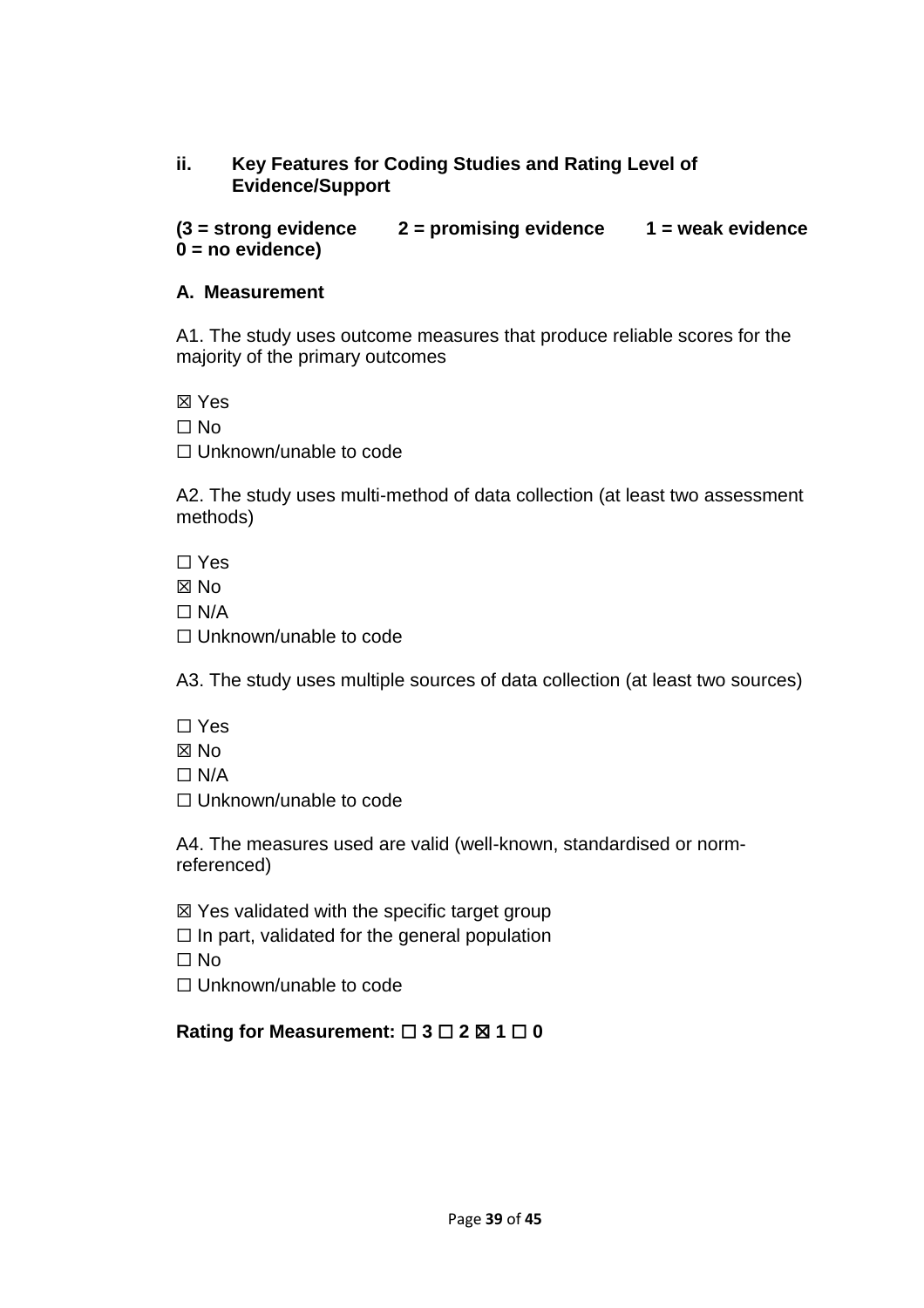# **B. Comparison Group**

B1. Type of comparison group (select one of the following)

 $\Box$  Typical contact

 $\Box$  Typical contact (other) specify:

☐ Attention placebo

 $\Box$  Intervention elements placebo

☐ Alternative intervention

☐ Pharmacotherapy

□ No intervention

☒ Waitlist/delayed intervention

☐ Minimal contact

 $\Box$  Unable to identify comparison group

B2. Overall confidence in judgements of type of comparison group (select one of the following)

 $\Box$  Very low (little bias)

 $\Box$  Low (guess)

☐ Moderate (weak inference)

- $\Box$  High (strong inference)
- ☒ Very high (explicitly stated)

 $\Box$  N/A

□ Unknown/unable to code

B3. Counterbalancing by Change Agents

- $\Box$  By change agent
- □ Statistical

☒ Other

B4. Group Equivalence Established

- $\Box$  Random assignment
- □ Post hoc matched set
- $\Box$  Statistical matching
- ☐ Post hoc test for group equivalence

B5. Equivalent Mortality

- $\Box$  Low attrition (less than 20% for post)
- $\Box$  Low attrition (less than 30% for follow up)
- $\Box$  Intent to intervene analysis carried out

# **Rating for Comparison Group:** ☐ **3** ☐ **2** ☒ **1** ☐ **0**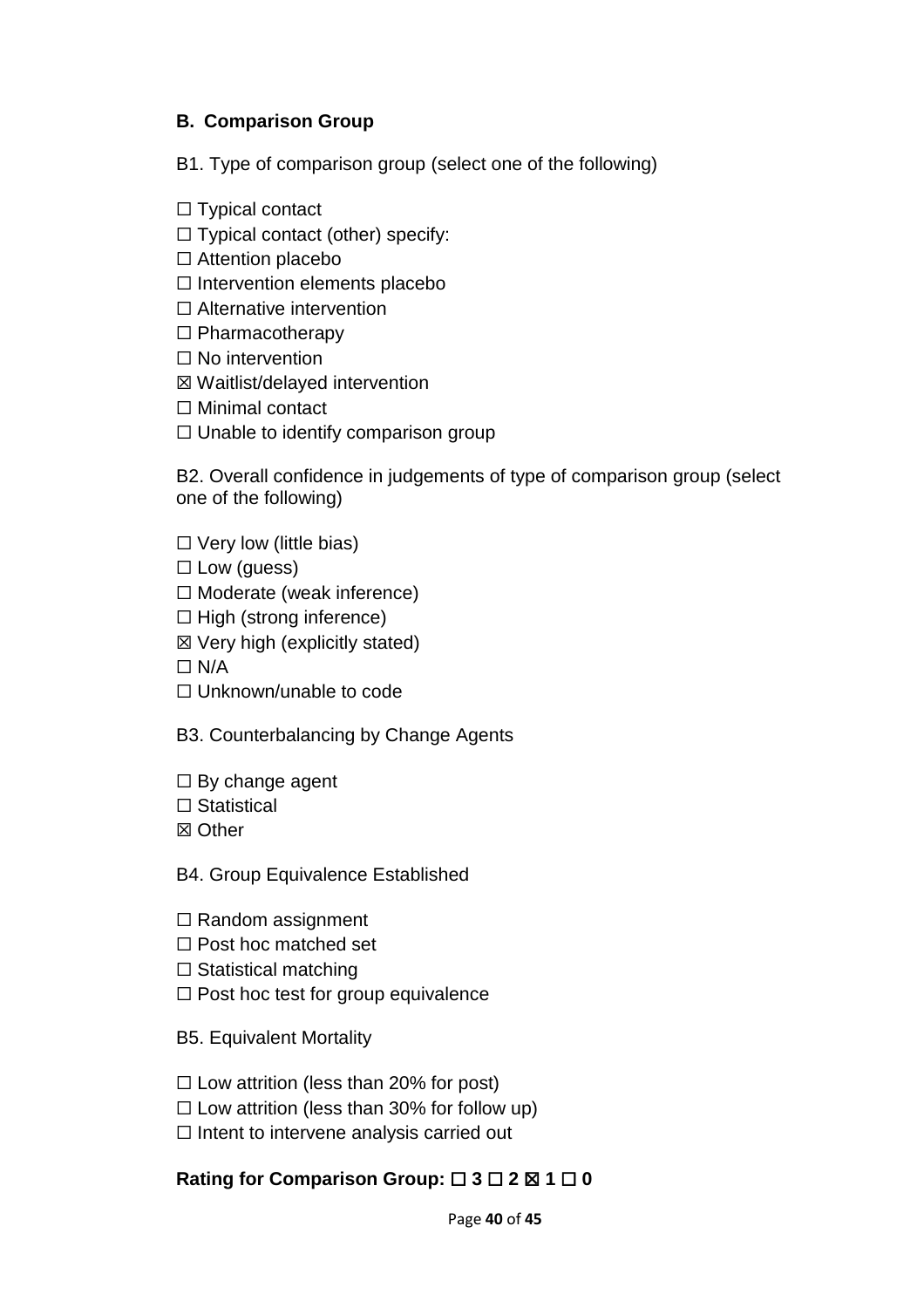# **C. Appropriate Statistical Analysis**

**Analysis 1:** MANOVA (Behaviour Assessment System for Children – Teacher Rating Scale: student behaviour)

- $\boxtimes$  Appropriate unit of analysis
- $\Box$  Familywise/experimenter wise error rate controlled when applicable
- $\Box$  Sufficiently large N

# **Rating for Statistical Analysis:** ☐ **3** ☐ **2** ☒ **1** ☐ **0**

## **iii. Other Descriptive or Supplemental Criteria to Consider**

## **A. External Validity Indicators**

A4. Receptivity/ acceptance by target population (treatment group)

| Participants from<br>treatment group | Results (what person<br>reported to have<br>gained from<br>participation in<br>programme)                                                                       | General rating                                                                                                                                                     |
|--------------------------------------|-----------------------------------------------------------------------------------------------------------------------------------------------------------------|--------------------------------------------------------------------------------------------------------------------------------------------------------------------|
| Child<br>Parent<br>Other             | Parents reported<br>"feeling validated by<br>the group process" and<br>that they would<br>continue to "use skills<br>taught in the group<br>sessions" (p. 237). | $\boxtimes$ Participants<br>reported benefiting<br>overall from the<br>intervention<br>Participants<br>reported not benefiting<br>overall from the<br>intervention |
| Child<br>Parent<br>Other             |                                                                                                                                                                 | Participants<br>reported benefiting<br>overall from the<br>intervention<br>Participants<br>reported not benefiting<br>overall from the<br>intervention             |

# **C. Intensity/ Dosage of Intervention** (select C1 or C2)

C1. Unknown/ insufficient information provided

C2.  $\boxtimes$  Information provided (if information is provided, specify both of the following):

C2.1 length of intervention session – 2 hours

C2.2 frequency of intervention session – weekly over 8-week

period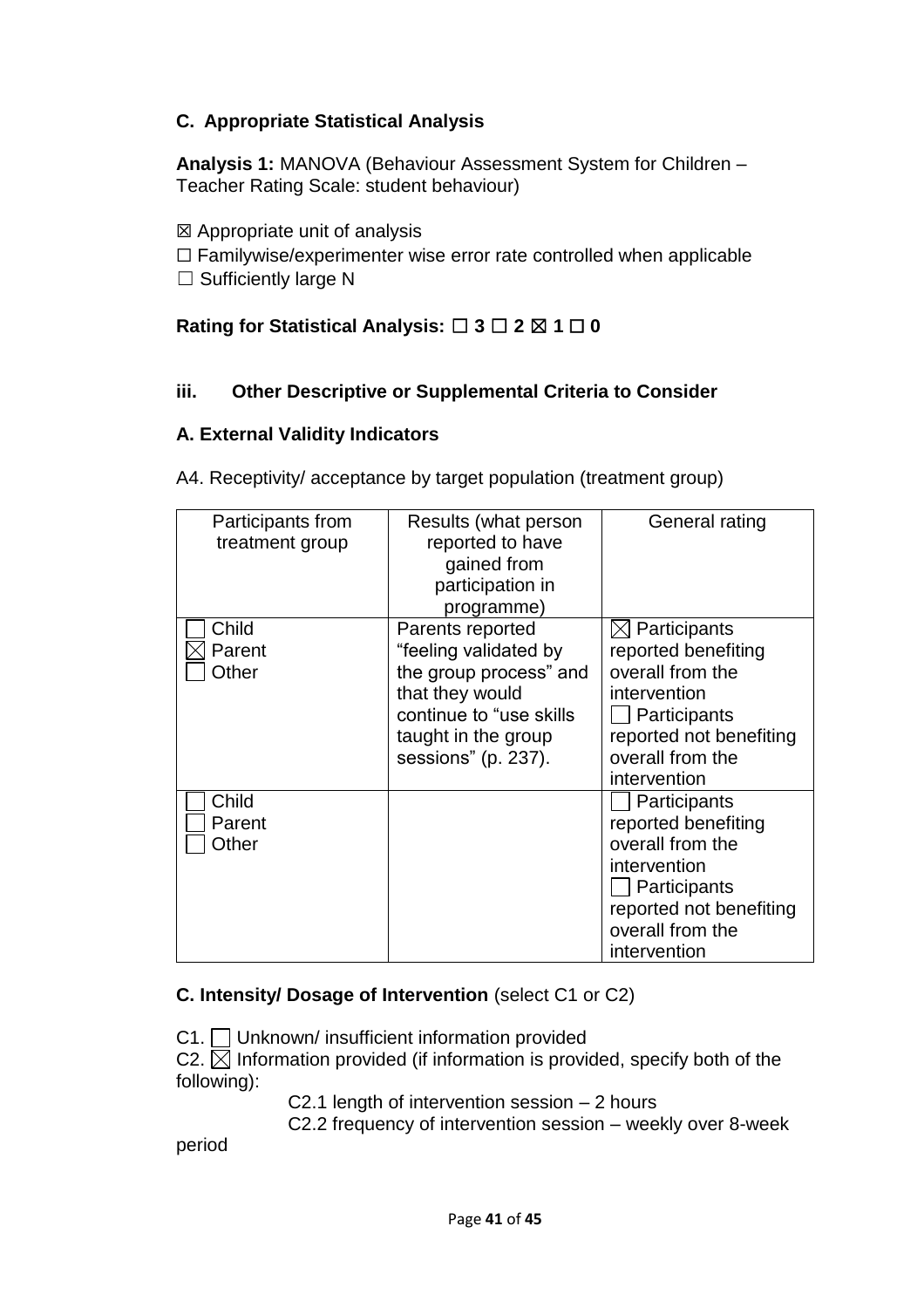# **Summary of Evidence**

| <b>Indicator</b>                                      | <b>Overall evidence</b><br>rating (0-3) | <b>Description of</b><br><b>Evidence</b>                                                                    |
|-------------------------------------------------------|-----------------------------------------|-------------------------------------------------------------------------------------------------------------|
| <b>General Characteristics</b>                        |                                         |                                                                                                             |
| Design                                                |                                         | Nonrandomised block<br>design                                                                               |
| <b>Type of Programme</b>                              |                                         | Universal preventative<br>programme                                                                         |
| Stage of Programme                                    |                                         | Established<br>programme                                                                                    |
| Concurrent/historical<br><b>Intervention Exposure</b> |                                         | Unknown                                                                                                     |
| <b>Key Features</b>                                   |                                         |                                                                                                             |
| Measurement                                           | 1                                       | Measure scores are<br>reliable and valid. Only<br>one method and source<br>of data collection were<br>used. |
| <b>Comparison Group</b>                               | 1                                       | 33% attrition for post<br>testing. No evidence of<br>group equivalence.                                     |
| <b>Appropriate Statistical</b><br>Analysis            | $\overline{2}$                          | Appropriate statistical<br>analysis was used<br>(MANOVA)                                                    |
| <b>Other Descriptive Criteria</b>                     |                                         |                                                                                                             |
| <b>External Validity</b><br>Indicators                |                                         | Benefits for parents:<br>feeling validated and<br>useful skills learnt                                      |
| Intensity/ Dosage of<br>Intervention                  |                                         | 16 hours of<br>intervention.                                                                                |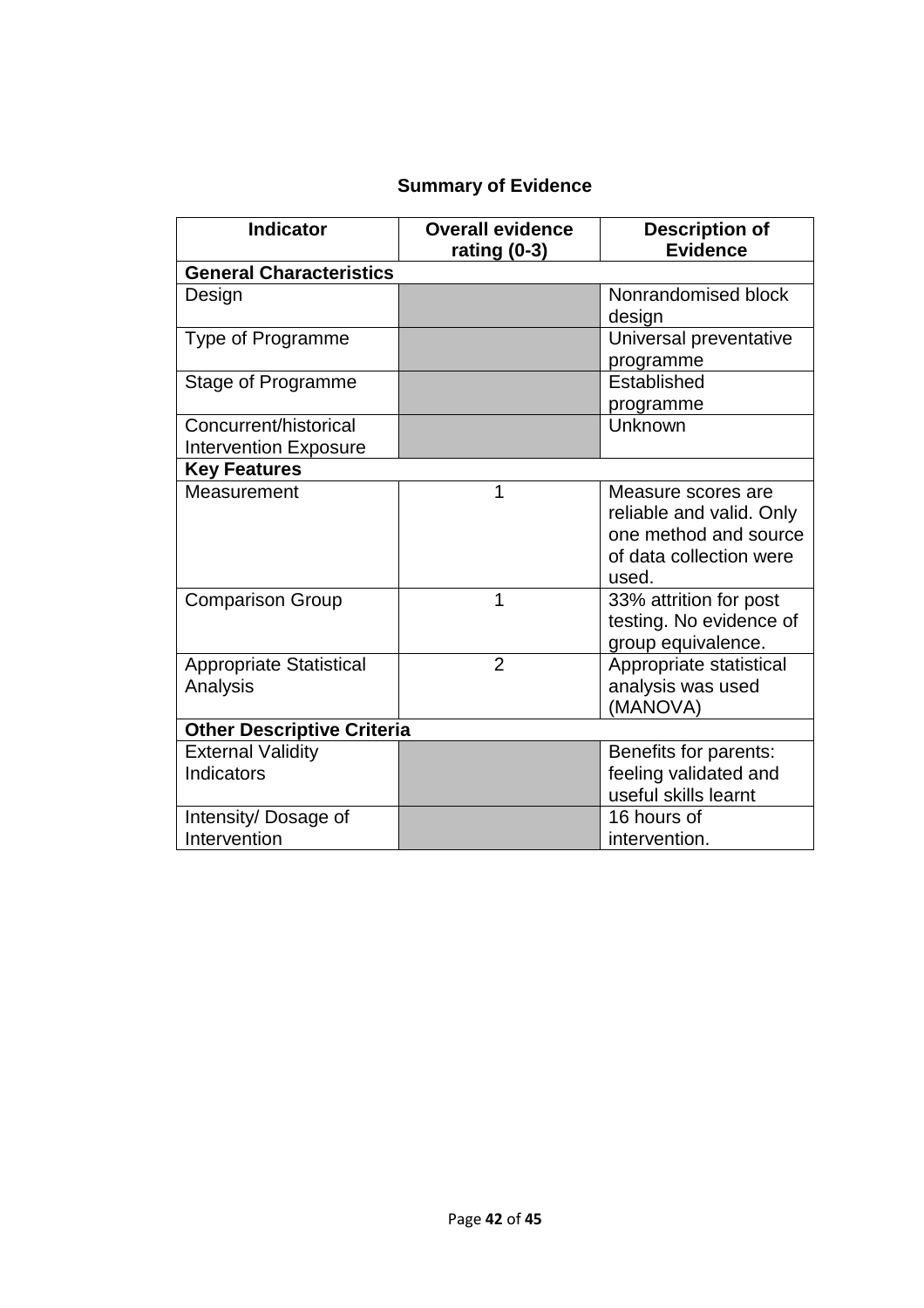# **Appendix F: Weight of Evidence B: Methodological Relevance (WoE B)**

This section examines the methodological relevance of each study in relation to this specific review question.

#### **WoE B Criteria and Rationale**

#### *Criterion 1*

A control group should be used to ensure that the effectiveness of the intervention can be measured against a group of participants who are not receiving filial therapy.

#### *Criterion 2*

Participants should be allocated to groups randomly to reduce the likelihood of differences between the groups before the intervention.

#### *Criterion 3*

Table 7

More than two measures and sources of data collection on child problem behaviours should be used, for example a parent report and a teacher report.

A study that satisfies only one criterion will receive an overall WoE B rating of 1 (low), a study that satisfies two criteria is awarded a rating of 2 (medium), whilst a study that satisfies all three criteria receives a rating of 3 (high). WoE B ratings for each study are summarised in Table 7.

| Weight of Evidence B: Methodological Relevance |   |                               |                           |                           |
|------------------------------------------------|---|-------------------------------|---------------------------|---------------------------|
| Study                                          |   | Criterion Criterion Criterion |                           | WoE B                     |
|                                                | 1 | 2                             | 3                         | rating                    |
| Draper et al.,<br>2009                         | ✓ | $\mathbf x$                   | $\boldsymbol{\mathsf{x}}$ | $1$ (Low)                 |
| Kale &<br>Landreth, 1999                       | ✓ | $\mathbf x$                   | ✓                         | $\mathcal{P}$<br>(Medium) |
| Landreth &<br>Lobaugh, 1998                    | ✓ | $\mathbf x$                   | ×                         | $1$ (Low)                 |
| Smith &<br>Landreth, 2003                      | ✓ | x                             | ×                         | $1$ (Low)                 |
| Tew et al., 2002                               |   | x                             | ×                         | $1$ (Low)                 |
| Yuen et al.,<br>2002                           |   |                               | ×                         | $\mathcal{P}$<br>(Medium) |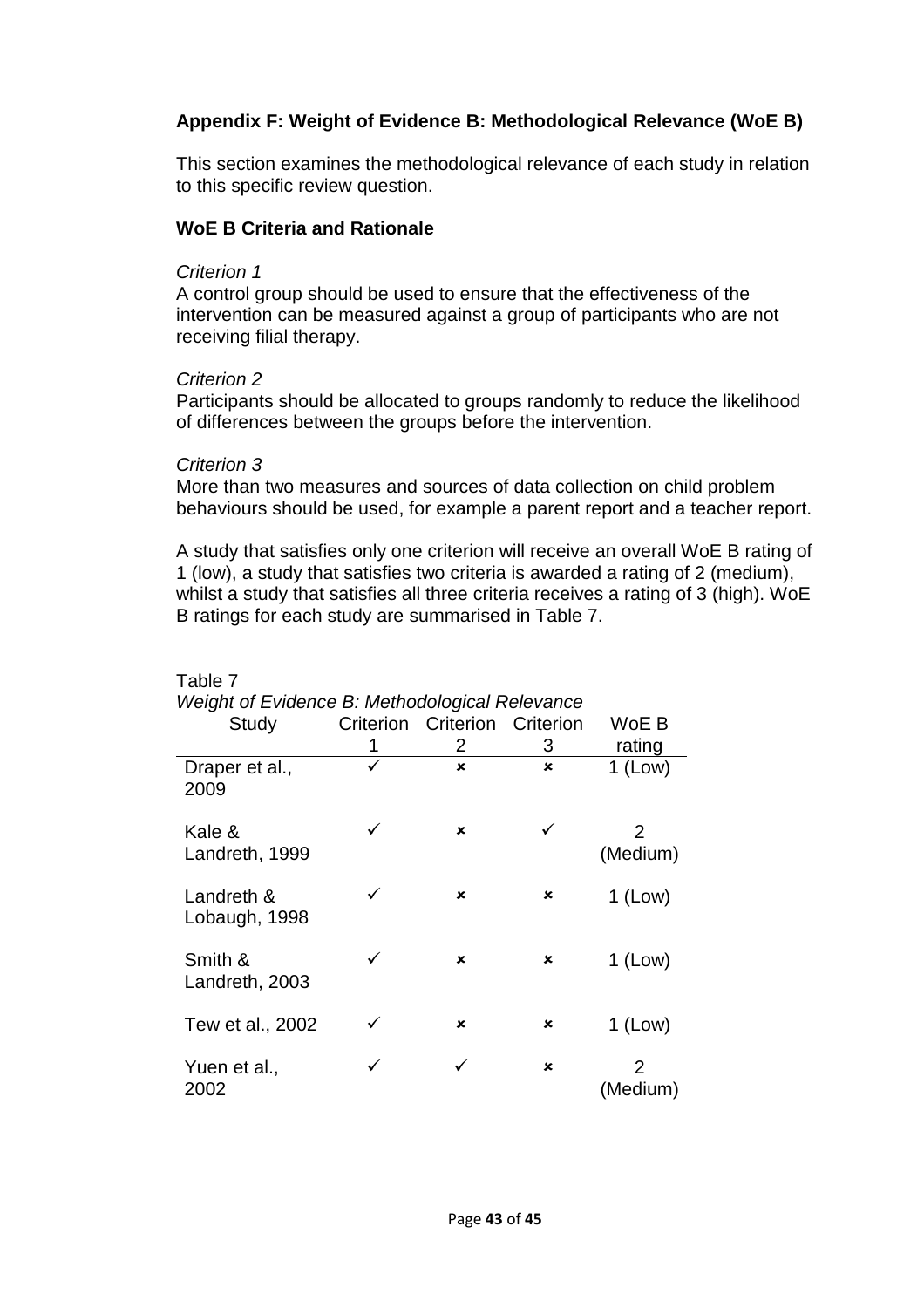# **Appendix G: Weight of Evidence C: Topic Relevance (WoE C)**

This section considers the relevance of the focus of the studies in relation to the current review.

### **WoE C Criteria and Rationale**

#### *Criterion 1:*

Interventions should follow a filial therapy model which enables parents to receive a total of 20 hours of training. This usually takes the form of 2-hour sessions over a 10-week period. The intervention must also involve parents attending training programmes in groups alongside other parents.

This is to ensure that interventions are following the correct model without it being largely adapted. It is widely accepted that a 10-week period (equating to 20 hours) is required in order to allow parents sufficient time and support to learn and implement play therapy techniques. Schedules can be reasonably adapted as needed to suit the needs of the participants, but this should not negatively impact on the number of training hours. It is also essential that parents are trained together so as to benefit from the support of others.

#### *Criterion 2:*

Interventions should only involve training parents in filial therapy and should not include additional teaching of alternative strategies and approaches.

If conclusions are to be made regarding the effectiveness of filial therapy, it must be known that it is only the introduction of filial therapy that could have produced any identifiable differences. By including additional training or factors within the intervention, the cause of any changes cannot be reliably attributed to filial therapy alone.

#### *Criterion 3:*

Filial therapy training should be delivered by a professional who is an expert in the field or an individual who has received extensive training themselves in the delivery of filial therapy.

In order to promote rigour and ensure instruction is carried out according to the relevant play therapy principles, it is essential that facilitators have undergone the correct training.

A study that satisfies only one criterion will receive an overall WoE C rating of 1 (low), a study that satisfies two criteria is awarded a rating of 2 (medium), whilst a study that satisfies all three criteria receives a rating of 3 (high). A summary of the WoE C ratings is provided in Table 8.